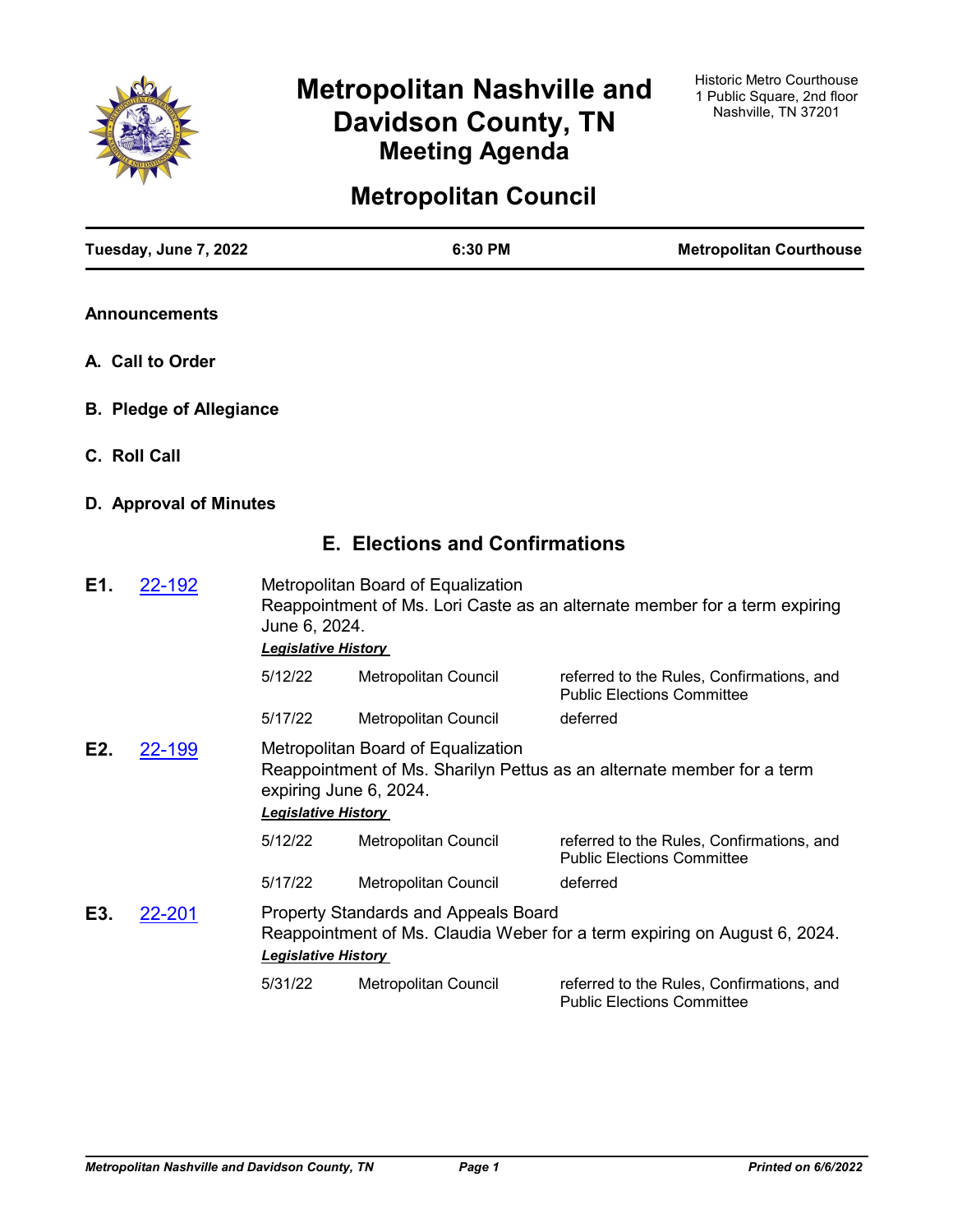# **F. Bills on Public Hearing**

- **1.** [BL2022-1204](http://nashville.legistar.com/gateway.aspx?m=l&id=/matter.aspx?key=14306) An ordinance to amend Title 17 of the Metropolitan Code of Laws, the Zoning Ordinance of The Metropolitan Government of Nashville and Davidson County, by changing from R40 to SP zoning for properties located at 5991 and 5991 Edmondson Pike, approximately 175 feet south of Banbury Station, (14.6 acres), to permit 36 single family lots, all of which is described herein (Proposal No. 2022SP-010-001). *Sponsors:* Swope [2022SP-010-001\\_sketch](http://nashville.legistar.com/gateway.aspx?M=F&ID=5c58524f-5892-4cc8-bf14-c7f5a0af214e.docx) [2022SP-010-001\\_plans](http://nashville.legistar.com/gateway.aspx?M=F&ID=f8c04dbf-380f-4df3-8068-07d1cb123617.pdf) [Proposed Substitute - BL2022-1204 - Swope](http://nashville.legistar.com/gateway.aspx?M=F&ID=4579450f-e1b2-4672-b35d-e01c589d707b.docx) [Proposed Substitute - BL2022-1204 sketch](http://nashville.legistar.com/gateway.aspx?M=F&ID=11af74a4-3f6b-46a4-b682-2db0f31be726.docx) [Proposed Substitute - BL2022-1204 plans](http://nashville.legistar.com/gateway.aspx?M=F&ID=7ec1b063-7a6e-413f-8aa1-edf5b6a10769.pdf) *Attachments: Legislative History*  3/10/22 Planning Commission approved with conditions, disapproved without 6-3 3/29/22 Metropolitan Council filed 4/5/22 Metropolitan Council passed on first reading 4/8/22 Metropolitan Council advertised 5/13/22 advertised 5/5/22 Metropolitan Council public hearing 5/5/22 public hearing deferred to 6/7/22 5/5/22 Metropolitan Council deferred
- **2.** [BL2022-1205](http://nashville.legistar.com/gateway.aspx?m=l&id=/matter.aspx?key=14307) An ordinance to authorize building material restrictions and requirements for BL2022-1204, a proposed Specific Plan Zoning District located at located at 5991 and 5991 Edmondson Pike, approximately 175 feet south of Banbury Station, (14.6 acres) (Proposal No. 2022SP-010-001). **THE PROPOSED ORDINANCE REQUIRES CERTAIN MATERIALS TO BE RESTRICTED IN THE CONSTRUCTION OF BUILDINGS.**

| <b>Sponsors:</b>    | Swope                                     |                                                   |                                                  |  |
|---------------------|-------------------------------------------|---------------------------------------------------|--------------------------------------------------|--|
| <b>Attachments:</b> | Proposed Substitute - BL2022-1205 - Swope |                                                   |                                                  |  |
|                     | <b>Legislative History</b>                |                                                   |                                                  |  |
|                     | 3/10/22                                   | <b>Planning Commission</b>                        | approved with conditions, disapproved<br>without |  |
|                     |                                           | $(6-3)$                                           |                                                  |  |
|                     | 3/29/22                                   | <b>Metropolitan Council</b>                       | filed                                            |  |
|                     | 4/5/22                                    | Metropolitan Council                              | passed on first reading                          |  |
|                     | 4/8/22                                    | <b>Metropolitan Council</b><br>5/13/22 advertised | advertised                                       |  |
|                     | 5/5/22                                    | <b>Metropolitan Council</b>                       | public hearing                                   |  |
|                     | 5/5/22                                    | Metropolitan Council                              | deferred                                         |  |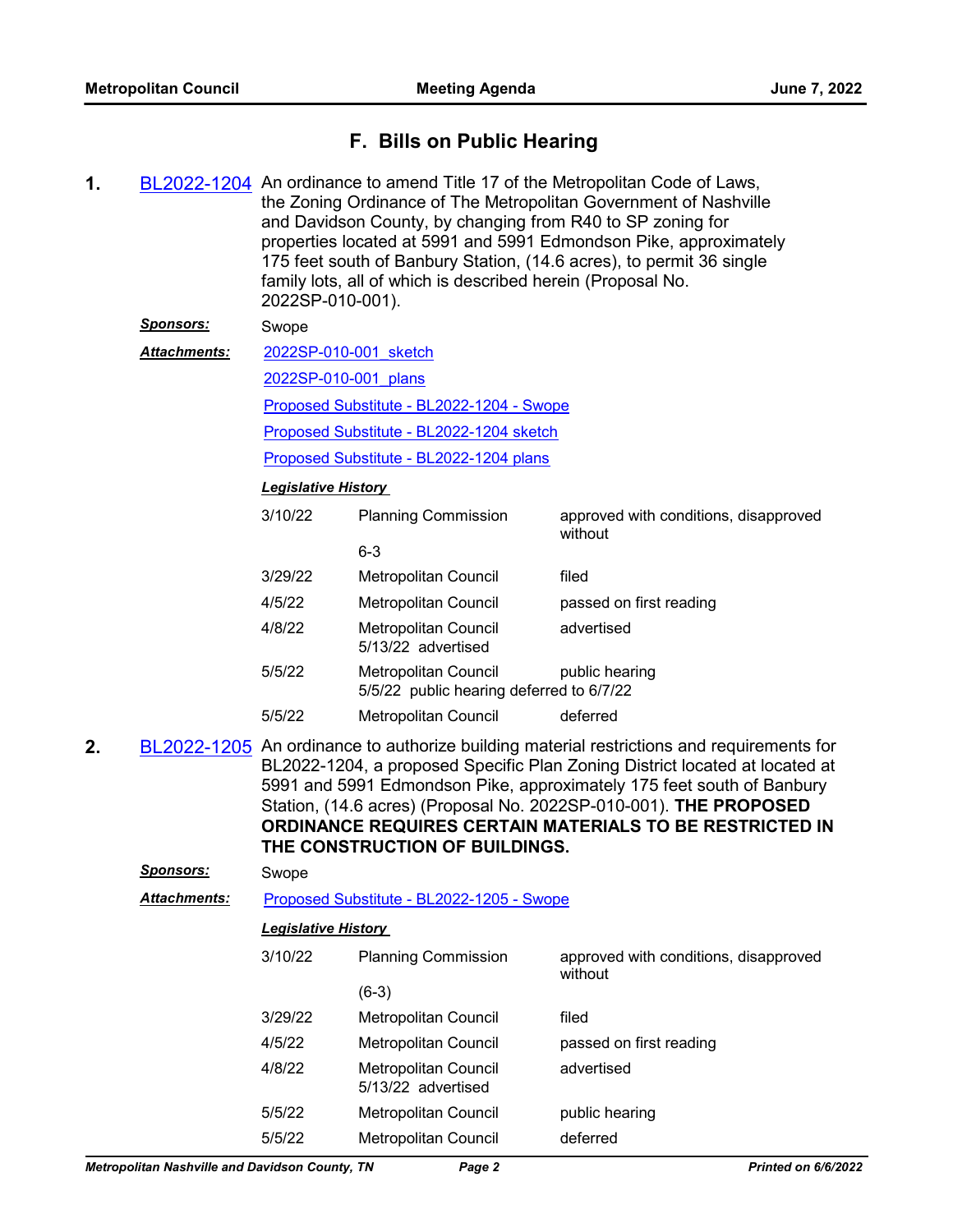**3.** [BL2022-1248](http://nashville.legistar.com/gateway.aspx?m=l&id=/matter.aspx?key=14439) A bill to be entitled: The Budget Ordinance of the Metropolitan Government of Nashville and Davidson County, Tennessee for Fiscal Year 2023.

*Sponsors:* Allen and Suara

[Fiscal Year 2023 Budget Ordinance](http://nashville.legistar.com/gateway.aspx?M=F&ID=f49fa7f5-601b-4a72-9cc7-f9fb6e80d047.pdf) *Attachments:*

[Fiscal Year 2023 Budget Ordinance-Excel](http://nashville.legistar.com/gateway.aspx?M=F&ID=299b43d1-0c6f-4ec5-a8a5-3afb8514d390.xlsx)

*Legislative History* 

| 4/29/22 | Metropolitan Council | filed                                           |
|---------|----------------------|-------------------------------------------------|
| 5/17/22 | Metropolitan Council | passed on first reading                         |
| 5/18/22 | Metropolitan Council | referred to the Budget and Finance<br>Committee |
| 5/27/22 | Metropolitan Council | advertised                                      |

- **4.** [BL2022-1268](http://nashville.legistar.com/gateway.aspx?m=l&id=/matter.aspx?key=14516) An ordinance adopting the 2022-2023 through 2027-2028 Capital Improvements Budget for The Metropolitan Government of Nashville and Davidson County as the official Capital Improvements Budget of The Metropolitan Government of Nashville and Davidson County for Fiscal Year 2022-2023.
	- *Sponsors:* Allen and Withers
	- [FY23 Capital Improvements Budget](http://nashville.legistar.com/gateway.aspx?M=F&ID=faf8d717-8207-49d9-bf26-87567383abf7.pdf) [Proposed Amendment - BL2022-1268 Allen/Mendes](http://nashville.legistar.com/gateway.aspx?M=F&ID=15c8ac3b-29f1-472e-80f7-5a956e3b3bbf.docx) *Attachments:*

### *Legislative History*

| 5/13/22 | Metropolitan Council | filed                                            |
|---------|----------------------|--------------------------------------------------|
| 5/17/22 | Metropolitan Council | passed on first reading                          |
| 5/18/22 | Metropolitan Council | referred to the Budget and Finance<br>Committee  |
| 5/18/22 | Metropolitan Council | referred to the Planning and Zoning<br>Committee |
| 5/27/22 | Metropolitan Council | advertised                                       |

# **G. Consent Resolutions and Resolutions**

- **5.** [RS2022-1507](http://nashville.legistar.com/gateway.aspx?m=l&id=/matter.aspx?key=14404) A resolution approving an option agreement between the Metropolitan Government of Nashville and Davidson County and the State of Tennessee authorizing the purchase of the property located at 88 Hermitage Avenue (Parcel No. 09311024100) (Proposal No. 2022M-019AG-001).
	- *Sponsors:* OConnell, Allen and Withers

**[Agreement](http://nashville.legistar.com/gateway.aspx?M=F&ID=2a099f88-2cf6-460a-b014-29b5a29164f8.pdf)** *Attachments:*

[Proposed Late Amendment - RS2022-1507 - Johnston](http://nashville.legistar.com/gateway.aspx?M=F&ID=6b3d1f3a-1744-47a8-83db-84077a84f6a3.docx)

| 4/11/22 | <b>Planning Commission</b>             | approved |
|---------|----------------------------------------|----------|
| 4/26/22 | Metropolitan Council                   | filed    |
| 5/2/22  | <b>Budget and Finance</b><br>Committee | approved |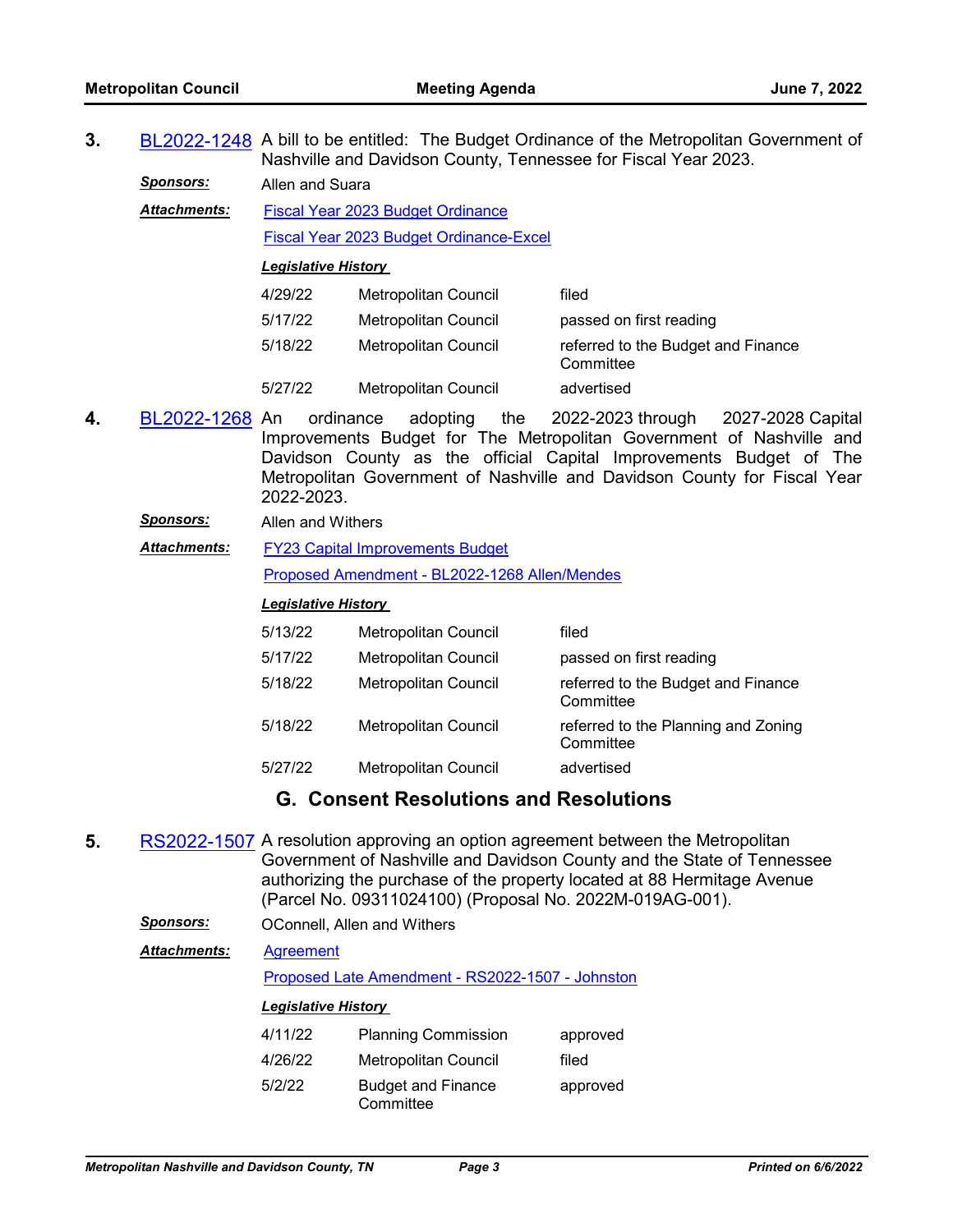| 5/2/22  | Planning and Zoning<br>Committee                         | approved                                        |
|---------|----------------------------------------------------------|-------------------------------------------------|
| 5/5/22  | Public Facilities, Arts, and<br><b>Culture Committee</b> | approved                                        |
| 5/5/22  | <b>Metropolitan Council</b>                              | deferred                                        |
| 5/17/22 | <b>Metropolitan Council</b>                              | deferred                                        |
| 5/27/22 | <b>Metropolitan Council</b>                              | referred to the Affordable Housing<br>Committee |

- **6.** [RS2022-1545](http://nashville.legistar.com/gateway.aspx?m=l&id=/matter.aspx?key=14518) A Resolution amending Resolution No. RS2021-1201, an initial resolution determining to issue general obligation bonds of The Metropolitan Government of Nashville and Davidson County, to reallocate funding as further described herein.
	- *Sponsors:* Johnston

[Exhibit B](http://nashville.legistar.com/gateway.aspx?M=F&ID=ebf76f1d-58ab-46da-a25d-638f7c88fa51.pdf) *Attachments:*

[Proposed Amendment - RS2022-1545 - Johnston](http://nashville.legistar.com/gateway.aspx?M=F&ID=80773501-7727-4688-bb95-8516e49e7dfd.docx)

[Proposed Amendment - RS2022-1545 Exhibit B](http://nashville.legistar.com/gateway.aspx?M=F&ID=9553a372-70a3-420a-b0a5-f4bdcf9cc64a.xlsx)

#### *Legislative History*

| 5/16/22 | Metropolitan Council | referred to the Budget and Finance<br>Committee |
|---------|----------------------|-------------------------------------------------|
|         | deferred 5/16/22     |                                                 |
| 5/17/22 | Metropolitan Council | deferred                                        |

- **7.** [RS2022-1548](http://nashville.legistar.com/gateway.aspx?m=l&id=/matter.aspx?key=14594) A resolution accepting a grant from the Tennessee Department of Mental Health and Substance Abuse Services to the Metropolitan Government, acting by and through the State Trial Courts, to provide Tennessee Highway Safety Office Recovery Court Enhancements to existing recovery court programs and services to improve alcohol countermeasures.
	- *Sponsors:* Allen
	- *Attachments:* [Grant Exhibit](http://nashville.legistar.com/gateway.aspx?M=F&ID=5e2abc97-3575-4027-9668-d6001879562f.pdf)

*Legislative History* 

- 5/31/22 Metropolitan Council referred to the Budget and Finance **Committee** 5/31/22 Metropolitan Council filed
- **8.** [RS2022-1549](http://nashville.legistar.com/gateway.aspx?m=l&id=/matter.aspx?key=14551) A resolution approving amendment one to a grant from the Tennessee Department of Mental Health and Substance Abuse Services to the Metropolitan Government, acting by and through the State Trial Courts, to provide the Tennessee Certified Recovery Court Program (TCRCP) at the Davidson County Residential Drug Court to enable the establishment of adult and juvenile drug court programs to address the needs of non-violent offenders.
	- *Sponsors:* Allen, Suara and Welsch

*Attachments:* [Grant Amendment One](http://nashville.legistar.com/gateway.aspx?M=F&ID=2a4b4833-7c4c-4b0d-8fcf-ed5d3df4753c.pdf)

*Legislative History* 

5/31/22 Metropolitan Council referred to the Budget and Finance

**Committee**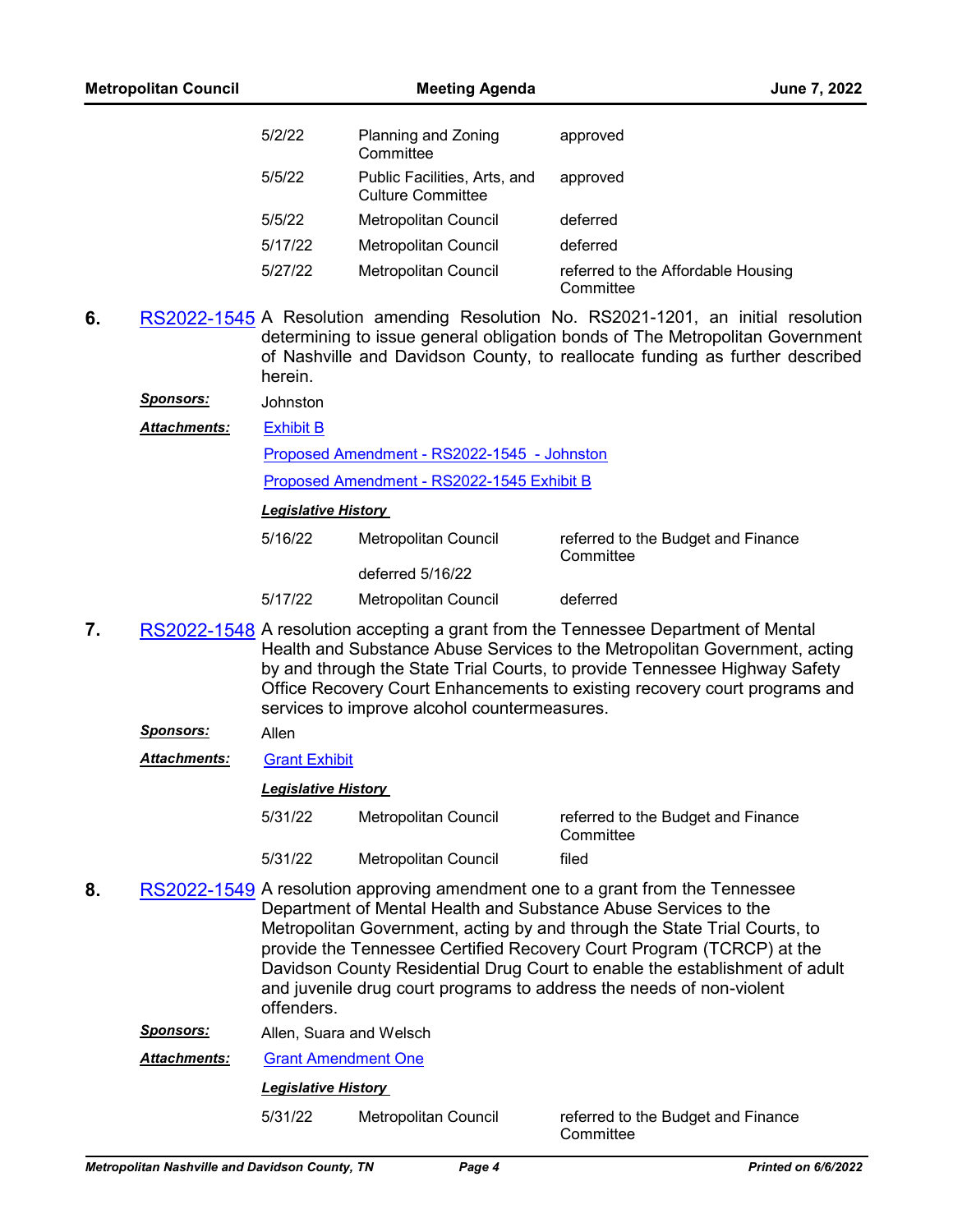|  | 5/31/22 | Metropolitan Council | filed |
|--|---------|----------------------|-------|
|--|---------|----------------------|-------|

- **9.** [RS2022-1550](http://nashville.legistar.com/gateway.aspx?m=l&id=/matter.aspx?key=14592) A resolution accepting an Eviction Diversion Initiative grant from the National Center for State Courts to the Metropolitan Government, acting by and through Davidson County General Sessions Court, Division VIII, to establish or expand court-based eviction diversion programs to prevent avoidable evictions.
	- *Sponsors:* Allen, Welsch and Suara
	- *Attachments:* [Grant Exhibit](http://nashville.legistar.com/gateway.aspx?M=F&ID=f8d8d54c-e543-400e-94cc-84aeab6ce477.pdf)

#### *Legislative History*

| 5/31/22 | Metropolitan Council | referred to the Affordable Housing<br>Committee |
|---------|----------------------|-------------------------------------------------|
| 5/31/22 | Metropolitan Council | referred to the Budget and Finance<br>Committee |
| 5/31/22 | Metropolitan Council | filed                                           |

- **10.** [RS2022-1551](http://nashville.legistar.com/gateway.aspx?m=l&id=/matter.aspx?key=14590) A resolution approving amendment one to a grant from the Tennessee Department of Mental Health and Substance Abuse Services to the Metropolitan Government, acting by and through the Davidson County General Sessions Court, to provide Tennessee Certified Recovery Court Program (TCRCP) services to include intensive court supervision, mandatory drug testing, and substance abuse treatment as an alternative to adjudication or incarceration.
	- *Sponsors:* Allen and Suara
	- *Attachments:* [Grant Amendment One](http://nashville.legistar.com/gateway.aspx?M=F&ID=42ab2f84-12f9-47ed-83df-a2e5174fa056.pdf)

#### *Legislative History*

| 5/31/22 | Metropolitan Council | referred to the Budget and Finance<br>Committee |
|---------|----------------------|-------------------------------------------------|
| 5/31/22 | Metropolitan Council | filed                                           |

- **11.** [RS2022-1552](http://nashville.legistar.com/gateway.aspx?m=l&id=/matter.aspx?key=14611) A resolution approving amendment three to a grant from the Tennessee Department of Children's Services to the Metropolitan Government, acting by and through the Davidson County Juvenile Court, to provide community-based case management and probation services to children at high risk of state custody.
	- *Sponsors:* Allen, Suara and Welsch
	- *Attachments:* [Grant Amendment Three](http://nashville.legistar.com/gateway.aspx?M=F&ID=1be7dfc3-fe4a-4e4a-9a91-e3ecddb886b7.pdf)

| 5/31/22 | Metropolitan Council | referred to the Budget and Finance<br>Committee |
|---------|----------------------|-------------------------------------------------|
| 5/31/22 | Metropolitan Council | filed                                           |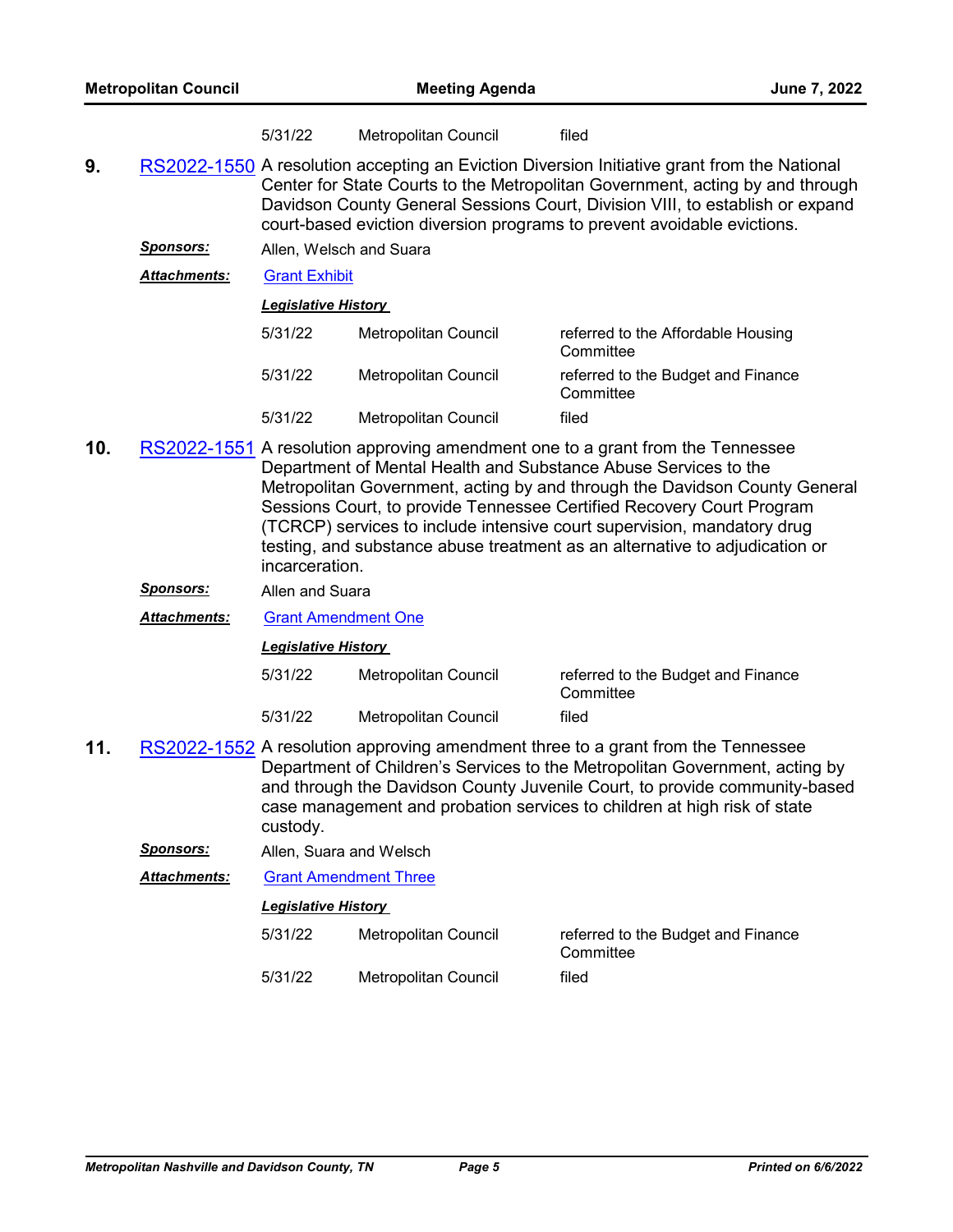| 12. |                     | RS2022-1553 A resolution adopting a new pay plan for the general employees of the<br>Metropolitan Government of Nashville and Davidson County, excluding<br>employees of the Board of Health, Board of Education, and the Police and<br>Fire Departments, effective July 1, 2022. |                                                                                                                                               |                                                                                    |  |
|-----|---------------------|-----------------------------------------------------------------------------------------------------------------------------------------------------------------------------------------------------------------------------------------------------------------------------------|-----------------------------------------------------------------------------------------------------------------------------------------------|------------------------------------------------------------------------------------|--|
|     | <b>Sponsors:</b>    |                                                                                                                                                                                                                                                                                   |                                                                                                                                               |                                                                                    |  |
|     | Attachments:        | <b>Exhibit</b>                                                                                                                                                                                                                                                                    |                                                                                                                                               |                                                                                    |  |
|     |                     | <b>Legislative History</b>                                                                                                                                                                                                                                                        |                                                                                                                                               |                                                                                    |  |
|     |                     | 5/31/22                                                                                                                                                                                                                                                                           | Metropolitan Council                                                                                                                          | referred to the Budget and Finance<br>Committee                                    |  |
|     |                     | 5/31/22                                                                                                                                                                                                                                                                           | Metropolitan Council                                                                                                                          | referred to the Government Operations<br>and Regulations Committee                 |  |
|     |                     | 5/31/22                                                                                                                                                                                                                                                                           | Metropolitan Council                                                                                                                          | filed                                                                              |  |
| 13. |                     |                                                                                                                                                                                                                                                                                   | RS2022-1554 A resolution adopting a new pay plan for employees of the Metropolitan<br>Departments of Police and Fire, effective July 1, 2022. |                                                                                    |  |
|     | <b>Sponsors:</b>    |                                                                                                                                                                                                                                                                                   | Allen, Hancock, Evans and Gamble                                                                                                              |                                                                                    |  |
|     | <b>Attachments:</b> | <b>Exhibit</b>                                                                                                                                                                                                                                                                    |                                                                                                                                               |                                                                                    |  |
|     |                     | <b>Legislative History</b>                                                                                                                                                                                                                                                        |                                                                                                                                               |                                                                                    |  |
|     |                     | 5/31/22                                                                                                                                                                                                                                                                           | Metropolitan Council                                                                                                                          | referred to the Budget and Finance<br>Committee                                    |  |
|     |                     | 5/31/22                                                                                                                                                                                                                                                                           | Metropolitan Council                                                                                                                          | referred to the Government Operations<br>and Regulations Committee                 |  |
|     |                     | 5/31/22                                                                                                                                                                                                                                                                           | Metropolitan Council                                                                                                                          | referred to the Public Health and Safety<br>Committee                              |  |
|     |                     | 5/31/22                                                                                                                                                                                                                                                                           | <b>Metropolitan Council</b>                                                                                                                   | filed                                                                              |  |
| 14. |                     |                                                                                                                                                                                                                                                                                   | Board of Health, effective July 1, 2022.                                                                                                      | RS2022-1555 A resolution adopting a new pay plan for employees of the Metropolitan |  |
|     | Sponsors:           |                                                                                                                                                                                                                                                                                   | Allen, Hancock, Evans and Gamble                                                                                                              |                                                                                    |  |
|     | Attachments:        | <b>Exhibit</b>                                                                                                                                                                                                                                                                    |                                                                                                                                               |                                                                                    |  |
|     |                     | <b>Legislative History</b>                                                                                                                                                                                                                                                        |                                                                                                                                               |                                                                                    |  |
|     |                     | 5/31/22                                                                                                                                                                                                                                                                           | Metropolitan Council                                                                                                                          | referred to the Budget and Finance<br>Committee                                    |  |
|     |                     | 5/31/22                                                                                                                                                                                                                                                                           | Metropolitan Council                                                                                                                          | referred to the Government Operations<br>and Regulations Committee                 |  |
|     |                     | 5/31/22                                                                                                                                                                                                                                                                           | Metropolitan Council                                                                                                                          | referred to the Public Health and Safety<br>Committee                              |  |
|     |                     | 5/31/22                                                                                                                                                                                                                                                                           | Metropolitan Council                                                                                                                          | filed                                                                              |  |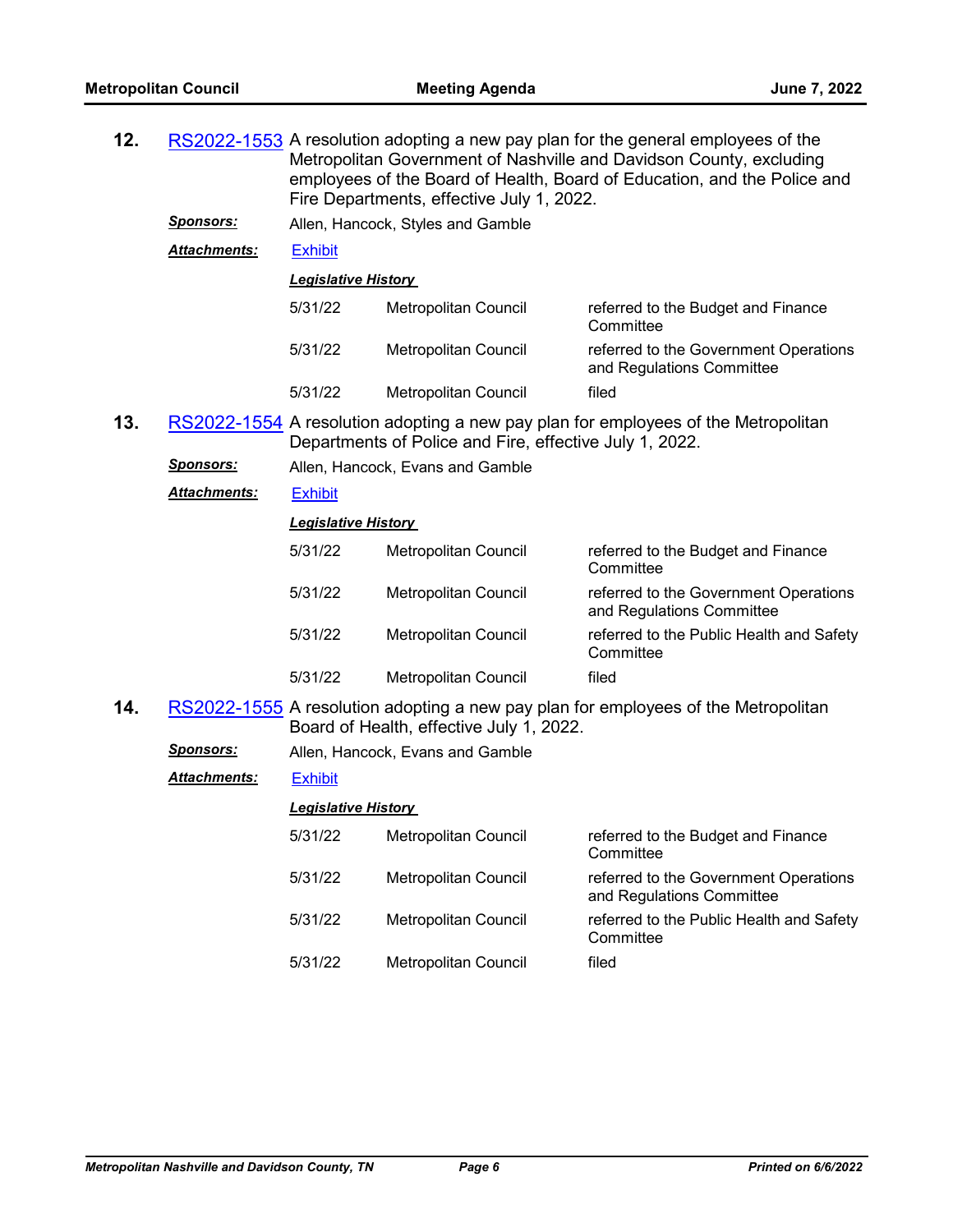| 15. |                     | RS2022-1556 Resolution authorizing the issuance, sale, delivery and payment of one or<br>more series of general obligation improvement bonds in an aggregate<br>principal amount of not to exceed \$650,000,000; and providing for the levy<br>of ad valorem taxes for the payment of debt service on the bonds.                                                                   |                                                             |                                                                                                                                                                                                                                           |
|-----|---------------------|------------------------------------------------------------------------------------------------------------------------------------------------------------------------------------------------------------------------------------------------------------------------------------------------------------------------------------------------------------------------------------|-------------------------------------------------------------|-------------------------------------------------------------------------------------------------------------------------------------------------------------------------------------------------------------------------------------------|
|     | <u>Sponsors:</u>    | Allen                                                                                                                                                                                                                                                                                                                                                                              |                                                             |                                                                                                                                                                                                                                           |
|     | <b>Attachments:</b> | <b>Exhibit</b>                                                                                                                                                                                                                                                                                                                                                                     |                                                             |                                                                                                                                                                                                                                           |
|     |                     | <b>Legislative History</b>                                                                                                                                                                                                                                                                                                                                                         |                                                             |                                                                                                                                                                                                                                           |
|     |                     | 5/31/22                                                                                                                                                                                                                                                                                                                                                                            | <b>Metropolitan Council</b>                                 | referred to the Budget and Finance<br>Committee                                                                                                                                                                                           |
|     |                     | 5/31/22                                                                                                                                                                                                                                                                                                                                                                            | <b>Metropolitan Council</b>                                 | filed                                                                                                                                                                                                                                     |
| 16. |                     |                                                                                                                                                                                                                                                                                                                                                                                    | Davidson County, Tennessee.                                 | RS2022-1557 A resolution authorizing the issuance of not to exceed two hundred and<br>ninety million (\$290,000,000) in aggregate principal amount of interfund tax<br>anticipation notes of the Metropolitan Government of Nashville and |
|     | Sponsors:           | Allen                                                                                                                                                                                                                                                                                                                                                                              |                                                             |                                                                                                                                                                                                                                           |
|     |                     | <b>Legislative History</b>                                                                                                                                                                                                                                                                                                                                                         |                                                             |                                                                                                                                                                                                                                           |
|     |                     | 5/31/22                                                                                                                                                                                                                                                                                                                                                                            | Metropolitan Council                                        | referred to the Budget and Finance<br>Committee                                                                                                                                                                                           |
|     |                     | 5/31/22                                                                                                                                                                                                                                                                                                                                                                            | <b>Metropolitan Council</b>                                 | filed                                                                                                                                                                                                                                     |
| 17. |                     | RS2022-1558 A resolution appropriating \$398,000 in American Rescue Plan Act funds<br>from Fund #30216 to offset Covid-19 Financial Oversight Committee and<br>staff administrative expenses, and to expand the use of the existing<br>American Rescue Plan Act funds currently allocated to public emergency<br>response to include telework and information technology expenses. |                                                             |                                                                                                                                                                                                                                           |
|     | <u>Sponsors:</u>    |                                                                                                                                                                                                                                                                                                                                                                                    | Johnston, Gamble, Sepulveda and Welsch                      |                                                                                                                                                                                                                                           |
|     | <b>Attachments:</b> | <b>Exhibit</b>                                                                                                                                                                                                                                                                                                                                                                     |                                                             |                                                                                                                                                                                                                                           |
|     |                     | <b>Legislative History</b>                                                                                                                                                                                                                                                                                                                                                         |                                                             |                                                                                                                                                                                                                                           |
|     |                     | 5/31/22                                                                                                                                                                                                                                                                                                                                                                            | Metropolitan Council                                        | referred to the Budget and Finance<br>Committee                                                                                                                                                                                           |
|     |                     | 5/31/22                                                                                                                                                                                                                                                                                                                                                                            | Metropolitan Council                                        | filed                                                                                                                                                                                                                                     |
| 18. |                     | eviction.                                                                                                                                                                                                                                                                                                                                                                          | from Fund #30216 to provide legal representation to low and | RS2022-1559 A resolution appropriating \$2,600,851 in American Rescue Plan Act funds<br>moderate-income Davidson County renters to defend against landlord                                                                                |
|     | <u>Sponsors:</u>    |                                                                                                                                                                                                                                                                                                                                                                                    | Suara, Gamble, Johnston, Welsch and Allen                   |                                                                                                                                                                                                                                           |
|     | <b>Attachments:</b> | <b>Exhibit</b>                                                                                                                                                                                                                                                                                                                                                                     |                                                             |                                                                                                                                                                                                                                           |
|     |                     | <b>Legislative History</b>                                                                                                                                                                                                                                                                                                                                                         |                                                             |                                                                                                                                                                                                                                           |
|     |                     | 5/31/22                                                                                                                                                                                                                                                                                                                                                                            | Metropolitan Council                                        | referred to the Affordable Housing<br>Committee                                                                                                                                                                                           |
|     |                     | 5/31/22                                                                                                                                                                                                                                                                                                                                                                            | Metropolitan Council                                        | referred to the Budget and Finance<br>Committee                                                                                                                                                                                           |
|     |                     | 5/31/22                                                                                                                                                                                                                                                                                                                                                                            | Metropolitan Council                                        | filed                                                                                                                                                                                                                                     |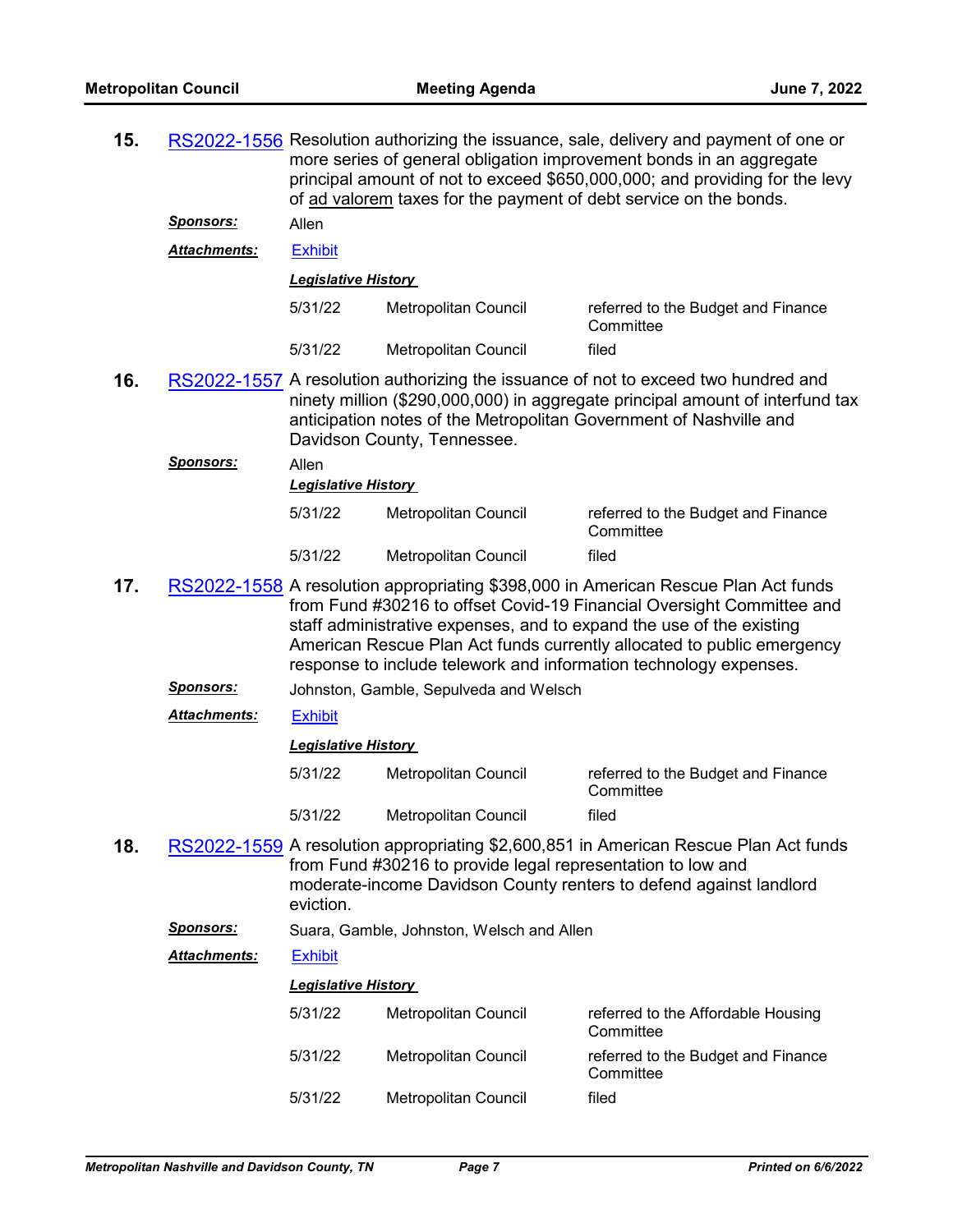| 19. |                     | RS2022-1560 A resolution appropriating \$1,820,585 in American Rescue Plan Act funds<br>from Fund #30216 to expand critical immigrant legal services in Davidson<br>County.              |                      |                                                                                                                                                                                                                                                                                                                                                                                      |  |
|-----|---------------------|------------------------------------------------------------------------------------------------------------------------------------------------------------------------------------------|----------------------|--------------------------------------------------------------------------------------------------------------------------------------------------------------------------------------------------------------------------------------------------------------------------------------------------------------------------------------------------------------------------------------|--|
|     | <u>Sponsors:</u>    | Sepulveda, Gamble, Johnston, Suara, Welsch, Allen, Toombs, Styles, Lee,<br>OConnell, Taylor, Benedict, Hausser, VanReece, Porterfield, Rutherford, Mendes,<br><b>Syracuse and Parker</b> |                      |                                                                                                                                                                                                                                                                                                                                                                                      |  |
|     | Attachments:        | <b>Exhibit</b>                                                                                                                                                                           |                      |                                                                                                                                                                                                                                                                                                                                                                                      |  |
|     |                     | <b>Legislative History</b>                                                                                                                                                               |                      |                                                                                                                                                                                                                                                                                                                                                                                      |  |
|     |                     | 5/31/22                                                                                                                                                                                  | Metropolitan Council | referred to the Budget and Finance<br>Committee                                                                                                                                                                                                                                                                                                                                      |  |
|     |                     | 5/31/22                                                                                                                                                                                  | Metropolitan Council | filed                                                                                                                                                                                                                                                                                                                                                                                |  |
| 20. |                     | March 3 - 4, 2020.                                                                                                                                                                       |                      | RS2022-1561 A resolution approving amendment two to a grant from the Tennessee<br>Emergency Management Agency to the Metropolitan Government, acting<br>by and through the Department of Finance, to provide public assistance<br>pursuant to Presidential Disaster Declaration number FEMA-4550-DR-TN<br>for costs incurred for severe storms, straight-line winds, and flooding on |  |
|     | <u>Sponsors:</u>    | Allen                                                                                                                                                                                    |                      |                                                                                                                                                                                                                                                                                                                                                                                      |  |
|     | <b>Attachments:</b> | <b>Grant Amendment Two</b>                                                                                                                                                               |                      |                                                                                                                                                                                                                                                                                                                                                                                      |  |
|     |                     | Proposed Late Substitute - RS2022-1561 - Allen                                                                                                                                           |                      |                                                                                                                                                                                                                                                                                                                                                                                      |  |
|     |                     | <b>Legislative History</b>                                                                                                                                                               |                      |                                                                                                                                                                                                                                                                                                                                                                                      |  |
|     |                     | 5/31/22                                                                                                                                                                                  | Metropolitan Council | referred to the Budget and Finance<br>Committee                                                                                                                                                                                                                                                                                                                                      |  |
|     |                     | 5/31/22                                                                                                                                                                                  | Metropolitan Council | filed                                                                                                                                                                                                                                                                                                                                                                                |  |
| 21. |                     |                                                                                                                                                                                          |                      | RS2022-1562 A resolution accepting the terms of a cooperative purchasing master<br>agreement for plastic refuse and recycling containers with related<br>technology solutions for the department of Water and Sewerage Services.                                                                                                                                                     |  |
|     | <u>Sponsors:</u>    | Allen, Young and Styles                                                                                                                                                                  |                      |                                                                                                                                                                                                                                                                                                                                                                                      |  |
|     | <b>Attachments:</b> | <b>Cooperative Purchasing Master Agreement</b>                                                                                                                                           |                      |                                                                                                                                                                                                                                                                                                                                                                                      |  |
|     |                     | <b>Legislative History</b>                                                                                                                                                               |                      |                                                                                                                                                                                                                                                                                                                                                                                      |  |
|     |                     | 5/31/22                                                                                                                                                                                  | Metropolitan Council | referred to the Budget and Finance<br>Committee                                                                                                                                                                                                                                                                                                                                      |  |
|     |                     | 5/31/22                                                                                                                                                                                  | Metropolitan Council | referred to the Transportation and<br>Infrastructure Committee                                                                                                                                                                                                                                                                                                                       |  |
|     |                     | 5/31/22                                                                                                                                                                                  | Metropolitan Council | filed                                                                                                                                                                                                                                                                                                                                                                                |  |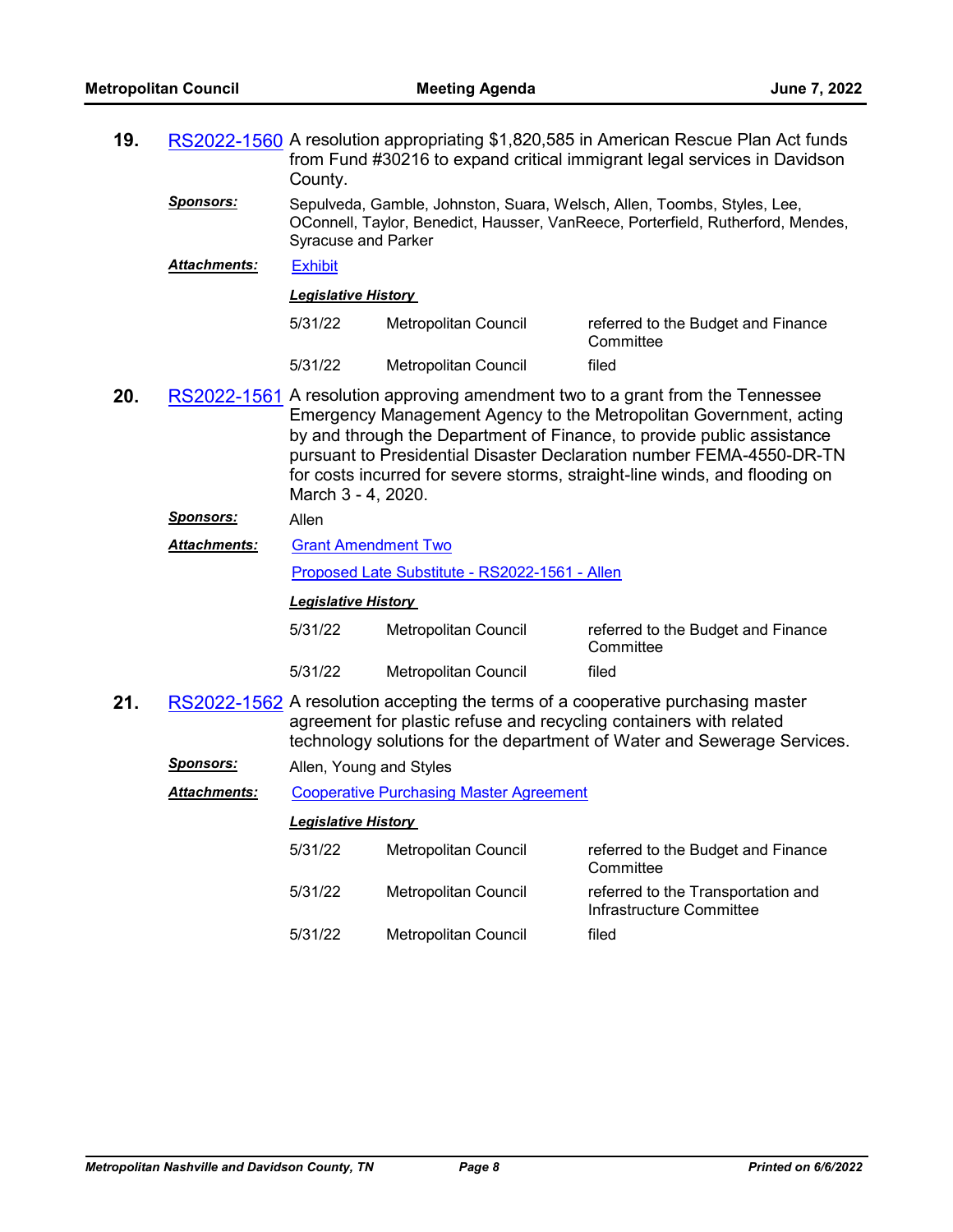| 22. |                     | RS2022-1563 A resolution accepting the terms of a cooperative purchasing master<br>agreement for a cloud-based solution for scalable computing and storage<br>related to computer-aided dispatch for the Metropolitan Nashville Police<br>Department. |                                                               |                                                                                                                                                                                                                                           |  |  |
|-----|---------------------|-------------------------------------------------------------------------------------------------------------------------------------------------------------------------------------------------------------------------------------------------------|---------------------------------------------------------------|-------------------------------------------------------------------------------------------------------------------------------------------------------------------------------------------------------------------------------------------|--|--|
|     | <u>Sponsors:</u>    | Allen, Evans and Styles                                                                                                                                                                                                                               |                                                               |                                                                                                                                                                                                                                           |  |  |
|     | <b>Attachments:</b> | <b>Cooperative Purchasing Master Agreement</b>                                                                                                                                                                                                        |                                                               |                                                                                                                                                                                                                                           |  |  |
|     |                     | Proposed Substitute - RS2022-1563 - Allen                                                                                                                                                                                                             |                                                               |                                                                                                                                                                                                                                           |  |  |
|     |                     | <b>Legislative History</b>                                                                                                                                                                                                                            |                                                               |                                                                                                                                                                                                                                           |  |  |
|     |                     | 5/31/22                                                                                                                                                                                                                                               | Metropolitan Council                                          | referred to the Budget and Finance<br>Committee                                                                                                                                                                                           |  |  |
|     |                     | 5/31/22                                                                                                                                                                                                                                               | Metropolitan Council                                          | referred to the Public Health and Safety<br>Committee                                                                                                                                                                                     |  |  |
|     |                     | 5/31/22                                                                                                                                                                                                                                               | Metropolitan Council                                          | filed                                                                                                                                                                                                                                     |  |  |
| 23. |                     |                                                                                                                                                                                                                                                       |                                                               | RS2022-1564 A resolution approving a contract between the Metropolitan Government of<br>Nashville and Davidson County and The Library Corporation to provide<br>software maintenance and support for the CarlX integrated library system. |  |  |
|     | Sponsors:           | Allen and Bradford                                                                                                                                                                                                                                    |                                                               |                                                                                                                                                                                                                                           |  |  |
|     | <b>Attachments:</b> | <b>Contract</b>                                                                                                                                                                                                                                       |                                                               |                                                                                                                                                                                                                                           |  |  |
|     |                     | <b>Legislative History</b>                                                                                                                                                                                                                            |                                                               |                                                                                                                                                                                                                                           |  |  |
|     |                     | 5/31/22                                                                                                                                                                                                                                               | Metropolitan Council                                          | referred to the Budget and Finance<br>Committee                                                                                                                                                                                           |  |  |
|     |                     | 5/31/22                                                                                                                                                                                                                                               | Metropolitan Council                                          | referred to the Public Facilities, Arts,<br>and Culture Committee                                                                                                                                                                         |  |  |
|     |                     | 5/31/22                                                                                                                                                                                                                                               | Metropolitan Council                                          | filed                                                                                                                                                                                                                                     |  |  |
| 24. |                     |                                                                                                                                                                                                                                                       | the Metropolitan Government of Nashville and Davidson County. | RS2022-1565 A resolution accepting the terms of a master agreement for rental cars for                                                                                                                                                    |  |  |
|     | <b>Sponsors:</b>    | Allen and Styles                                                                                                                                                                                                                                      |                                                               |                                                                                                                                                                                                                                           |  |  |
|     | <b>Attachments:</b> | <b>Master Agreement</b>                                                                                                                                                                                                                               |                                                               |                                                                                                                                                                                                                                           |  |  |
|     |                     | <b>Legislative History</b>                                                                                                                                                                                                                            |                                                               |                                                                                                                                                                                                                                           |  |  |
|     |                     | 5/31/22                                                                                                                                                                                                                                               | Metropolitan Council                                          | referred to the Budget and Finance<br>Committee                                                                                                                                                                                           |  |  |

5/31/22 Metropolitan Council filed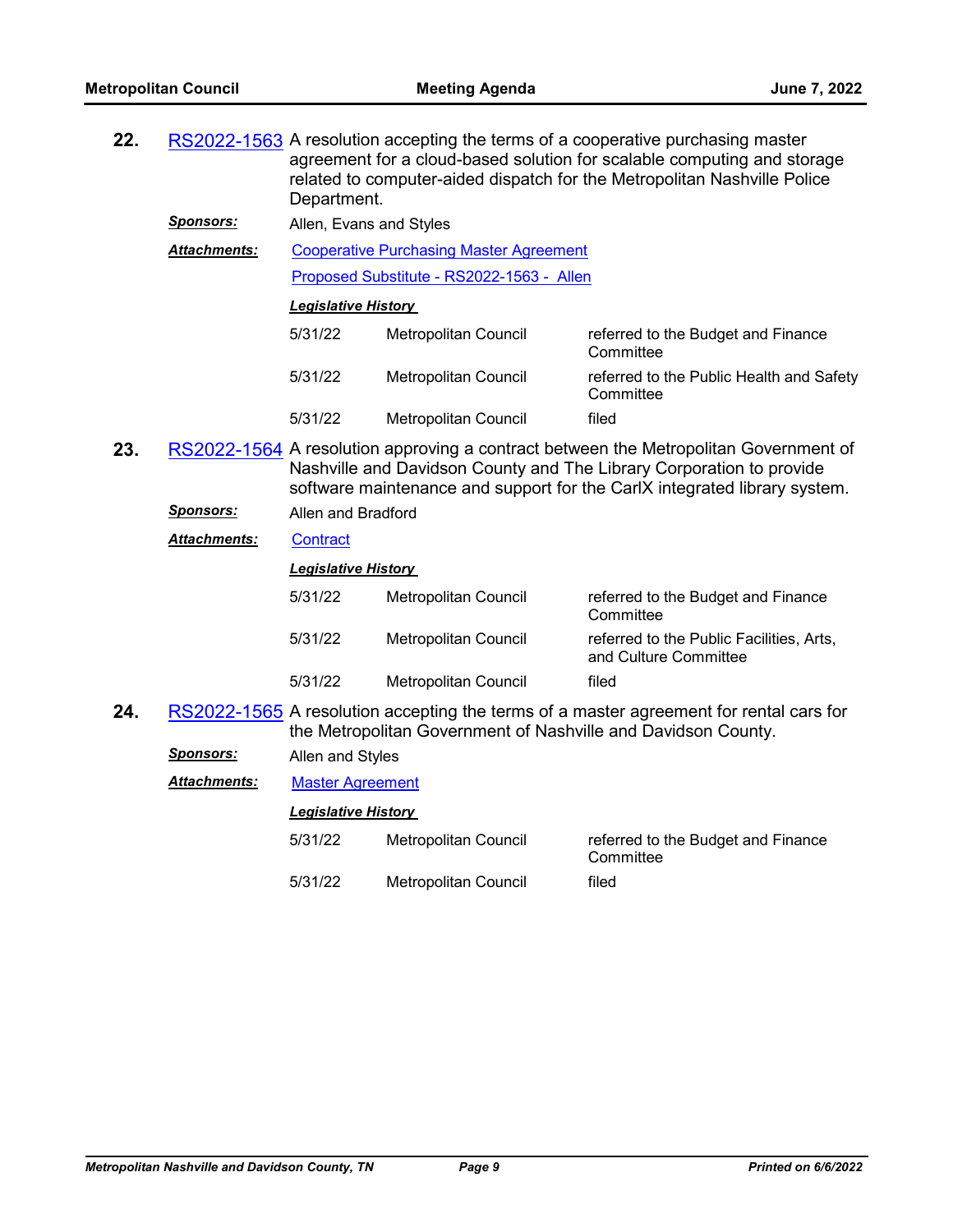| 25. |                     | RS2022-1566 A resolution to appropriate grant funds from the Tennessee Housing<br>Development Agency to the Metropolitan Government, acting by and<br>through the Metropolitan Action Commission, for Low Income Home Water<br>Assistance Program (LIHWAP) services targeted toward the elderly,<br>disabled, veterans, and households with children under the age of six<br>years. |                                                                                                                       |                                                                                                                                                 |  |  |
|-----|---------------------|-------------------------------------------------------------------------------------------------------------------------------------------------------------------------------------------------------------------------------------------------------------------------------------------------------------------------------------------------------------------------------------|-----------------------------------------------------------------------------------------------------------------------|-------------------------------------------------------------------------------------------------------------------------------------------------|--|--|
|     | Sponsors:           | Allen, Welsch, Suara and Styles                                                                                                                                                                                                                                                                                                                                                     |                                                                                                                       |                                                                                                                                                 |  |  |
|     | <b>Attachments:</b> | <b>Grant Exhibit</b>                                                                                                                                                                                                                                                                                                                                                                |                                                                                                                       |                                                                                                                                                 |  |  |
|     |                     | <b>Legislative History</b>                                                                                                                                                                                                                                                                                                                                                          |                                                                                                                       |                                                                                                                                                 |  |  |
|     |                     | 5/31/22                                                                                                                                                                                                                                                                                                                                                                             | Metropolitan Council                                                                                                  | referred to the Budget and Finance<br>Committee                                                                                                 |  |  |
|     |                     | 5/31/22                                                                                                                                                                                                                                                                                                                                                                             | Metropolitan Council                                                                                                  | referred to the Human Services<br>Committee                                                                                                     |  |  |
|     |                     | 5/31/22                                                                                                                                                                                                                                                                                                                                                                             | <b>Metropolitan Council</b>                                                                                           | filed                                                                                                                                           |  |  |
| 26. |                     | RS2022-1567 A resolution approving a grant from the Community Foundation of Middle<br>Tennessee to the Metropolitan Government, acting by and through the<br>Metropolitan Action Commission, to provide a stipend for summer 2022<br>interns in the POWER Youth's High School Interns Program.                                                                                      |                                                                                                                       |                                                                                                                                                 |  |  |
|     | <u>Sponsors:</u>    | Allen, Welsch, Suara and Styles                                                                                                                                                                                                                                                                                                                                                     |                                                                                                                       |                                                                                                                                                 |  |  |
|     | Attachments:        | <b>Grant Exhibit</b>                                                                                                                                                                                                                                                                                                                                                                |                                                                                                                       |                                                                                                                                                 |  |  |
|     |                     | <b>Legislative History</b>                                                                                                                                                                                                                                                                                                                                                          |                                                                                                                       |                                                                                                                                                 |  |  |
|     |                     | 5/31/22                                                                                                                                                                                                                                                                                                                                                                             | Metropolitan Council                                                                                                  | referred to the Budget and Finance<br>Committee                                                                                                 |  |  |
|     |                     | 5/31/22                                                                                                                                                                                                                                                                                                                                                                             | Metropolitan Council                                                                                                  | referred to the Human Services<br>Committee                                                                                                     |  |  |
|     |                     | 5/31/22                                                                                                                                                                                                                                                                                                                                                                             | Metropolitan Council                                                                                                  | filed                                                                                                                                           |  |  |
| 27. |                     |                                                                                                                                                                                                                                                                                                                                                                                     | RS2022-1568 A resolution accepting a donation of public safety service delivery<br>("MNPD") to enhance public safety. | equipment from the Nashville Downtown Partnership for the Nashville Fire<br>Department ("NFD") and the Metropolitan Nashville Police Department |  |  |
|     | <b>Sponsors:</b>    | Allen, Evans and Styles                                                                                                                                                                                                                                                                                                                                                             |                                                                                                                       |                                                                                                                                                 |  |  |

*Attachments:* [Exhibit](http://nashville.legistar.com/gateway.aspx?M=F&ID=d0ca0e79-c2a3-43ea-9536-32a19a25be05.pdf)

| 5/31/22 | Metropolitan Council | referred to the Budget and Finance<br>Committee       |
|---------|----------------------|-------------------------------------------------------|
| 5/31/22 | Metropolitan Council | referred to the Public Health and Safety<br>Committee |
| 5/31/22 | Metropolitan Council | filed                                                 |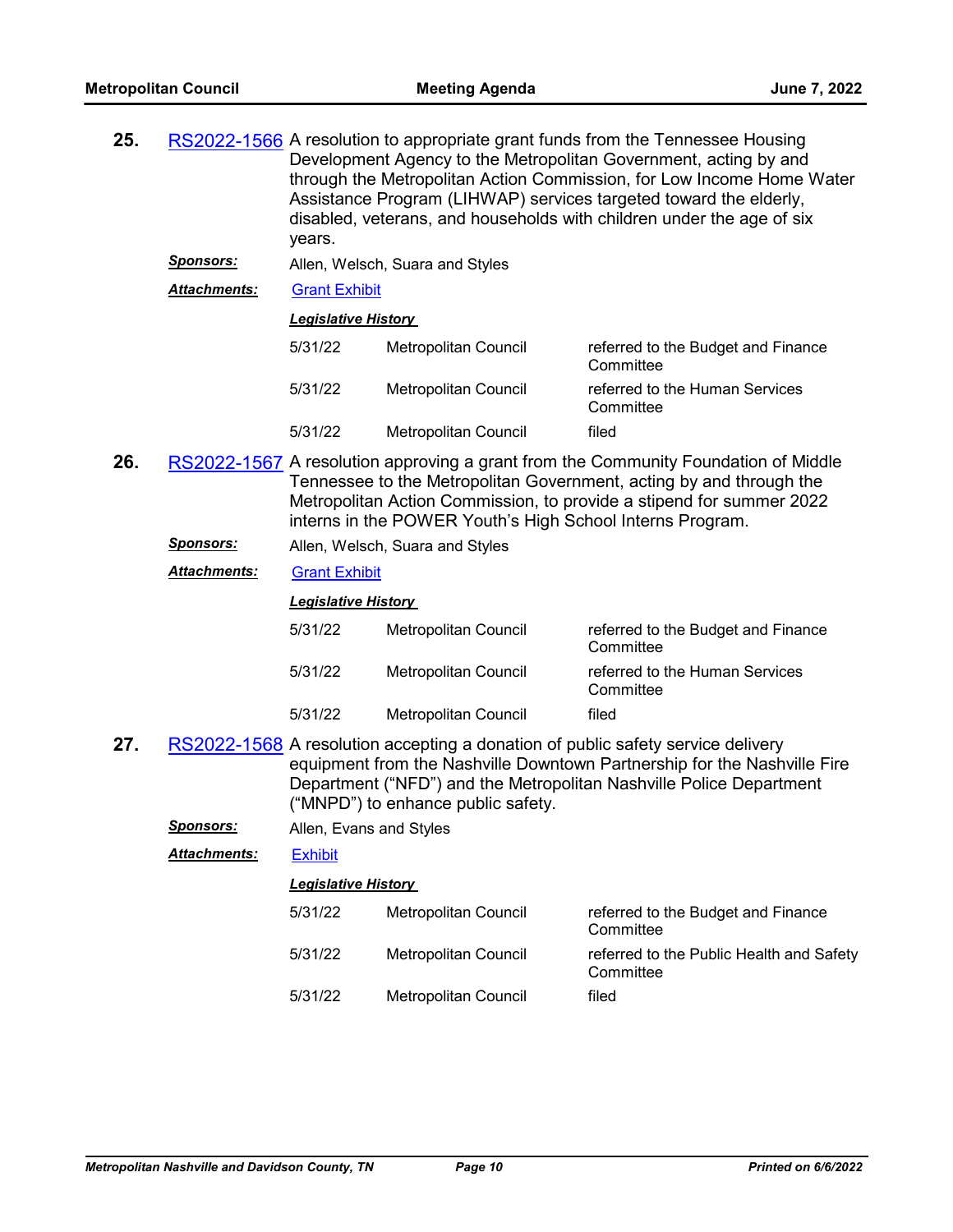| 28.                                                                                                                                                                                                                                                                                                                                                                                                                                                            |                     | RS2022-1569 A resolution approving amendment two to a Victims of Crime Act (VOCA)<br>grant from the Tennessee Department of Finance and Administration,<br>Office of Criminal Justice Programs, to the Metropolitan Government,<br>acting by and through the Metropolitan Nashville Police Department, to<br>fund the position of a VOCA Law Enforcement Victim Coordinator. |                                           |                                                                   |  |
|----------------------------------------------------------------------------------------------------------------------------------------------------------------------------------------------------------------------------------------------------------------------------------------------------------------------------------------------------------------------------------------------------------------------------------------------------------------|---------------------|------------------------------------------------------------------------------------------------------------------------------------------------------------------------------------------------------------------------------------------------------------------------------------------------------------------------------------------------------------------------------|-------------------------------------------|-------------------------------------------------------------------|--|
|                                                                                                                                                                                                                                                                                                                                                                                                                                                                | <u>Sponsors:</u>    |                                                                                                                                                                                                                                                                                                                                                                              | Allen, Evans, Suara, Welsch and Styles    |                                                                   |  |
|                                                                                                                                                                                                                                                                                                                                                                                                                                                                | Attachments:        | <b>Grant Amendment Two</b>                                                                                                                                                                                                                                                                                                                                                   |                                           |                                                                   |  |
|                                                                                                                                                                                                                                                                                                                                                                                                                                                                |                     | <b>Legislative History</b>                                                                                                                                                                                                                                                                                                                                                   |                                           |                                                                   |  |
|                                                                                                                                                                                                                                                                                                                                                                                                                                                                |                     | 5/31/22                                                                                                                                                                                                                                                                                                                                                                      | Metropolitan Council                      | referred to the Budget and Finance<br>Committee                   |  |
|                                                                                                                                                                                                                                                                                                                                                                                                                                                                |                     | 5/31/22                                                                                                                                                                                                                                                                                                                                                                      | Metropolitan Council                      | referred to the Public Health and Safety<br>Committee             |  |
|                                                                                                                                                                                                                                                                                                                                                                                                                                                                |                     | 5/31/22                                                                                                                                                                                                                                                                                                                                                                      | Metropolitan Council                      | filed                                                             |  |
| 29.<br>RS2022-1570 A resolution approving amendment two to a Victims of Crime Act (VOCA)<br>grant from the Tennessee Department of Finance and Administration,<br>Office of Criminal Justice Programs, to the Metropolitan Government,<br>acting by and through the Metropolitan Nashville Police Department, to<br>fund counselor and victim advocate positions to provide mental health<br>services, support services, and criminal justice system advocacy. |                     |                                                                                                                                                                                                                                                                                                                                                                              |                                           |                                                                   |  |
|                                                                                                                                                                                                                                                                                                                                                                                                                                                                | Sponsors:           |                                                                                                                                                                                                                                                                                                                                                                              | Allen, Evans, Suara and Welsch            |                                                                   |  |
|                                                                                                                                                                                                                                                                                                                                                                                                                                                                | Attachments:        | <b>Grant Amendment Two</b>                                                                                                                                                                                                                                                                                                                                                   |                                           |                                                                   |  |
|                                                                                                                                                                                                                                                                                                                                                                                                                                                                |                     | <b>Legislative History</b>                                                                                                                                                                                                                                                                                                                                                   |                                           |                                                                   |  |
|                                                                                                                                                                                                                                                                                                                                                                                                                                                                |                     | 5/31/22                                                                                                                                                                                                                                                                                                                                                                      | Metropolitan Council                      | referred to the Budget and Finance<br>Committee                   |  |
|                                                                                                                                                                                                                                                                                                                                                                                                                                                                |                     | 5/31/22                                                                                                                                                                                                                                                                                                                                                                      | Metropolitan Council                      | referred to the Public Health and Safety<br>Committee             |  |
|                                                                                                                                                                                                                                                                                                                                                                                                                                                                |                     | 5/31/22                                                                                                                                                                                                                                                                                                                                                                      | Metropolitan Council                      | filed                                                             |  |
| 30.<br>RS2022-1571 A resolution accepting a grant from the Tennessee State Library and<br>Archives to the Metropolitan Government, acting by and through the<br>Nashville Public Library, to provide access to and circulation of special<br>materials formatted for individuals who are hearing impaired.                                                                                                                                                     |                     |                                                                                                                                                                                                                                                                                                                                                                              |                                           |                                                                   |  |
|                                                                                                                                                                                                                                                                                                                                                                                                                                                                | <u>Sponsors:</u>    |                                                                                                                                                                                                                                                                                                                                                                              | Allen, Bradford, Suara, Welsch and Styles |                                                                   |  |
|                                                                                                                                                                                                                                                                                                                                                                                                                                                                | <b>Attachments:</b> | <b>Grant Exhibit</b>                                                                                                                                                                                                                                                                                                                                                         |                                           |                                                                   |  |
|                                                                                                                                                                                                                                                                                                                                                                                                                                                                |                     | <b>Legislative History</b>                                                                                                                                                                                                                                                                                                                                                   |                                           |                                                                   |  |
|                                                                                                                                                                                                                                                                                                                                                                                                                                                                |                     | 5/31/22                                                                                                                                                                                                                                                                                                                                                                      | Metropolitan Council                      | referred to the Budget and Finance<br>Committee                   |  |
|                                                                                                                                                                                                                                                                                                                                                                                                                                                                |                     | 5/31/22                                                                                                                                                                                                                                                                                                                                                                      | Metropolitan Council                      | referred to the Public Facilities, Arts,<br>and Culture Committee |  |
|                                                                                                                                                                                                                                                                                                                                                                                                                                                                |                     | 5/31/22                                                                                                                                                                                                                                                                                                                                                                      | Metropolitan Council                      | filed                                                             |  |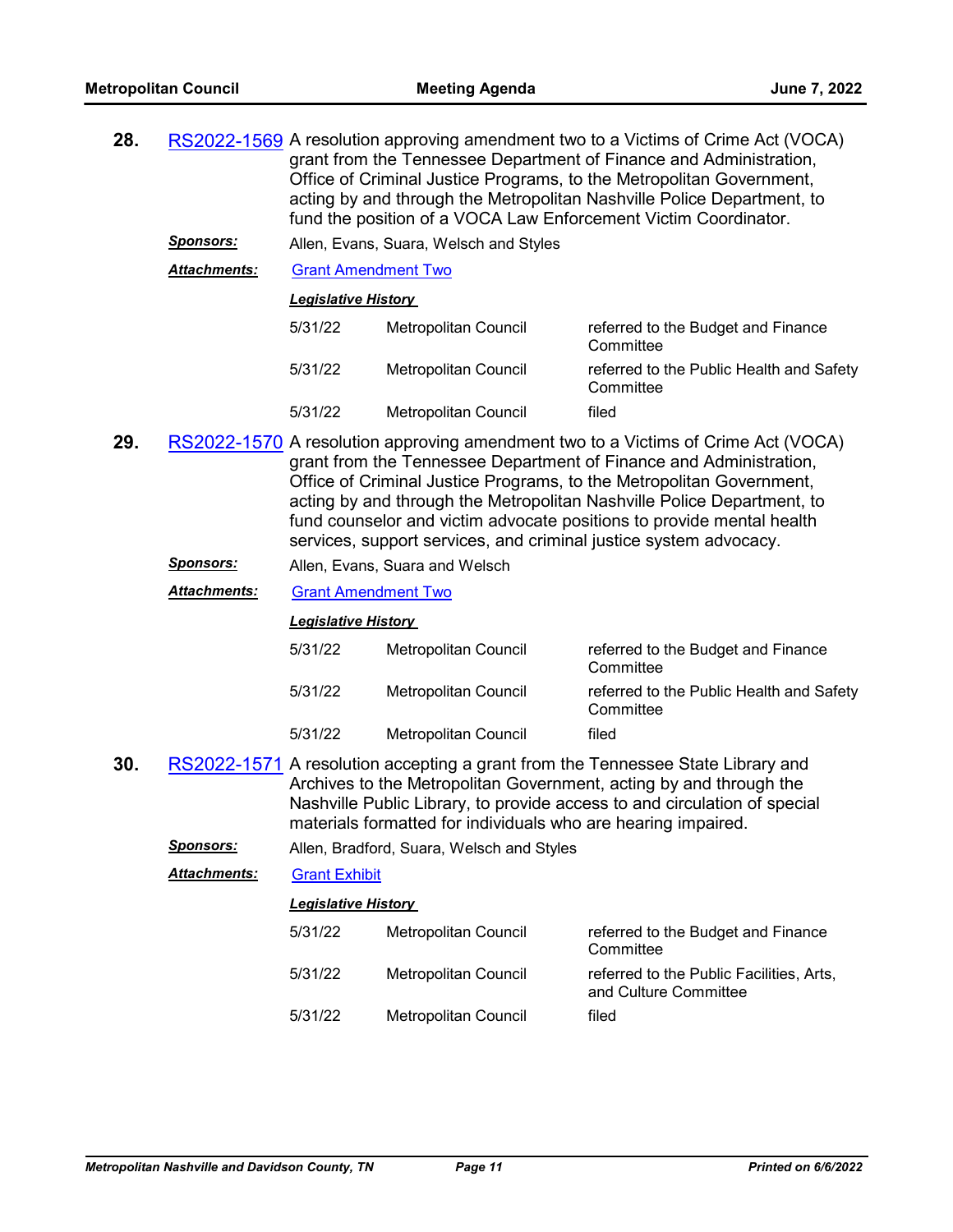| 31. |                     | RS2022-1572 A resolution approving amendment one to a grant from the Tennessee<br>State Library and Archives to the Metropolitan Government, acting by and<br>through the Nashville Public Library, to provide access to and circulation of<br>special materials formatted for individuals who are hearing impaired.                                                      |                                                                                                                                                                                   |                                                                                                                                                                                                                              |
|-----|---------------------|---------------------------------------------------------------------------------------------------------------------------------------------------------------------------------------------------------------------------------------------------------------------------------------------------------------------------------------------------------------------------|-----------------------------------------------------------------------------------------------------------------------------------------------------------------------------------|------------------------------------------------------------------------------------------------------------------------------------------------------------------------------------------------------------------------------|
|     | Sponsors:           |                                                                                                                                                                                                                                                                                                                                                                           | Allen, Bradford, Suara and Welsch                                                                                                                                                 |                                                                                                                                                                                                                              |
|     | <b>Attachments:</b> | <b>Grant Amendment One</b>                                                                                                                                                                                                                                                                                                                                                |                                                                                                                                                                                   |                                                                                                                                                                                                                              |
|     |                     | <b>Legislative History</b>                                                                                                                                                                                                                                                                                                                                                |                                                                                                                                                                                   |                                                                                                                                                                                                                              |
|     |                     | 5/31/22                                                                                                                                                                                                                                                                                                                                                                   | Metropolitan Council                                                                                                                                                              | referred to the Budget and Finance<br>Committee                                                                                                                                                                              |
|     |                     | 5/31/22                                                                                                                                                                                                                                                                                                                                                                   | Metropolitan Council                                                                                                                                                              | referred to the Public Facilities, Arts,<br>and Culture Committee                                                                                                                                                            |
|     |                     | 5/31/22                                                                                                                                                                                                                                                                                                                                                                   | Metropolitan Council                                                                                                                                                              | filed                                                                                                                                                                                                                        |
| 32. |                     | RS2022-1573 A resolution accepting a grant from the Tennessee Department of Health<br>to the Metropolitan Government, acting by and through the Metropolitan<br>Board of Health, to provide the Tennessee Breast and Cervical Screening<br>Program to offer individualized assistance to clients and to facilitate timely<br>access to quality screening and diagnostics. |                                                                                                                                                                                   |                                                                                                                                                                                                                              |
|     | <u>Sponsors:</u>    |                                                                                                                                                                                                                                                                                                                                                                           | Allen, Evans, Suara and Welsch                                                                                                                                                    |                                                                                                                                                                                                                              |
|     | <b>Attachments:</b> | <b>Grant Exhibit</b>                                                                                                                                                                                                                                                                                                                                                      |                                                                                                                                                                                   |                                                                                                                                                                                                                              |
|     |                     | <b>Legislative History</b>                                                                                                                                                                                                                                                                                                                                                |                                                                                                                                                                                   |                                                                                                                                                                                                                              |
|     |                     | 5/31/22                                                                                                                                                                                                                                                                                                                                                                   | Metropolitan Council                                                                                                                                                              | referred to the Budget and Finance<br>Committee                                                                                                                                                                              |
|     |                     | 5/31/22                                                                                                                                                                                                                                                                                                                                                                   | Metropolitan Council                                                                                                                                                              | referred to the Public Health and Safety<br>Committee                                                                                                                                                                        |
|     |                     | 5/31/22                                                                                                                                                                                                                                                                                                                                                                   | <b>Metropolitan Council</b>                                                                                                                                                       | filed                                                                                                                                                                                                                        |
| 33. |                     |                                                                                                                                                                                                                                                                                                                                                                           | RS2022-1574 A resolution approving a grant contract between the Metropolitan<br>behavioral health care to support the launch and pilot year of the<br>Nashville Partners in Care. | Government, acting by and through the Metropolitan Board of Health, and<br>the Mental Health Cooperative to provide expertise and staff in emergency<br>Metropolitan Nashville Police Department's (MNPD) co-response model, |
|     | <u>Sponsors:</u>    |                                                                                                                                                                                                                                                                                                                                                                           | Allen, Evans, Suara and Welsch                                                                                                                                                    |                                                                                                                                                                                                                              |
|     | Attachments:        | <b>Grant Contract Exhibit</b>                                                                                                                                                                                                                                                                                                                                             |                                                                                                                                                                                   |                                                                                                                                                                                                                              |

| 5/31/22 | Metropolitan Council | referred to the Budget and Finance<br>Committee       |
|---------|----------------------|-------------------------------------------------------|
| 5/31/22 | Metropolitan Council | referred to the Public Health and Safety<br>Committee |
| 5/31/22 | Metropolitan Council | filed                                                 |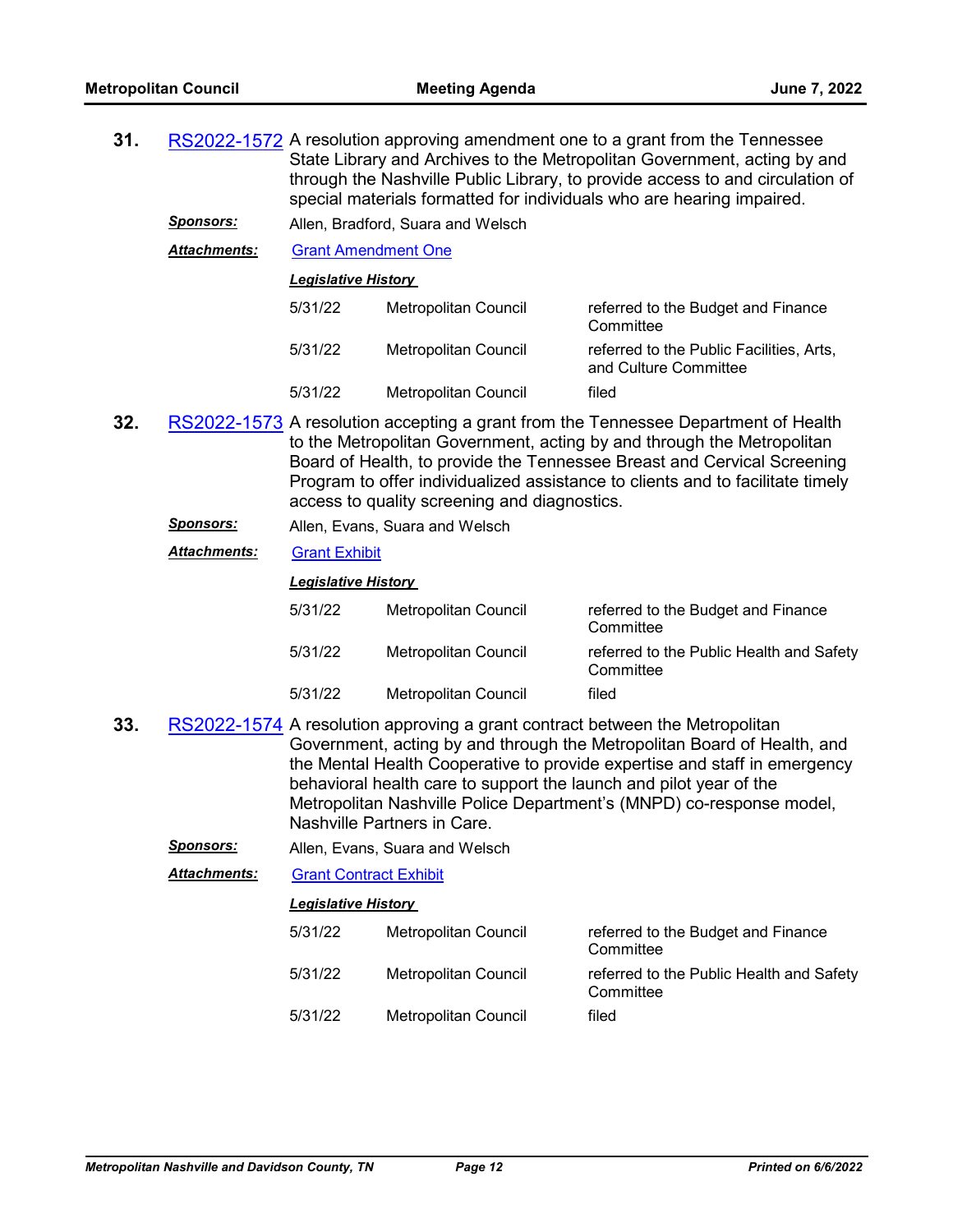| 34.                                                                                                                                                                                                                                                                                                                                                                                                     |                     | RS2022-1575 A resolution approving amendment one to a grant contract between the<br>Metropolitan Government, acting by and through the Metropolitan Board of<br>Health, and STARS Nashville to fund an epidemiologist position to study<br>data regarding cigarette smoking, vaping, and e-cigarette use with the<br>primary focus on children and young adults. |                                         |                                                                                                                                                                                                                                                                                                                                                                                        |  |  |  |
|---------------------------------------------------------------------------------------------------------------------------------------------------------------------------------------------------------------------------------------------------------------------------------------------------------------------------------------------------------------------------------------------------------|---------------------|------------------------------------------------------------------------------------------------------------------------------------------------------------------------------------------------------------------------------------------------------------------------------------------------------------------------------------------------------------------|-----------------------------------------|----------------------------------------------------------------------------------------------------------------------------------------------------------------------------------------------------------------------------------------------------------------------------------------------------------------------------------------------------------------------------------------|--|--|--|
|                                                                                                                                                                                                                                                                                                                                                                                                         | <b>Sponsors:</b>    | Allen and Evans                                                                                                                                                                                                                                                                                                                                                  |                                         |                                                                                                                                                                                                                                                                                                                                                                                        |  |  |  |
|                                                                                                                                                                                                                                                                                                                                                                                                         | Attachments:        | <b>Grant Amendment One</b>                                                                                                                                                                                                                                                                                                                                       |                                         |                                                                                                                                                                                                                                                                                                                                                                                        |  |  |  |
|                                                                                                                                                                                                                                                                                                                                                                                                         |                     | <b>Legislative History</b>                                                                                                                                                                                                                                                                                                                                       |                                         |                                                                                                                                                                                                                                                                                                                                                                                        |  |  |  |
|                                                                                                                                                                                                                                                                                                                                                                                                         |                     | 5/31/22                                                                                                                                                                                                                                                                                                                                                          | Metropolitan Council                    | referred to the Budget and Finance<br>Committee                                                                                                                                                                                                                                                                                                                                        |  |  |  |
|                                                                                                                                                                                                                                                                                                                                                                                                         |                     | 5/31/22                                                                                                                                                                                                                                                                                                                                                          | Metropolitan Council                    | referred to the Public Health and Safety<br>Committee                                                                                                                                                                                                                                                                                                                                  |  |  |  |
|                                                                                                                                                                                                                                                                                                                                                                                                         |                     | 5/31/22                                                                                                                                                                                                                                                                                                                                                          | Metropolitan Council                    | filed                                                                                                                                                                                                                                                                                                                                                                                  |  |  |  |
| 35.<br>RS2022-1576 A resolution approving a subrecipient grant agreement by and between the<br>Metropolitan Development and Housing Agency (MDHA) and the<br>Metropolitan Government, acting by and through Metropolitan Social<br>Services, for one-time payments of first month's rent and security/utility<br>deposits on behalf of homeless persons obtaining housing through various<br>campaigns. |                     |                                                                                                                                                                                                                                                                                                                                                                  |                                         |                                                                                                                                                                                                                                                                                                                                                                                        |  |  |  |
|                                                                                                                                                                                                                                                                                                                                                                                                         | <u>Sponsors:</u>    |                                                                                                                                                                                                                                                                                                                                                                  | Parker, Allen, Welsch, Suara and Styles |                                                                                                                                                                                                                                                                                                                                                                                        |  |  |  |
|                                                                                                                                                                                                                                                                                                                                                                                                         | <b>Attachments:</b> | <b>Grant Agreement</b>                                                                                                                                                                                                                                                                                                                                           |                                         |                                                                                                                                                                                                                                                                                                                                                                                        |  |  |  |
|                                                                                                                                                                                                                                                                                                                                                                                                         |                     | <b>Legislative History</b>                                                                                                                                                                                                                                                                                                                                       |                                         |                                                                                                                                                                                                                                                                                                                                                                                        |  |  |  |
|                                                                                                                                                                                                                                                                                                                                                                                                         |                     | 5/31/22                                                                                                                                                                                                                                                                                                                                                          | Metropolitan Council                    | referred to the Affordable Housing<br>Committee                                                                                                                                                                                                                                                                                                                                        |  |  |  |
|                                                                                                                                                                                                                                                                                                                                                                                                         |                     | 5/31/22                                                                                                                                                                                                                                                                                                                                                          | Metropolitan Council                    | referred to the Budget and Finance<br>Committee                                                                                                                                                                                                                                                                                                                                        |  |  |  |
|                                                                                                                                                                                                                                                                                                                                                                                                         |                     | 5/31/22                                                                                                                                                                                                                                                                                                                                                          | Metropolitan Council                    | referred to the Human Services<br>Committee                                                                                                                                                                                                                                                                                                                                            |  |  |  |
|                                                                                                                                                                                                                                                                                                                                                                                                         |                     |                                                                                                                                                                                                                                                                                                                                                                  |                                         |                                                                                                                                                                                                                                                                                                                                                                                        |  |  |  |
|                                                                                                                                                                                                                                                                                                                                                                                                         |                     | 5/31/22                                                                                                                                                                                                                                                                                                                                                          | <b>Metropolitan Council</b>             | filed                                                                                                                                                                                                                                                                                                                                                                                  |  |  |  |
| 36.                                                                                                                                                                                                                                                                                                                                                                                                     |                     |                                                                                                                                                                                                                                                                                                                                                                  |                                         | RS2022-1577 A resolution accepting a Federal COVID Relief Funds for Transportation<br>Improvements grant from the Tennessee Department of Transportation to<br>the Metropolitan Government, acting by and through the Nashville<br>Department of Transportation and Multimodal Infrastructure, for pedestrian<br>safety and multimodal intersection improvements at various locations. |  |  |  |
|                                                                                                                                                                                                                                                                                                                                                                                                         | <u>Sponsors:</u>    |                                                                                                                                                                                                                                                                                                                                                                  | Allen, Young, Suara, Welsch and Gamble  |                                                                                                                                                                                                                                                                                                                                                                                        |  |  |  |
|                                                                                                                                                                                                                                                                                                                                                                                                         | Attachments:        | <b>Grant Exhibit</b>                                                                                                                                                                                                                                                                                                                                             |                                         |                                                                                                                                                                                                                                                                                                                                                                                        |  |  |  |
|                                                                                                                                                                                                                                                                                                                                                                                                         |                     | <b>Legislative History</b>                                                                                                                                                                                                                                                                                                                                       |                                         |                                                                                                                                                                                                                                                                                                                                                                                        |  |  |  |
|                                                                                                                                                                                                                                                                                                                                                                                                         |                     | 5/31/22                                                                                                                                                                                                                                                                                                                                                          | Metropolitan Council                    | referred to the Budget and Finance<br>Committee                                                                                                                                                                                                                                                                                                                                        |  |  |  |
|                                                                                                                                                                                                                                                                                                                                                                                                         |                     | 5/31/22                                                                                                                                                                                                                                                                                                                                                          | Metropolitan Council                    | referred to the Transportation and<br>Infrastructure Committee                                                                                                                                                                                                                                                                                                                         |  |  |  |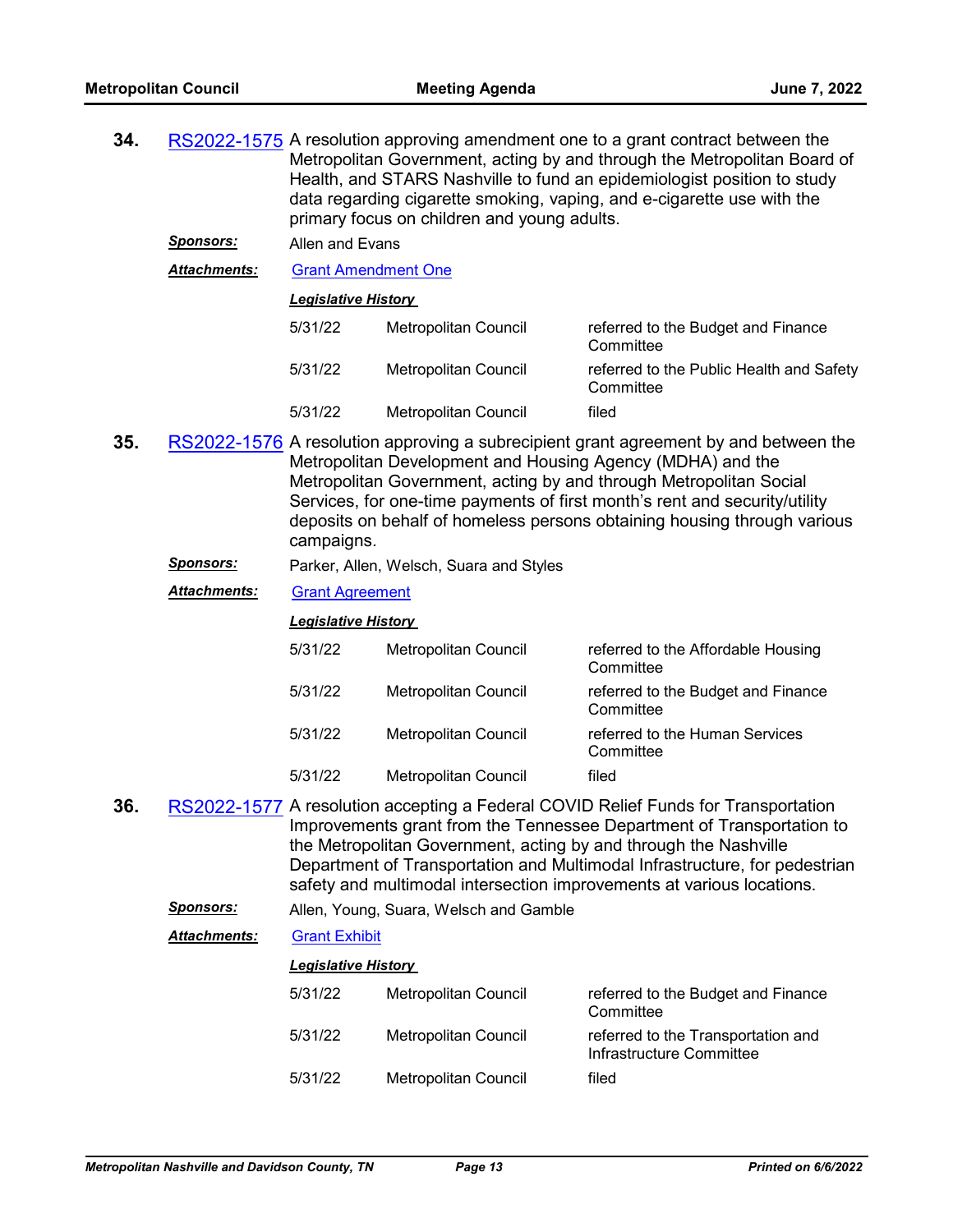| 37. |                  | RS2022-1578 A resolution approving a participation agreement between the Metropolitan<br>Government of Nashville and Davidson County, acting by and through the<br>Metropolitan Department of Water and Sewerage Services, and 1302<br>Pillow Street, LLC, to provide public water service improvements for Pillow<br>Street's proposed development, as well as other existing properties in the<br>area (MWS Project No. 20-WL-0142 and Proposal No.<br>2022M-021AG-001). |                                                                    |                                                                                                                                                                                                                           |  |
|-----|------------------|----------------------------------------------------------------------------------------------------------------------------------------------------------------------------------------------------------------------------------------------------------------------------------------------------------------------------------------------------------------------------------------------------------------------------------------------------------------------------|--------------------------------------------------------------------|---------------------------------------------------------------------------------------------------------------------------------------------------------------------------------------------------------------------------|--|
|     | Sponsors:        |                                                                                                                                                                                                                                                                                                                                                                                                                                                                            | Sledge, Allen, Withers and Young                                   |                                                                                                                                                                                                                           |  |
|     | Attachments:     | <b>Participation Agreement</b>                                                                                                                                                                                                                                                                                                                                                                                                                                             |                                                                    |                                                                                                                                                                                                                           |  |
|     |                  | Legislative History                                                                                                                                                                                                                                                                                                                                                                                                                                                        |                                                                    |                                                                                                                                                                                                                           |  |
|     |                  | 4/29/22                                                                                                                                                                                                                                                                                                                                                                                                                                                                    | <b>Planning Commission</b>                                         | approved                                                                                                                                                                                                                  |  |
|     |                  | 5/31/22                                                                                                                                                                                                                                                                                                                                                                                                                                                                    | Metropolitan Council                                               | referred to the Budget and Finance<br>Committee                                                                                                                                                                           |  |
|     |                  | 5/31/22                                                                                                                                                                                                                                                                                                                                                                                                                                                                    | Metropolitan Council                                               | referred to the Planning and Zoning<br>Committee                                                                                                                                                                          |  |
|     |                  | 5/31/22                                                                                                                                                                                                                                                                                                                                                                                                                                                                    | Metropolitan Council                                               | referred to the Transportation and<br>Infrastructure Committee                                                                                                                                                            |  |
|     |                  | 5/31/22                                                                                                                                                                                                                                                                                                                                                                                                                                                                    | Metropolitan Council                                               | filed                                                                                                                                                                                                                     |  |
| 38. |                  |                                                                                                                                                                                                                                                                                                                                                                                                                                                                            | RS2022-1579 A resolution honoring the life of Father Joseph Breen. |                                                                                                                                                                                                                           |  |
|     | <b>Sponsors:</b> |                                                                                                                                                                                                                                                                                                                                                                                                                                                                            |                                                                    | Murphy, Syracuse, Suara, OConnell, Mendes, Johnston, Toombs, Withers,<br>Henderson, Swope, Sledge, Styles, Nash, Pulley, Hancock, Vercher, Rosenberg,<br>. Allen Hanen Duschend Debeute Oach VenDesse Hausern and Oanskle |  |

Evans, Allen, Hagar, Bradford, Roberts, Cash, VanReece, Hausser and Gamble *Legislative History* 

| 5/31/22 | Metropolitan Council | referred to the Rules, Confirmations,<br>and Public Elections Committee |
|---------|----------------------|-------------------------------------------------------------------------|
| 5/31/22 | Metropolitan Council | filed                                                                   |

**39.** [RS2022-1580](http://nashville.legistar.com/gateway.aspx?m=l&id=/matter.aspx?key=14622) A resolution remembering the victims of the shooting at Robb Elementary School in Uvalde, Texas.

Sponsors: Styles, Rosenberg, Vercher, Mendes, Syracuse, Sledge, Murphy, Roberts, Welsch, Hurt, Johnston, Hausser, OConnell, Allen, Hancock, Sepulveda, Toombs, Hagar, Suara, Nash, Taylor and Porterfield

#### *Legislative History*

| 5/31/22 | Metropolitan Council | referred to the Rules, Confirmations,<br>and Public Elections Committee |
|---------|----------------------|-------------------------------------------------------------------------|
| 5/31/22 | Metropolitan Council | filed                                                                   |

**40.** [RS2022-1581](http://nashville.legistar.com/gateway.aspx?m=l&id=/matter.aspx?key=14617) A resolution recognizing Wednesday, June 1 to Thursday, June 30, 2022 as the "Nashville Pride Month", celebrating the Lesbian, Gay, Bisexual, Transgender, and Queer communities and their enormous contributions to the quality of life in Nashville and Davidson County, and further recognizing the 34th anniversary of the first Nashville Pride event.

| Sponsors: |         | Withers, Bradford, VanReece, Benedict, Young and Styles<br><b>Legislative History</b> |                                                                         |  |  |  |
|-----------|---------|---------------------------------------------------------------------------------------|-------------------------------------------------------------------------|--|--|--|
|           | 5/31/22 | Metropolitan Council                                                                  | referred to the Rules, Confirmations,<br>and Public Elections Committee |  |  |  |
|           | 5/31/22 | Metropolitan Council                                                                  | filed                                                                   |  |  |  |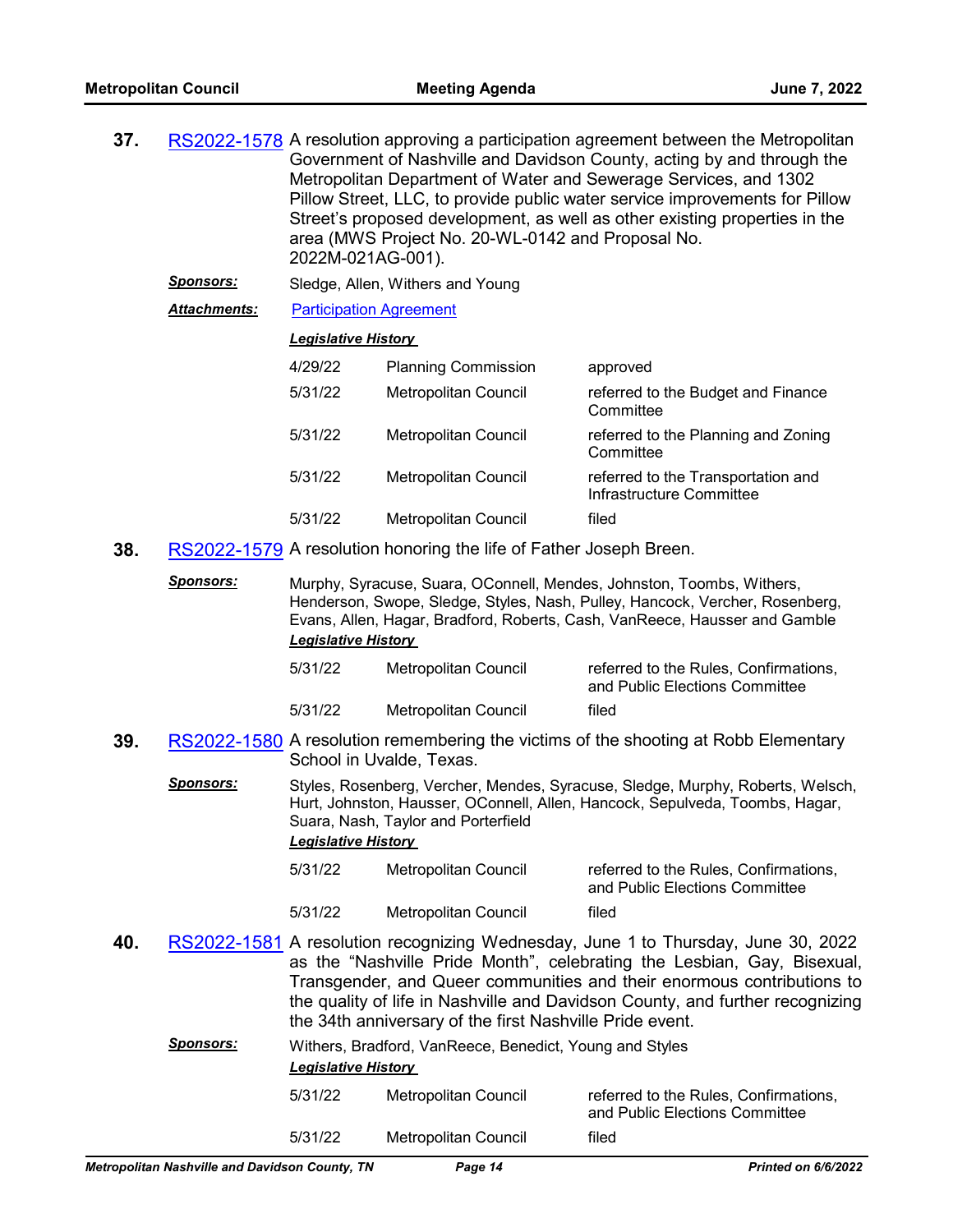**41.** [RS2022-1582](http://nashville.legistar.com/gateway.aspx?m=l&id=/matter.aspx?key=14621) A Resolution recognizing the 85th anniversary of Nashville International Airport®.

| <b>Sponsors:</b> | Bradford, Rhoten, Syracuse and Styles |                      |             |  |
|------------------|---------------------------------------|----------------------|-------------|--|
|                  | <b>Legislative History</b>            |                      |             |  |
|                  | 5/31/22                               | Metropolitan Council | refe<br>ond |  |

erred to the Rules, Confirmations, and Public Elections Committee

5/31/22 Metropolitan Council filed

# **H. Late Resolutions**

**H1.** [RS2022-XXX](http://nashville.legistar.com/gateway.aspx?m=l&id=/matter.aspx?key=14623) A resolution appropriating a total of \$820,000 from a certain account of the X(Allen) FY21 FIN TN Direct Appropriation Grant to various nonprofit organizations selected to receive Public Safety Violence Reduction Pilot Grant Funds.

*Sponsors:* Allen and Evans

*Legislative History* 

| 6/2/22 | Metropolitan Council | referred to the Budget and Finance<br>Committee       |
|--------|----------------------|-------------------------------------------------------|
| 6/2/22 | Metropolitan Council | referred to the Public Health and Safety<br>Committee |

- **H2.** [RS2022-XXX](http://nashville.legistar.com/gateway.aspx?m=l&id=/matter.aspx?key=14624) A resolution approving the execution of the Second Amendment to the X(Allen2) Agreement between the Metropolitan Government and the Nashville Downtown Partnership, amending their original contract and first amendment to it, and extending its term.
	- *Sponsors:* Allen and Young

*Attachments:* [Agreement Second Amendment](http://nashville.legistar.com/gateway.aspx?M=F&ID=b3d4935e-778f-4820-aec1-29d046a48a00.pdf)

## *Legislative History*

| 6/3/22 | Metropolitan Council | referred to the Budget and Finance<br>Committee                |
|--------|----------------------|----------------------------------------------------------------|
| 6/3/22 | Metropolitan Council | referred to the Transportation and<br>Infrastructure Committee |

# **I. Bills on Introduction and First Reading**

**42.** [BL2022-1269](http://nashville.legistar.com/gateway.aspx?m=l&id=/matter.aspx?key=14616) An ordinance to amend Title 2 of the Metropolitan Code, pertaining to the Board of Fire and Building Code Appeals.

*Sponsors:* Hancock

*Legislative History* 

5/31/22 Metropolitan Council filed

**43.** [BL2022-1270](http://nashville.legistar.com/gateway.aspx?m=l&id=/matter.aspx?key=14619) An Ordinance amending Section 17.12.030 of Title 17 of the Metropolitan Code, Zoning Regulations, pertaining to the calculation of required street setbacks for residential areas with an established development pattern (Proposal No. 2022Z-009TX-001).

| Sponsors: | Pulley  | <b>Legislative History</b> |                                     |  |  |  |
|-----------|---------|----------------------------|-------------------------------------|--|--|--|
|           | 5/31/22 | Metropolitan Council       | referred to the Planning Commission |  |  |  |
|           | 5/31/22 | Metropolitan Council       | filed                               |  |  |  |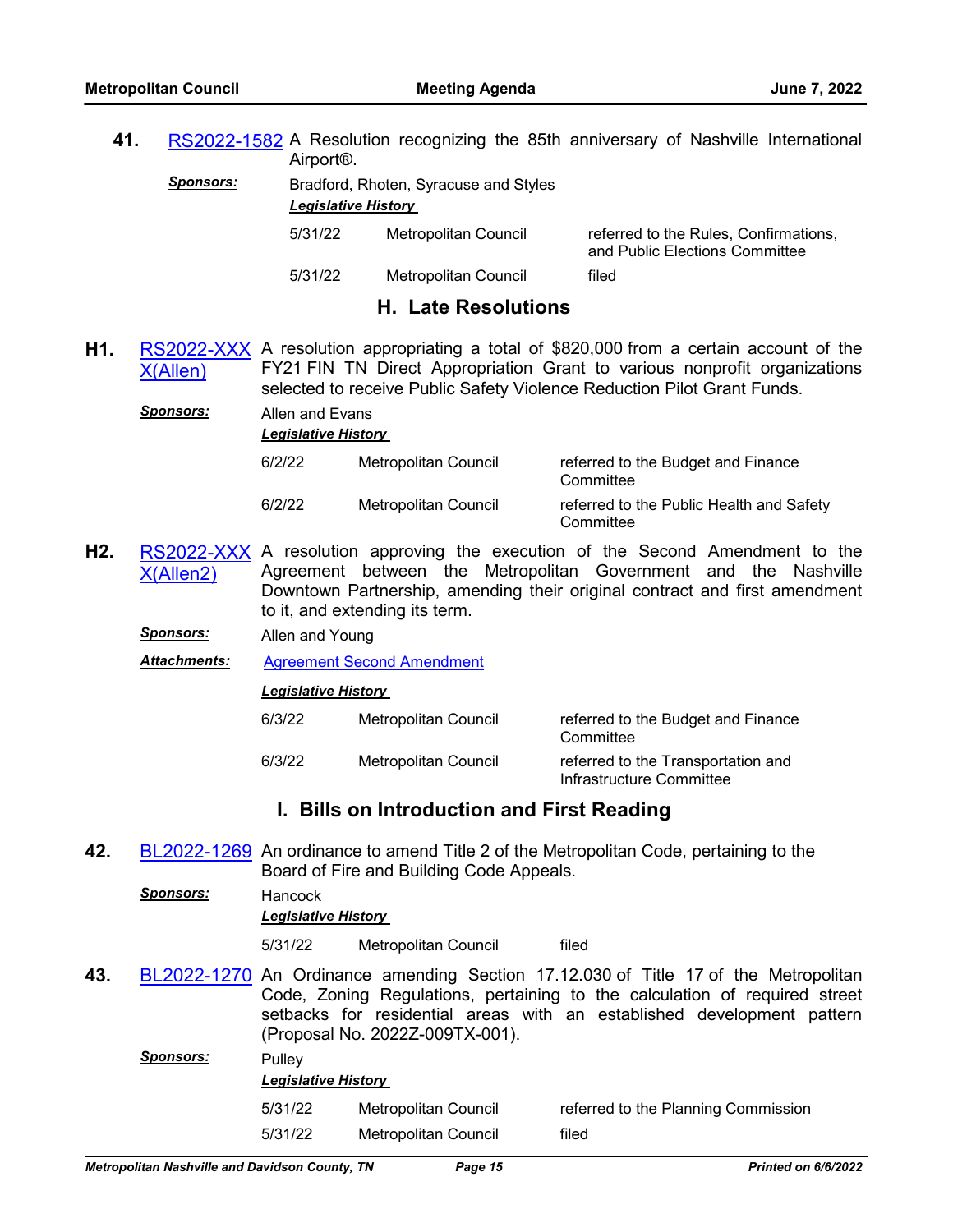| 44.                                                                                                                                                                                                                                                                                                                                                                                                        |                      | BL2022-1271 An Ordinance amending Section 17.20.030 of the Metropolitan Code, Zoning<br>Regulations to establish a minimum depth for residential garages (Proposal<br>No. 2022Z-008TX-001). |                                                      |                                                                                                                                                                                                                                      |  |
|------------------------------------------------------------------------------------------------------------------------------------------------------------------------------------------------------------------------------------------------------------------------------------------------------------------------------------------------------------------------------------------------------------|----------------------|---------------------------------------------------------------------------------------------------------------------------------------------------------------------------------------------|------------------------------------------------------|--------------------------------------------------------------------------------------------------------------------------------------------------------------------------------------------------------------------------------------|--|
|                                                                                                                                                                                                                                                                                                                                                                                                            | <u>Sponsors:</u>     | <b>Styles</b><br><b>Legislative History</b>                                                                                                                                                 |                                                      |                                                                                                                                                                                                                                      |  |
|                                                                                                                                                                                                                                                                                                                                                                                                            |                      | 5/31/22                                                                                                                                                                                     | Metropolitan Council                                 | referred to the Planning Commission                                                                                                                                                                                                  |  |
|                                                                                                                                                                                                                                                                                                                                                                                                            |                      | 5/31/22                                                                                                                                                                                     | Metropolitan Council                                 | filed                                                                                                                                                                                                                                |  |
| 45.<br>BL2022-1272 An ordinance approving a lease agreement between the Metropolitan<br>Government of Nashville and Davidson County by and through the Mayor's<br>Office of Emergency Management and the Department of General Services<br>and the Community Resource Center for use of a warehouse at 801 Anderson<br>Lane, Madison, TN 37115 (Parcel No. 04300002600) (Proposal No.<br>2022M-022AG-001). |                      |                                                                                                                                                                                             |                                                      |                                                                                                                                                                                                                                      |  |
|                                                                                                                                                                                                                                                                                                                                                                                                            | <b>Sponsors:</b>     |                                                                                                                                                                                             | Hancock, Allen, Withers and Evans                    |                                                                                                                                                                                                                                      |  |
|                                                                                                                                                                                                                                                                                                                                                                                                            | <b>Attachments:</b>  | <b>Lease Agreement</b>                                                                                                                                                                      |                                                      |                                                                                                                                                                                                                                      |  |
|                                                                                                                                                                                                                                                                                                                                                                                                            |                      | <b>Legislative History</b>                                                                                                                                                                  |                                                      |                                                                                                                                                                                                                                      |  |
|                                                                                                                                                                                                                                                                                                                                                                                                            |                      | 4/29/22                                                                                                                                                                                     | <b>Planning Commission</b>                           | approved                                                                                                                                                                                                                             |  |
|                                                                                                                                                                                                                                                                                                                                                                                                            |                      | 5/31/22                                                                                                                                                                                     | <b>Metropolitan Council</b>                          | filed                                                                                                                                                                                                                                |  |
| 46.                                                                                                                                                                                                                                                                                                                                                                                                        |                      |                                                                                                                                                                                             | architectural and engineering services.              | BL2022-1273 An ordinance granting the Purchasing Agent the authority to extend the term of<br>contract number 422444 for the Murfreesboro Pike complete streets                                                                      |  |
|                                                                                                                                                                                                                                                                                                                                                                                                            | <u>Sponsors:</u>     | Allen and Young                                                                                                                                                                             |                                                      |                                                                                                                                                                                                                                      |  |
|                                                                                                                                                                                                                                                                                                                                                                                                            | <b>Attachments:</b>  | <b>Contract Amendment</b>                                                                                                                                                                   |                                                      |                                                                                                                                                                                                                                      |  |
|                                                                                                                                                                                                                                                                                                                                                                                                            |                      | <b>Legislative History</b>                                                                                                                                                                  |                                                      |                                                                                                                                                                                                                                      |  |
|                                                                                                                                                                                                                                                                                                                                                                                                            |                      | 5/31/22                                                                                                                                                                                     | Metropolitan Council                                 | filed                                                                                                                                                                                                                                |  |
| 47.                                                                                                                                                                                                                                                                                                                                                                                                        |                      | Davidson County.                                                                                                                                                                            |                                                      | BL2022-1274 An ordinance approving a revised organizational plan for the Metropolitan<br>Public Health Department of the Metropolitan Government of Nashville and                                                                    |  |
|                                                                                                                                                                                                                                                                                                                                                                                                            | <b>Sponsors:</b>     | Evans, Welsch and Styles                                                                                                                                                                    |                                                      |                                                                                                                                                                                                                                      |  |
|                                                                                                                                                                                                                                                                                                                                                                                                            | Attachments:         | <b>Exhibit</b>                                                                                                                                                                              |                                                      |                                                                                                                                                                                                                                      |  |
|                                                                                                                                                                                                                                                                                                                                                                                                            |                      | <b>Legislative History</b>                                                                                                                                                                  |                                                      |                                                                                                                                                                                                                                      |  |
|                                                                                                                                                                                                                                                                                                                                                                                                            |                      | 5/31/22                                                                                                                                                                                     | <b>Metropolitan Council</b>                          | filed                                                                                                                                                                                                                                |  |
| 48.                                                                                                                                                                                                                                                                                                                                                                                                        |                      |                                                                                                                                                                                             |                                                      | BL2022-1275 An ordinance accepting a greenway conservation easement, on certain<br>property located at 433 Opry Mills Drive (Parcel No. 07300001700) owned by<br>Opry Mills Mall Limited Partnership (Proposal No. 2022M-024AG-001). |  |
|                                                                                                                                                                                                                                                                                                                                                                                                            | <b>Sponsors:</b>     |                                                                                                                                                                                             | Syracuse, Allen, Withers, Bradford, Young and Styles |                                                                                                                                                                                                                                      |  |
|                                                                                                                                                                                                                                                                                                                                                                                                            | <u> Attachments:</u> | <b>Exhibit</b>                                                                                                                                                                              |                                                      |                                                                                                                                                                                                                                      |  |
|                                                                                                                                                                                                                                                                                                                                                                                                            |                      | <b>Legislative History</b>                                                                                                                                                                  |                                                      |                                                                                                                                                                                                                                      |  |
|                                                                                                                                                                                                                                                                                                                                                                                                            |                      | 5/31/22                                                                                                                                                                                     | Metropolitan Council                                 | filed                                                                                                                                                                                                                                |  |
|                                                                                                                                                                                                                                                                                                                                                                                                            |                      | 5/31/22                                                                                                                                                                                     | Metropolitan Council                                 | referred to the Planning Commission                                                                                                                                                                                                  |  |
|                                                                                                                                                                                                                                                                                                                                                                                                            |                      |                                                                                                                                                                                             |                                                      |                                                                                                                                                                                                                                      |  |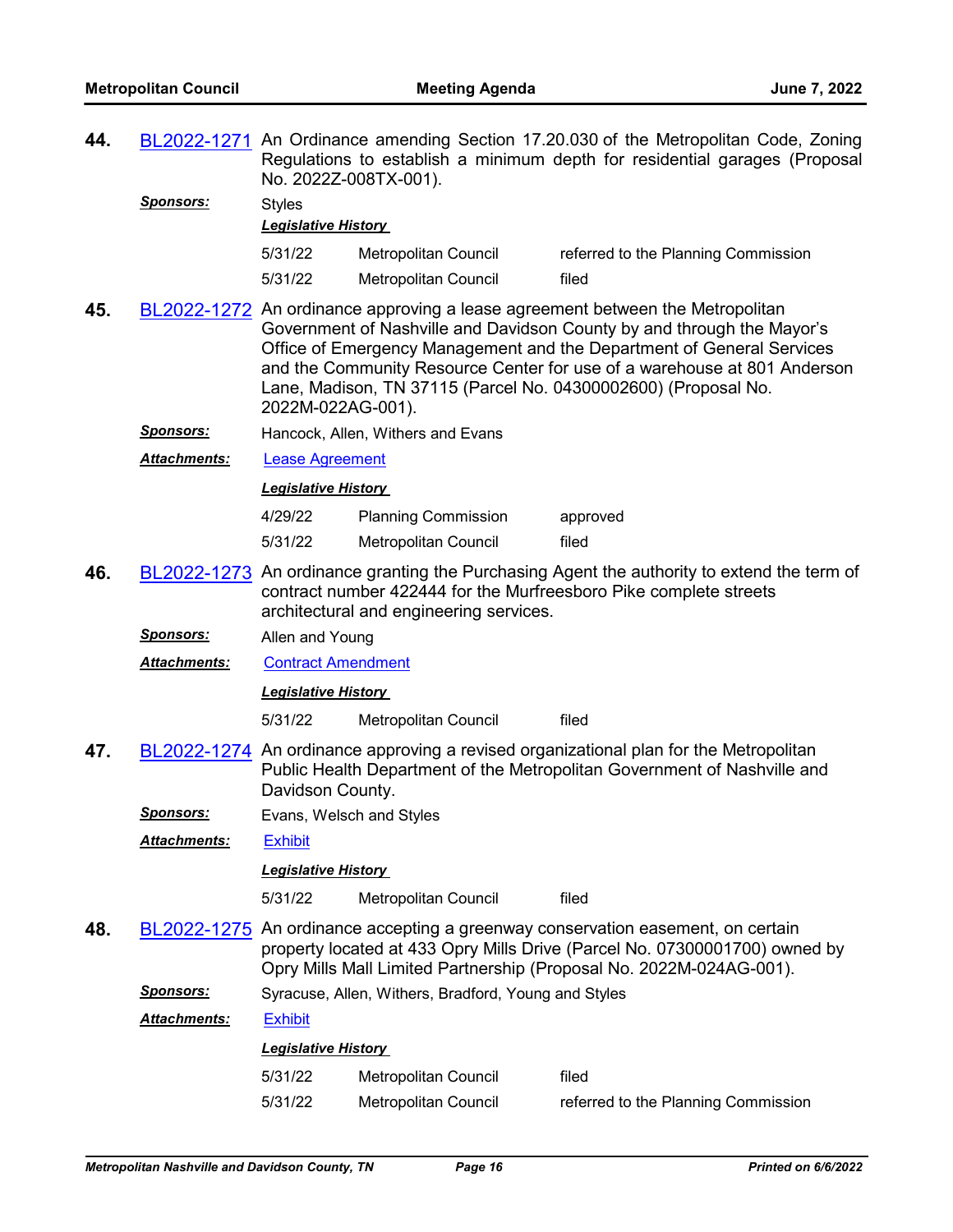|                                                                                                                                                                                                                                                                                                                                                                                                                                                                                        | BL2022-1276 An ordinance approving a license agreement between The Metropolitan<br>Government of Nashville and Davidson County, acting by and through the<br>Board of Parks and Recreation, and The Nashville Food Project for the use of<br>commercial community gardening at Mill Ridge Park.             |                            |                                                                                                                                                                                                                               |  |
|----------------------------------------------------------------------------------------------------------------------------------------------------------------------------------------------------------------------------------------------------------------------------------------------------------------------------------------------------------------------------------------------------------------------------------------------------------------------------------------|-------------------------------------------------------------------------------------------------------------------------------------------------------------------------------------------------------------------------------------------------------------------------------------------------------------|----------------------------|-------------------------------------------------------------------------------------------------------------------------------------------------------------------------------------------------------------------------------|--|
| <u>Sponsors:</u>                                                                                                                                                                                                                                                                                                                                                                                                                                                                       | Allen, Bradford and Styles                                                                                                                                                                                                                                                                                  |                            |                                                                                                                                                                                                                               |  |
| Attachments:                                                                                                                                                                                                                                                                                                                                                                                                                                                                           | <b>Agreement</b>                                                                                                                                                                                                                                                                                            |                            |                                                                                                                                                                                                                               |  |
|                                                                                                                                                                                                                                                                                                                                                                                                                                                                                        |                                                                                                                                                                                                                                                                                                             |                            |                                                                                                                                                                                                                               |  |
|                                                                                                                                                                                                                                                                                                                                                                                                                                                                                        | 5/31/22                                                                                                                                                                                                                                                                                                     | Metropolitan Council       | filed                                                                                                                                                                                                                         |  |
|                                                                                                                                                                                                                                                                                                                                                                                                                                                                                        | BL2022-1277 An ordinance approving a license agreement between The Metropolitan<br>Government of Nashville and Davidson County, acting by and through the<br>Board of Parks and Recreation, and The Lamar Companies for the use of 180<br>Anthes Drive, Nashville, Tennessee 37210 (Parcel No. 09311011200) |                            |                                                                                                                                                                                                                               |  |
| <u>Sponsors:</u>                                                                                                                                                                                                                                                                                                                                                                                                                                                                       |                                                                                                                                                                                                                                                                                                             |                            |                                                                                                                                                                                                                               |  |
| <u> Attachments:</u>                                                                                                                                                                                                                                                                                                                                                                                                                                                                   |                                                                                                                                                                                                                                                                                                             |                            |                                                                                                                                                                                                                               |  |
|                                                                                                                                                                                                                                                                                                                                                                                                                                                                                        |                                                                                                                                                                                                                                                                                                             |                            |                                                                                                                                                                                                                               |  |
|                                                                                                                                                                                                                                                                                                                                                                                                                                                                                        | 5/31/22                                                                                                                                                                                                                                                                                                     | Metropolitan Council       | filed                                                                                                                                                                                                                         |  |
| BL2022-1278 An ordinance authorizing The Metropolitan Government of Nashville and<br>51.<br>Davidson County to negotiate and accept permanent easements for the<br>Jacksons Valley Road Stormwater Improvement Project for six properties<br>located on Jacksons Valley Road, (Project No. 22-SWC-196 and Proposal No.                                                                                                                                                                 |                                                                                                                                                                                                                                                                                                             |                            |                                                                                                                                                                                                                               |  |
| <u>Sponsors:</u>                                                                                                                                                                                                                                                                                                                                                                                                                                                                       | Evans, Withers and Young                                                                                                                                                                                                                                                                                    |                            |                                                                                                                                                                                                                               |  |
| Attachments:                                                                                                                                                                                                                                                                                                                                                                                                                                                                           | <b>Exhibit</b>                                                                                                                                                                                                                                                                                              |                            |                                                                                                                                                                                                                               |  |
|                                                                                                                                                                                                                                                                                                                                                                                                                                                                                        |                                                                                                                                                                                                                                                                                                             |                            |                                                                                                                                                                                                                               |  |
|                                                                                                                                                                                                                                                                                                                                                                                                                                                                                        | 5/9/22                                                                                                                                                                                                                                                                                                      | <b>Planning Commission</b> | approved                                                                                                                                                                                                                      |  |
|                                                                                                                                                                                                                                                                                                                                                                                                                                                                                        | 5/31/22                                                                                                                                                                                                                                                                                                     | Metropolitan Council       | filed                                                                                                                                                                                                                         |  |
| 52.<br>BL2022-1279 An ordinance authorizing The Metropolitan Government of Nashville and<br>Davidson County to abandon existing sanitary sewer main, sanitary sewer<br>manhole, and easement rights, and to rehabilitate sanitary sewer main and<br>sanitary sewer manholes, for eight properties located at Lebanon Pike, Rucker<br>Avenue, White Avenue and former Alley #2058, also known as Lebanon Pike<br>7-Eleven (MWS Project No. 21-SL-238 and Proposal No. 2022M-072ES-001). |                                                                                                                                                                                                                                                                                                             |                            |                                                                                                                                                                                                                               |  |
|                                                                                                                                                                                                                                                                                                                                                                                                                                                                                        |                                                                                                                                                                                                                                                                                                             |                            |                                                                                                                                                                                                                               |  |
| <b>Attachments:</b>                                                                                                                                                                                                                                                                                                                                                                                                                                                                    | <b>Exhibit</b>                                                                                                                                                                                                                                                                                              |                            |                                                                                                                                                                                                                               |  |
|                                                                                                                                                                                                                                                                                                                                                                                                                                                                                        |                                                                                                                                                                                                                                                                                                             |                            |                                                                                                                                                                                                                               |  |
|                                                                                                                                                                                                                                                                                                                                                                                                                                                                                        | 4/29/22                                                                                                                                                                                                                                                                                                     | <b>Planning Commission</b> | approved                                                                                                                                                                                                                      |  |
|                                                                                                                                                                                                                                                                                                                                                                                                                                                                                        | 5/31/22                                                                                                                                                                                                                                                                                                     | Metropolitan Council       | filed                                                                                                                                                                                                                         |  |
|                                                                                                                                                                                                                                                                                                                                                                                                                                                                                        | <b>Sponsors:</b>                                                                                                                                                                                                                                                                                            |                            | Legislative History<br>OConnell, Allen and Bradford<br><b>License Agreement</b><br><b>Legislative History</b><br>2022M-073ES-001).<br><b>Legislative History</b><br>OConnell, Withers and Young<br><b>Legislative History</b> |  |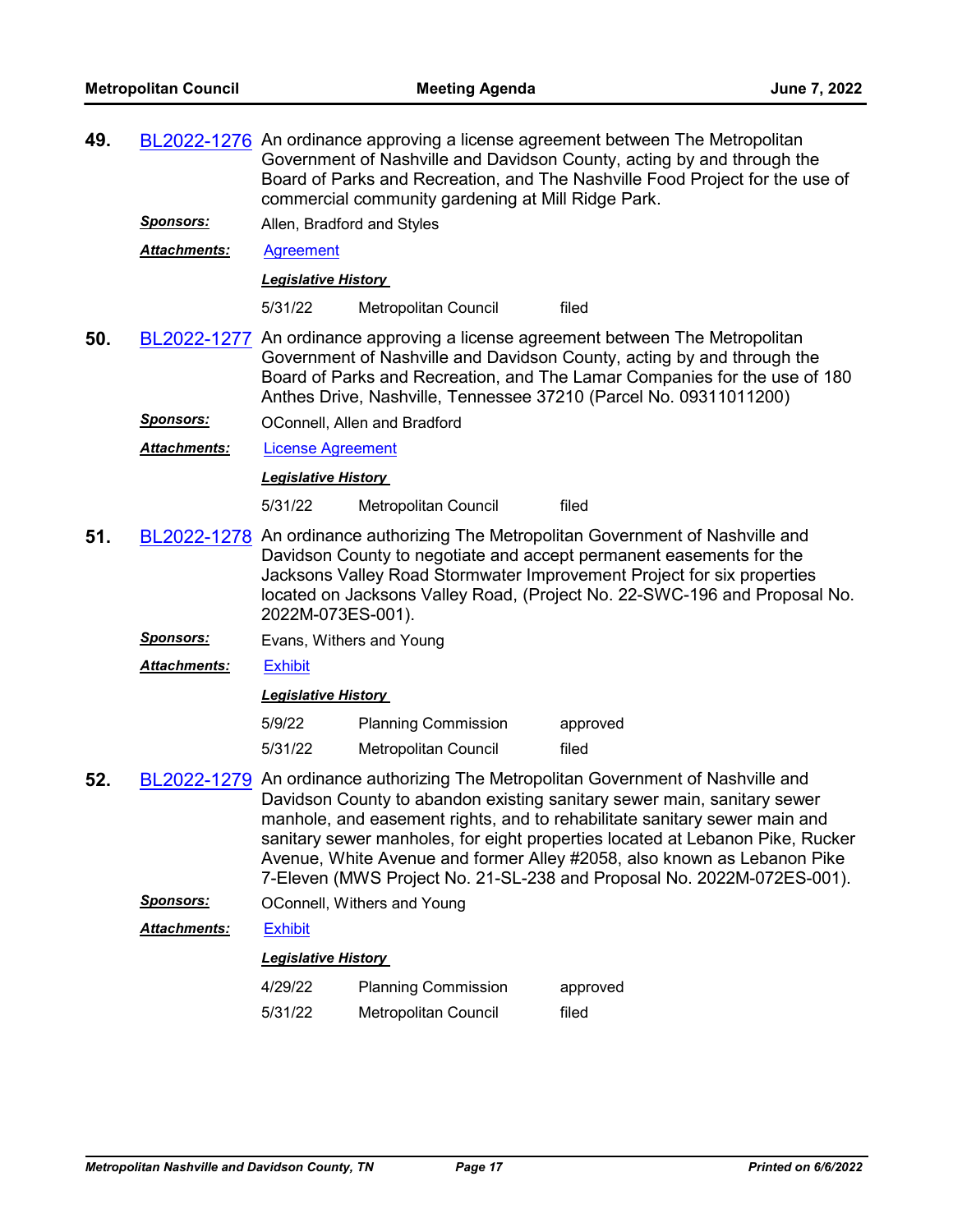| 53. |                     | BL2022-1280 An ordinance authorizing The Metropolitan Government of Nashville and<br>Davidson County to accept new water and sanitary sewer mains, fire hydrant<br>assembly, sanitary sewer manholes and easements and to relocate a fire<br>hydrant assembly, for property located 115 Hart Lane, (MWS Project Nos.<br>21-WL-106 and 21-SL-260 and Proposal No. 2022M-074ES-001).                                                    |                               |                                                                                                                                                                                                                                                                                                                |  |  |  |
|-----|---------------------|---------------------------------------------------------------------------------------------------------------------------------------------------------------------------------------------------------------------------------------------------------------------------------------------------------------------------------------------------------------------------------------------------------------------------------------|-------------------------------|----------------------------------------------------------------------------------------------------------------------------------------------------------------------------------------------------------------------------------------------------------------------------------------------------------------|--|--|--|
|     | <b>Sponsors:</b>    |                                                                                                                                                                                                                                                                                                                                                                                                                                       | VanReece, Withers and Young   |                                                                                                                                                                                                                                                                                                                |  |  |  |
|     | Attachments:        | <b>Exhibit</b>                                                                                                                                                                                                                                                                                                                                                                                                                        |                               |                                                                                                                                                                                                                                                                                                                |  |  |  |
|     |                     |                                                                                                                                                                                                                                                                                                                                                                                                                                       | <b>Legislative History</b>    |                                                                                                                                                                                                                                                                                                                |  |  |  |
|     |                     | 5/9/22                                                                                                                                                                                                                                                                                                                                                                                                                                | <b>Planning Commission</b>    | approved                                                                                                                                                                                                                                                                                                       |  |  |  |
|     |                     | 5/31/22                                                                                                                                                                                                                                                                                                                                                                                                                               | Metropolitan Council          | filed                                                                                                                                                                                                                                                                                                          |  |  |  |
| 54. |                     |                                                                                                                                                                                                                                                                                                                                                                                                                                       | No. 2022M-071ES-001).         | BL2022-1281 An ordinance authorizing The Metropolitan Government of Nashville and<br>Davidson County to accept new sanitary sewer mains, sanitary sewer<br>manholes, fire hydrant assembly and easements, for property located at 5215<br>Blue Hole Road (MWS Project Nos. 21-SL-200 and 21-WL-86 and Proposal |  |  |  |
|     | <u>Sponsors:</u>    |                                                                                                                                                                                                                                                                                                                                                                                                                                       | Rutherford, Withers and Young |                                                                                                                                                                                                                                                                                                                |  |  |  |
|     | Attachments:        | <b>Exhibit</b>                                                                                                                                                                                                                                                                                                                                                                                                                        |                               |                                                                                                                                                                                                                                                                                                                |  |  |  |
|     |                     | <b>Legislative History</b>                                                                                                                                                                                                                                                                                                                                                                                                            |                               |                                                                                                                                                                                                                                                                                                                |  |  |  |
|     |                     | 5/9/22                                                                                                                                                                                                                                                                                                                                                                                                                                | <b>Planning Commission</b>    | approved                                                                                                                                                                                                                                                                                                       |  |  |  |
|     |                     | 5/31/22                                                                                                                                                                                                                                                                                                                                                                                                                               | Metropolitan Council          | filed                                                                                                                                                                                                                                                                                                          |  |  |  |
| 55. |                     | BL2022-1282 An ordinance authorizing The Metropolitan Government of Nashville and<br>Davidson County to abandon existing public water main and fire hydrant<br>assemblies, and to accept new public water main and fire hydrant assemblies,<br>for two properties located at 1506 Church Street and 215 15th Avenue North,<br>also known as Church Street Residences (MWS Project No. 20-WL-118 and<br>Proposal No. 2022M-077ES-001). |                               |                                                                                                                                                                                                                                                                                                                |  |  |  |
|     | <u>Sponsors:</u>    |                                                                                                                                                                                                                                                                                                                                                                                                                                       | OConnell, Withers and Young   |                                                                                                                                                                                                                                                                                                                |  |  |  |
|     | <b>Attachments:</b> | <b>Exhibit</b>                                                                                                                                                                                                                                                                                                                                                                                                                        |                               |                                                                                                                                                                                                                                                                                                                |  |  |  |
|     |                     | <b>Legislative History</b>                                                                                                                                                                                                                                                                                                                                                                                                            |                               |                                                                                                                                                                                                                                                                                                                |  |  |  |
|     |                     | 5/11/22                                                                                                                                                                                                                                                                                                                                                                                                                               | <b>Planning Commission</b>    | approved                                                                                                                                                                                                                                                                                                       |  |  |  |
|     |                     | 5/31/22                                                                                                                                                                                                                                                                                                                                                                                                                               | Metropolitan Council          | filed                                                                                                                                                                                                                                                                                                          |  |  |  |
| 56. |                     | BL2022-1283 An ordinance authorizing The Metropolitan Government of Nashville and<br>Davidson County to accept a public fire hydrant assembly and easement, for<br>three properties located at 500 W. Trinity Lane and W. Trinity Lane<br>(unnumbered), also known as Word 18 Townhomes (MWS Project No.<br>21-WL-79 and Proposal No. 2022M-075ES-001).                                                                               |                               |                                                                                                                                                                                                                                                                                                                |  |  |  |
|     | <u>Sponsors:</u>    |                                                                                                                                                                                                                                                                                                                                                                                                                                       | Toombs, Withers and Young     |                                                                                                                                                                                                                                                                                                                |  |  |  |
|     | <b>Attachments:</b> | <b>Exhibit</b>                                                                                                                                                                                                                                                                                                                                                                                                                        |                               |                                                                                                                                                                                                                                                                                                                |  |  |  |
|     |                     | <b>Legislative History</b>                                                                                                                                                                                                                                                                                                                                                                                                            |                               |                                                                                                                                                                                                                                                                                                                |  |  |  |
|     |                     | 5/11/22                                                                                                                                                                                                                                                                                                                                                                                                                               | <b>Planning Commission</b>    | approved                                                                                                                                                                                                                                                                                                       |  |  |  |
|     |                     | 5/31/22                                                                                                                                                                                                                                                                                                                                                                                                                               | Metropolitan Council          | filed                                                                                                                                                                                                                                                                                                          |  |  |  |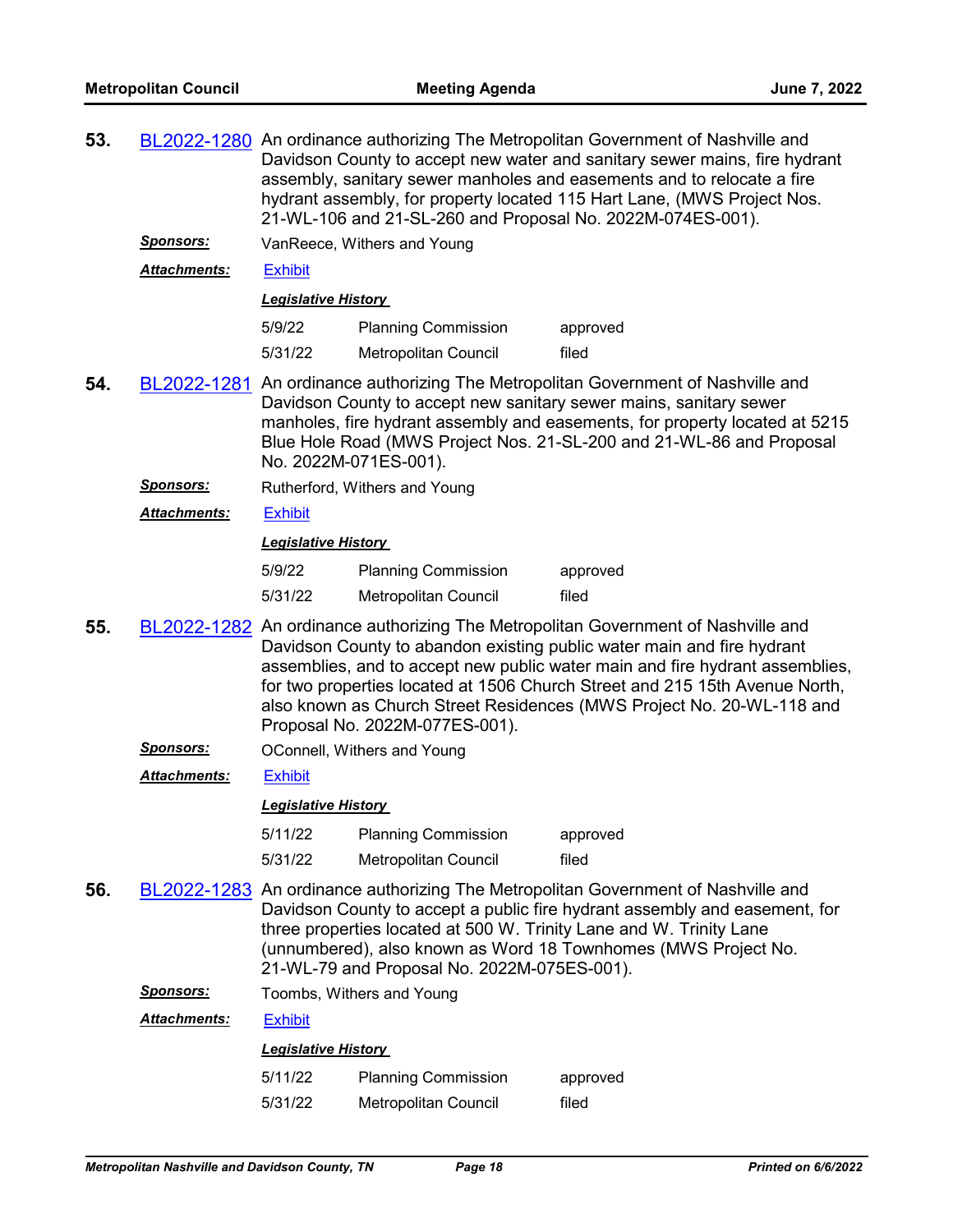| 57.                                                                                                                                                                                                                                                                                                                                                                                                         |                     | BL2022-1284 An ordinance authorizing The Metropolitan Government of Nashville and<br>Davidson County to abandon existing sanitary sewer main, sanitary sewer<br>manhole and easements, and to accept new sanitary sewer main, sanitary<br>sewer manholes and easements, for property located at 245 Ensworth Place,<br>(MWS Project No. 22-SL-42 and Proposal No. 2022M-076ES-001). |                                                                                                                                          |                                                                                                                                                                                                                                                                                            |  |  |  |
|-------------------------------------------------------------------------------------------------------------------------------------------------------------------------------------------------------------------------------------------------------------------------------------------------------------------------------------------------------------------------------------------------------------|---------------------|-------------------------------------------------------------------------------------------------------------------------------------------------------------------------------------------------------------------------------------------------------------------------------------------------------------------------------------------------------------------------------------|------------------------------------------------------------------------------------------------------------------------------------------|--------------------------------------------------------------------------------------------------------------------------------------------------------------------------------------------------------------------------------------------------------------------------------------------|--|--|--|
|                                                                                                                                                                                                                                                                                                                                                                                                             | <u>Sponsors:</u>    |                                                                                                                                                                                                                                                                                                                                                                                     | Murphy, Withers and Young                                                                                                                |                                                                                                                                                                                                                                                                                            |  |  |  |
|                                                                                                                                                                                                                                                                                                                                                                                                             | <b>Attachments:</b> | <b>Exhibit</b>                                                                                                                                                                                                                                                                                                                                                                      |                                                                                                                                          |                                                                                                                                                                                                                                                                                            |  |  |  |
|                                                                                                                                                                                                                                                                                                                                                                                                             |                     | <b>Legislative History</b>                                                                                                                                                                                                                                                                                                                                                          |                                                                                                                                          |                                                                                                                                                                                                                                                                                            |  |  |  |
|                                                                                                                                                                                                                                                                                                                                                                                                             |                     | 5/11/22                                                                                                                                                                                                                                                                                                                                                                             | <b>Planning Commission</b>                                                                                                               | approved                                                                                                                                                                                                                                                                                   |  |  |  |
|                                                                                                                                                                                                                                                                                                                                                                                                             |                     | 5/31/22                                                                                                                                                                                                                                                                                                                                                                             | <b>Metropolitan Council</b>                                                                                                              | filed                                                                                                                                                                                                                                                                                      |  |  |  |
| 58.<br>BL2022-1285 An ordinance to amend Title 17 of the Metropolitan Code of Laws,<br>the Zoning Ordinance of The Metropolitan Government of Nashville<br>and Davidson County, by changing from R8 to RM9-A-NS zoning for<br>property located at 3113 Cliff Drive, at the southeast corner of Alpine<br>Ave and Cliff Dr (0.55 acres), all of which is described herein<br>(Proposal No. 2022Z-005PR-001). |                     |                                                                                                                                                                                                                                                                                                                                                                                     |                                                                                                                                          |                                                                                                                                                                                                                                                                                            |  |  |  |
|                                                                                                                                                                                                                                                                                                                                                                                                             | Sponsors:           | Toombs                                                                                                                                                                                                                                                                                                                                                                              |                                                                                                                                          |                                                                                                                                                                                                                                                                                            |  |  |  |
|                                                                                                                                                                                                                                                                                                                                                                                                             | Attachments:        |                                                                                                                                                                                                                                                                                                                                                                                     | 2022Z-005PR-001 sketch                                                                                                                   |                                                                                                                                                                                                                                                                                            |  |  |  |
|                                                                                                                                                                                                                                                                                                                                                                                                             |                     | <b>Legislative History</b>                                                                                                                                                                                                                                                                                                                                                          |                                                                                                                                          |                                                                                                                                                                                                                                                                                            |  |  |  |
|                                                                                                                                                                                                                                                                                                                                                                                                             |                     | 4/28/22                                                                                                                                                                                                                                                                                                                                                                             | <b>Planning Commission</b><br>$5 - 0 - 1$                                                                                                | approved                                                                                                                                                                                                                                                                                   |  |  |  |
|                                                                                                                                                                                                                                                                                                                                                                                                             |                     | 5/31/22                                                                                                                                                                                                                                                                                                                                                                             | Metropolitan Council                                                                                                                     | filed                                                                                                                                                                                                                                                                                      |  |  |  |
| 59.                                                                                                                                                                                                                                                                                                                                                                                                         |                     | 2021SP-044-001).                                                                                                                                                                                                                                                                                                                                                                    | north of Van Buren Street (0.33 acres), to permit five multi-family<br>residential units, all of which is described herein (Proposal No. | BL2022-1286 An ordinance to amend Title 17 of the Metropolitan Code of Laws,<br>the Zoning Ordinance of The Metropolitan Government of Nashville<br>and Davidson County, by changing from IR to SP zoning for property<br>located at 3rd Avenue North (unnumbered), approximately 145 feet |  |  |  |
|                                                                                                                                                                                                                                                                                                                                                                                                             | <b>Sponsors:</b>    | OConnell                                                                                                                                                                                                                                                                                                                                                                            |                                                                                                                                          |                                                                                                                                                                                                                                                                                            |  |  |  |
|                                                                                                                                                                                                                                                                                                                                                                                                             | Attachments:        | 2021SP-044-001 sketch                                                                                                                                                                                                                                                                                                                                                               |                                                                                                                                          |                                                                                                                                                                                                                                                                                            |  |  |  |
|                                                                                                                                                                                                                                                                                                                                                                                                             |                     | 2021SP-044-001 plans                                                                                                                                                                                                                                                                                                                                                                |                                                                                                                                          |                                                                                                                                                                                                                                                                                            |  |  |  |
|                                                                                                                                                                                                                                                                                                                                                                                                             |                     | <b>Legislative History</b>                                                                                                                                                                                                                                                                                                                                                          |                                                                                                                                          |                                                                                                                                                                                                                                                                                            |  |  |  |
|                                                                                                                                                                                                                                                                                                                                                                                                             |                     | 3/24/22                                                                                                                                                                                                                                                                                                                                                                             | <b>Planning Commission</b>                                                                                                               | approved with conditions, disapproved<br>without                                                                                                                                                                                                                                           |  |  |  |
|                                                                                                                                                                                                                                                                                                                                                                                                             |                     |                                                                                                                                                                                                                                                                                                                                                                                     | $8-0$                                                                                                                                    |                                                                                                                                                                                                                                                                                            |  |  |  |
|                                                                                                                                                                                                                                                                                                                                                                                                             |                     | 5/31/22                                                                                                                                                                                                                                                                                                                                                                             | Metropolitan Council                                                                                                                     | filed                                                                                                                                                                                                                                                                                      |  |  |  |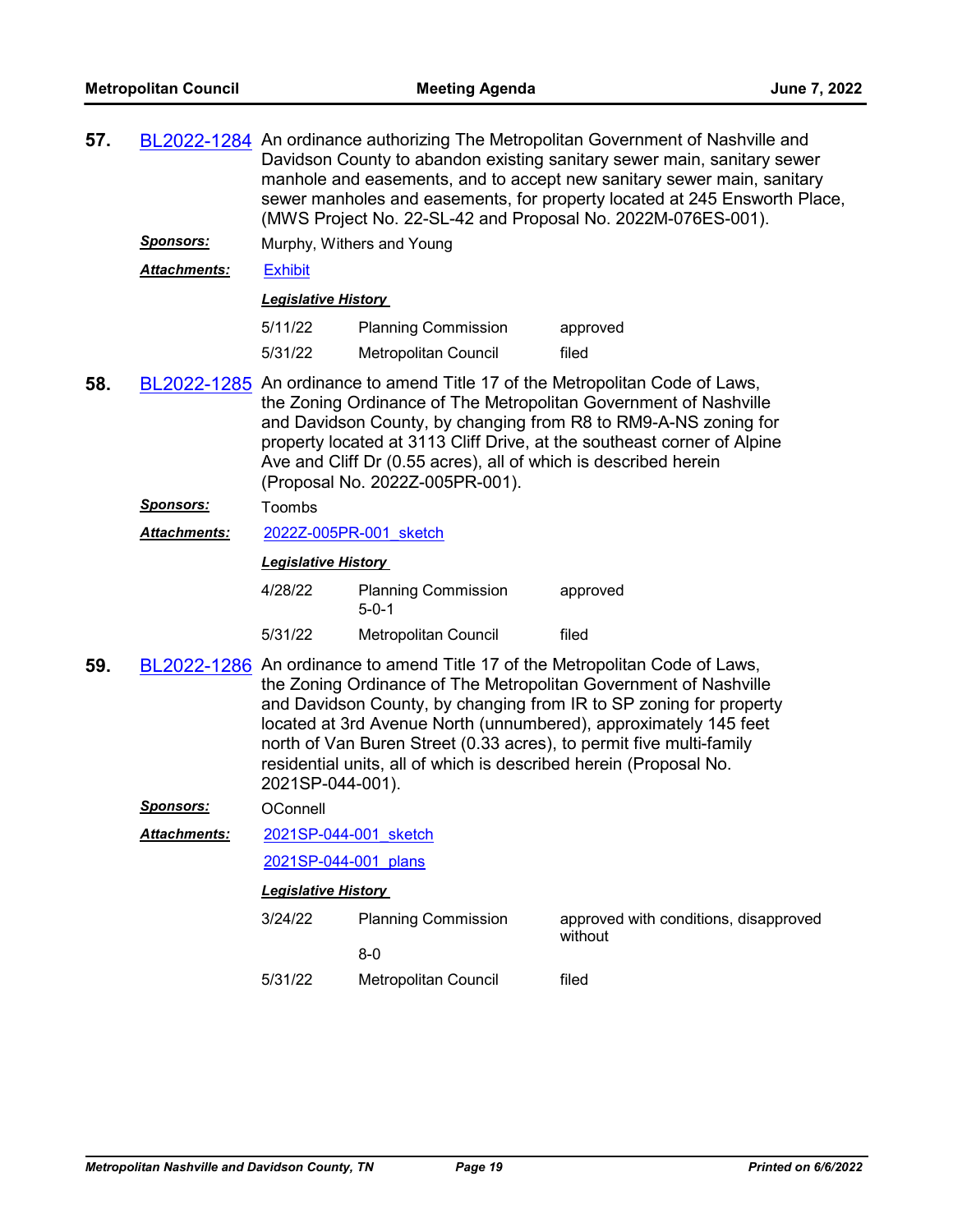| 60. |                  |                                                                                                                                                                                                                                                                                                                                                                                                                                                                                                                                                                                                                                       | <b>CONSTRUCTION OF BUILDINGS.</b>                                                                                                                                                                                                                                                                                                                                                                                                                                                                                               | BL2022-1287 An ordinance to authorize building material restrictions and requirements for<br>BL2022-1286, a proposed Specific Plan Zoning District located at 3rd Avenue<br>North (unnumbered), approximately 145 feet north of Van Buren Street (0.33<br>acres), (Proposal No. 2021SP-044-001). THE PROPOSED ORDINANCE<br><b>REQUIRES CERTAIN MATERIALS TO BE RESTRICTED IN THE</b> |  |
|-----|------------------|---------------------------------------------------------------------------------------------------------------------------------------------------------------------------------------------------------------------------------------------------------------------------------------------------------------------------------------------------------------------------------------------------------------------------------------------------------------------------------------------------------------------------------------------------------------------------------------------------------------------------------------|---------------------------------------------------------------------------------------------------------------------------------------------------------------------------------------------------------------------------------------------------------------------------------------------------------------------------------------------------------------------------------------------------------------------------------------------------------------------------------------------------------------------------------|--------------------------------------------------------------------------------------------------------------------------------------------------------------------------------------------------------------------------------------------------------------------------------------------------------------------------------------------------------------------------------------|--|
|     | <u>Sponsors:</u> | OConnell<br><b>Legislative History</b>                                                                                                                                                                                                                                                                                                                                                                                                                                                                                                                                                                                                |                                                                                                                                                                                                                                                                                                                                                                                                                                                                                                                                 |                                                                                                                                                                                                                                                                                                                                                                                      |  |
|     |                  | 3/24/22                                                                                                                                                                                                                                                                                                                                                                                                                                                                                                                                                                                                                               | <b>Planning Commission</b>                                                                                                                                                                                                                                                                                                                                                                                                                                                                                                      | approved with conditions, disapproved<br>without                                                                                                                                                                                                                                                                                                                                     |  |
|     |                  |                                                                                                                                                                                                                                                                                                                                                                                                                                                                                                                                                                                                                                       | $8-0$                                                                                                                                                                                                                                                                                                                                                                                                                                                                                                                           |                                                                                                                                                                                                                                                                                                                                                                                      |  |
|     |                  | 5/31/22                                                                                                                                                                                                                                                                                                                                                                                                                                                                                                                                                                                                                               | Metropolitan Council                                                                                                                                                                                                                                                                                                                                                                                                                                                                                                            | filed                                                                                                                                                                                                                                                                                                                                                                                |  |
| 61. |                  | BL2022-1288 An ordinance to amend Title 17 of the Metropolitan Code of Laws,<br>the Zoning Ordinance of The Metropolitan Government of Nashville<br>and Davidson County, by changing from a CL and RS5 to SP zoning<br>on properties located at 120, 121, 124, 125 Meridian Ct, and 123<br>Marie St, and a portion of property located at 1405, 1407, 1409 A<br>Dickerson Pike, approximately 500 feet east of Dickerson Pike, (2.5)<br>acres), and located within the Detached Accessory Dwelling Unit<br>Overlay District, to permit a multi-family development, all of which is<br>described herein (Proposal No. 2022SP-019-001). |                                                                                                                                                                                                                                                                                                                                                                                                                                                                                                                                 |                                                                                                                                                                                                                                                                                                                                                                                      |  |
|     | Sponsors:        | Parker                                                                                                                                                                                                                                                                                                                                                                                                                                                                                                                                                                                                                                |                                                                                                                                                                                                                                                                                                                                                                                                                                                                                                                                 |                                                                                                                                                                                                                                                                                                                                                                                      |  |
|     | Attachments:     | 2022SP-019-001 sketch                                                                                                                                                                                                                                                                                                                                                                                                                                                                                                                                                                                                                 |                                                                                                                                                                                                                                                                                                                                                                                                                                                                                                                                 |                                                                                                                                                                                                                                                                                                                                                                                      |  |
|     |                  | 2022SP-019-001 plans                                                                                                                                                                                                                                                                                                                                                                                                                                                                                                                                                                                                                  |                                                                                                                                                                                                                                                                                                                                                                                                                                                                                                                                 |                                                                                                                                                                                                                                                                                                                                                                                      |  |
|     |                  | <b>Legislative History</b>                                                                                                                                                                                                                                                                                                                                                                                                                                                                                                                                                                                                            |                                                                                                                                                                                                                                                                                                                                                                                                                                                                                                                                 |                                                                                                                                                                                                                                                                                                                                                                                      |  |
|     |                  | 4/28/22                                                                                                                                                                                                                                                                                                                                                                                                                                                                                                                                                                                                                               | <b>Planning Commission</b>                                                                                                                                                                                                                                                                                                                                                                                                                                                                                                      | approved with conditions, disapproved<br>without                                                                                                                                                                                                                                                                                                                                     |  |
|     |                  |                                                                                                                                                                                                                                                                                                                                                                                                                                                                                                                                                                                                                                       | $6-0$                                                                                                                                                                                                                                                                                                                                                                                                                                                                                                                           |                                                                                                                                                                                                                                                                                                                                                                                      |  |
|     |                  | 5/31/22                                                                                                                                                                                                                                                                                                                                                                                                                                                                                                                                                                                                                               | <b>Metropolitan Council</b>                                                                                                                                                                                                                                                                                                                                                                                                                                                                                                     | filed                                                                                                                                                                                                                                                                                                                                                                                |  |
| 62. |                  |                                                                                                                                                                                                                                                                                                                                                                                                                                                                                                                                                                                                                                       | BL2022-1289 An ordinance to authorize building material restrictions and requirements for<br>BL2022-1288, a proposed Specific Plan Zoning District located at located at<br>120, 121, 124, 125 Meridian Ct, and 123 Marie St, and a portion of property<br>located at 1405, 1407, 1409 A Dickerson Pike, approximately 500 feet east of<br>Dickerson Pike, (2.5 acres), (Proposal No. 2022SP-019-001). THE<br><b>PROPOSED ORDINANCE REQUIRES CERTAIN MATERIALS TO BE</b><br><b>RESTRICTED IN THE CONSTRUCTION OF BUILDINGS.</b> |                                                                                                                                                                                                                                                                                                                                                                                      |  |
|     | <u>Sponsors:</u> | Parker                                                                                                                                                                                                                                                                                                                                                                                                                                                                                                                                                                                                                                |                                                                                                                                                                                                                                                                                                                                                                                                                                                                                                                                 |                                                                                                                                                                                                                                                                                                                                                                                      |  |
|     |                  | <b>Legislative History</b>                                                                                                                                                                                                                                                                                                                                                                                                                                                                                                                                                                                                            |                                                                                                                                                                                                                                                                                                                                                                                                                                                                                                                                 |                                                                                                                                                                                                                                                                                                                                                                                      |  |
|     |                  | 4/28/22                                                                                                                                                                                                                                                                                                                                                                                                                                                                                                                                                                                                                               | <b>Planning Commission</b><br>$(6-0)$                                                                                                                                                                                                                                                                                                                                                                                                                                                                                           | approved with conditions, disapproved<br>without                                                                                                                                                                                                                                                                                                                                     |  |
|     |                  | 5/31/22                                                                                                                                                                                                                                                                                                                                                                                                                                                                                                                                                                                                                               | Metropolitan Council                                                                                                                                                                                                                                                                                                                                                                                                                                                                                                            | filed                                                                                                                                                                                                                                                                                                                                                                                |  |
|     |                  |                                                                                                                                                                                                                                                                                                                                                                                                                                                                                                                                                                                                                                       |                                                                                                                                                                                                                                                                                                                                                                                                                                                                                                                                 |                                                                                                                                                                                                                                                                                                                                                                                      |  |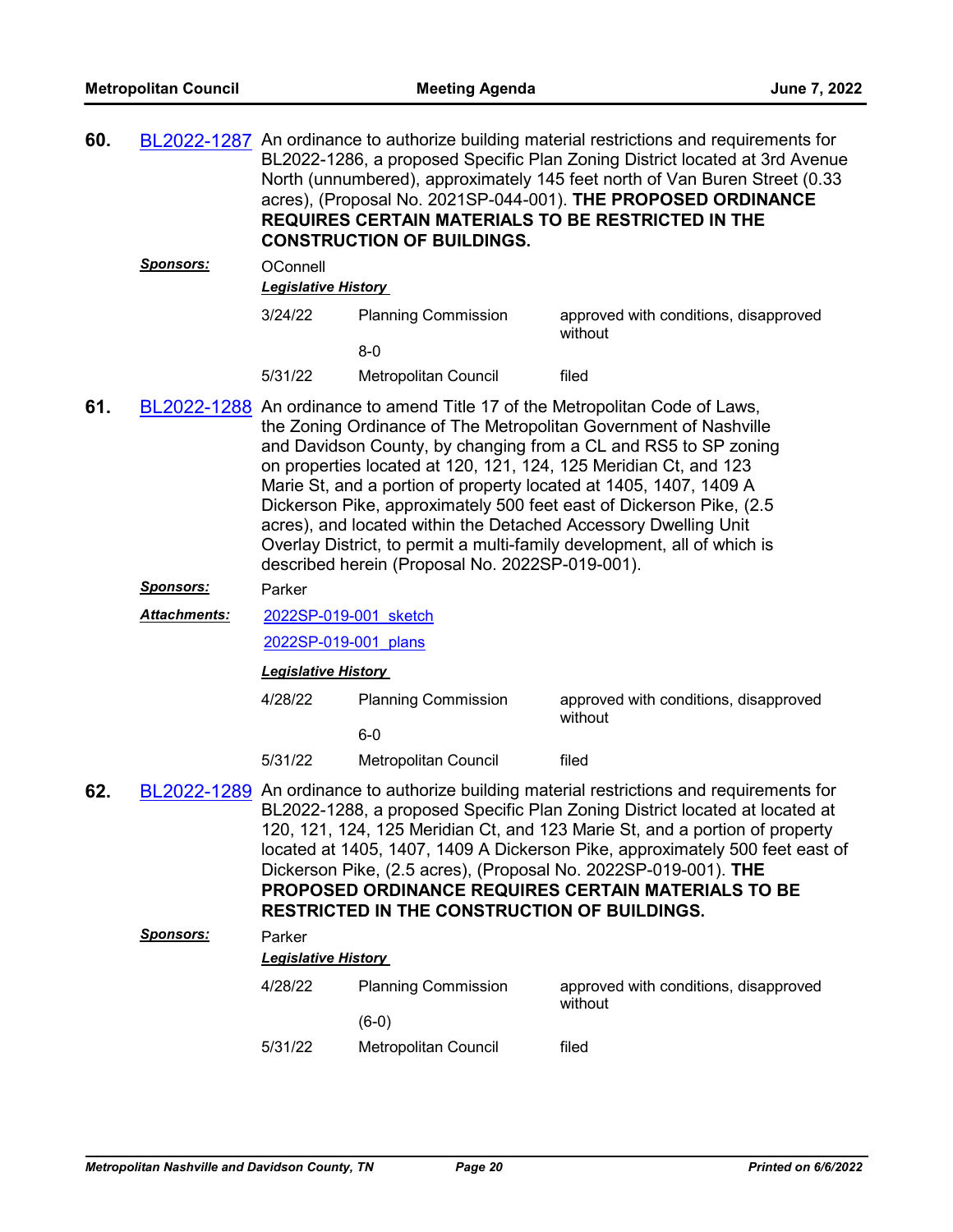| 63. |                  | BL2022-1290 An ordinance to amend Title 17 of the Metropolitan Code of Laws, the Zoning<br>Ordinance of The Metropolitan Government of Nashville and Davidson County,<br>by changing from RS5 to R6-A zoning for property located at 1712 Arthur<br>Avenue, approximately 260 feet northwest of Jane Street (0.17 acres), all of<br>which is described herein (Proposal No. 2021Z-006PR-001).                                                                                                                                               |                                       |                                                  |  |  |
|-----|------------------|---------------------------------------------------------------------------------------------------------------------------------------------------------------------------------------------------------------------------------------------------------------------------------------------------------------------------------------------------------------------------------------------------------------------------------------------------------------------------------------------------------------------------------------------|---------------------------------------|--------------------------------------------------|--|--|
|     | <u>Sponsors:</u> | Taylor                                                                                                                                                                                                                                                                                                                                                                                                                                                                                                                                      |                                       |                                                  |  |  |
|     | Attachments:     | 2021Z-006PR-001 sketch                                                                                                                                                                                                                                                                                                                                                                                                                                                                                                                      |                                       |                                                  |  |  |
|     |                  | <b>Legislative History</b>                                                                                                                                                                                                                                                                                                                                                                                                                                                                                                                  |                                       |                                                  |  |  |
|     |                  | 2/11/21                                                                                                                                                                                                                                                                                                                                                                                                                                                                                                                                     | <b>Planning Commission</b><br>$(6-0)$ | approved                                         |  |  |
|     |                  | 5/31/22                                                                                                                                                                                                                                                                                                                                                                                                                                                                                                                                     | Metropolitan Council                  | filed                                            |  |  |
| 64. |                  | BL2022-1291 An ordinance to amend Title 17 of the Metropolitan Code of Laws,<br>the Zoning Ordinance of The Metropolitan Government of Nashville<br>and Davidson County, by changing from RS5 to RM20-A-NS for<br>property located at 16 Willis St, approximately 269 feet southwest of<br>Baptist World Center Drive (0.22acres), all of which is described<br>herein (Proposal No. 2022Z-036PR-001).                                                                                                                                      |                                       |                                                  |  |  |
|     | <b>Sponsors:</b> | Toombs                                                                                                                                                                                                                                                                                                                                                                                                                                                                                                                                      |                                       |                                                  |  |  |
|     | Attachments:     | 2022Z-036PR-001 sketch                                                                                                                                                                                                                                                                                                                                                                                                                                                                                                                      |                                       |                                                  |  |  |
|     |                  | <b>Legislative History</b>                                                                                                                                                                                                                                                                                                                                                                                                                                                                                                                  |                                       |                                                  |  |  |
|     |                  | 4/14/22                                                                                                                                                                                                                                                                                                                                                                                                                                                                                                                                     | <b>Planning Commission</b><br>$6-0$   | approved                                         |  |  |
|     |                  | 5/31/22                                                                                                                                                                                                                                                                                                                                                                                                                                                                                                                                     | Metropolitan Council                  | filed                                            |  |  |
| 65. |                  | BL2022-1292 An ordinance to amend Title 17 of the Metropolitan Code of Laws,<br>the Zoning Ordinance of The Metropolitan Government of Nashville<br>and Davidson County, by changing from CL to SP zoning for a<br>portion of properties located at 1405, 1407, 1409A Dickerson Pike,<br>approximately 200 feet north of Marie St (3.47 acres), and within the<br>Dickerson Pike Sign Urban Overlay District, to permit all uses within<br>the MUG-A-NS zoning district, all of which is described herein<br>(Proposal No. 2022SP-034-001). |                                       |                                                  |  |  |
|     | <u>Sponsors:</u> | Parker                                                                                                                                                                                                                                                                                                                                                                                                                                                                                                                                      |                                       |                                                  |  |  |
|     | Attachments:     | 2022SP-034-001 plans                                                                                                                                                                                                                                                                                                                                                                                                                                                                                                                        |                                       |                                                  |  |  |
|     |                  | 2022SP-034-001 sketch                                                                                                                                                                                                                                                                                                                                                                                                                                                                                                                       |                                       |                                                  |  |  |
|     |                  | <b>Legislative History</b>                                                                                                                                                                                                                                                                                                                                                                                                                                                                                                                  |                                       |                                                  |  |  |
|     |                  | 5/12/22                                                                                                                                                                                                                                                                                                                                                                                                                                                                                                                                     | <b>Planning Commission</b><br>$7-0$   | approved with conditions, disapproved<br>without |  |  |
|     |                  | 5/31/22                                                                                                                                                                                                                                                                                                                                                                                                                                                                                                                                     | Metropolitan Council                  | filed                                            |  |  |
|     |                  |                                                                                                                                                                                                                                                                                                                                                                                                                                                                                                                                             |                                       |                                                  |  |  |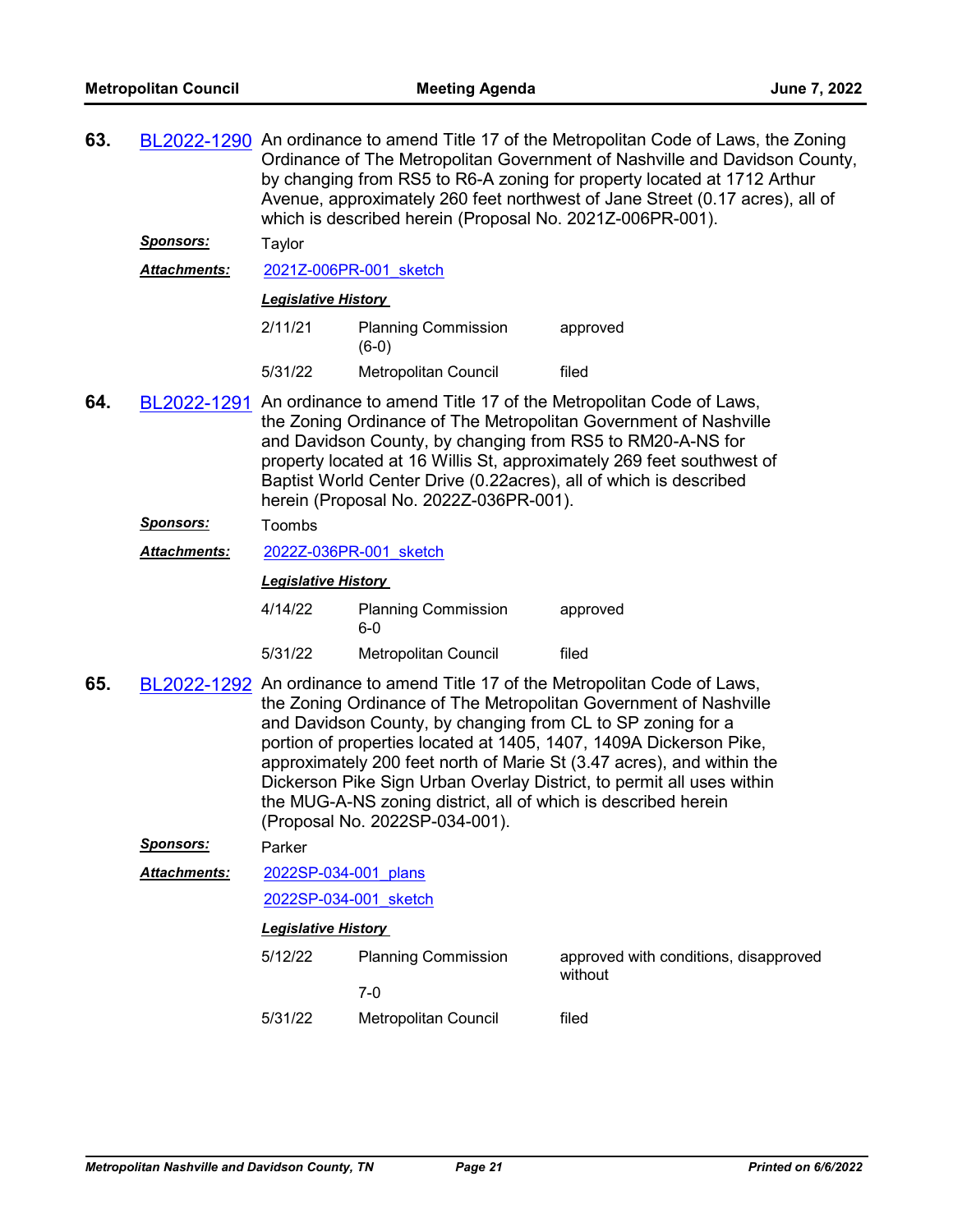| 66. |                     | <b>BUILDINGS.</b>                                                                                                                                                                                                                                                                                                                                                                                                                                                                                 |                                     | BL2022-1293 An ordinance to authorize building material restrictions and requirements for<br>BL2022-1292, a proposed Specific Plan Zoning District located at 1405, 1407,<br>1409A Dickerson Pike, approximately 200 feet north of Marie St (3.47 acres),<br>and within the Dickerson Pike Sign Urban Overlay District (Proposal No.<br>2022Sp-034-001). THE PROPOSED ORDINANCE REQUIRES CERTAIN<br><b>MATERIALS TO BE RESTRICTED IN THE CONSTRUCTION OF</b> |  |
|-----|---------------------|---------------------------------------------------------------------------------------------------------------------------------------------------------------------------------------------------------------------------------------------------------------------------------------------------------------------------------------------------------------------------------------------------------------------------------------------------------------------------------------------------|-------------------------------------|--------------------------------------------------------------------------------------------------------------------------------------------------------------------------------------------------------------------------------------------------------------------------------------------------------------------------------------------------------------------------------------------------------------------------------------------------------------|--|
|     | <u>Sponsors:</u>    | Parker                                                                                                                                                                                                                                                                                                                                                                                                                                                                                            |                                     |                                                                                                                                                                                                                                                                                                                                                                                                                                                              |  |
|     |                     | <b>Legislative History</b>                                                                                                                                                                                                                                                                                                                                                                                                                                                                        |                                     |                                                                                                                                                                                                                                                                                                                                                                                                                                                              |  |
|     |                     | 5/12/22                                                                                                                                                                                                                                                                                                                                                                                                                                                                                           | <b>Planning Commission</b><br>$7-0$ | approved with conditions, disapproved<br>without                                                                                                                                                                                                                                                                                                                                                                                                             |  |
|     |                     | 5/31/22                                                                                                                                                                                                                                                                                                                                                                                                                                                                                           | Metropolitan Council                | filed                                                                                                                                                                                                                                                                                                                                                                                                                                                        |  |
| 67. |                     | BL2022-1294 An ordinance to amend Title 17 of the Metropolitan Code of Laws,<br>the Zoning Ordinance of The Metropolitan Government of Nashville<br>and Davidson County, by changing from RS5 to SP zoning for<br>property located at 1526 23rd Ave. N., approximately 75 feet south of<br>Formosa Street, within the DADU Overlay District, (0.17 acres), to<br>permit one attached two-family residential unit (0.17 acres), all of<br>which is described herein (Proposal No. 2022SP-022-001). |                                     |                                                                                                                                                                                                                                                                                                                                                                                                                                                              |  |
|     | <u>Sponsors:</u>    | Taylor                                                                                                                                                                                                                                                                                                                                                                                                                                                                                            |                                     |                                                                                                                                                                                                                                                                                                                                                                                                                                                              |  |
|     | Attachments:        | 2022SP-022-001 sketch                                                                                                                                                                                                                                                                                                                                                                                                                                                                             |                                     |                                                                                                                                                                                                                                                                                                                                                                                                                                                              |  |
|     |                     | 2022SP-022-001 Plan                                                                                                                                                                                                                                                                                                                                                                                                                                                                               |                                     |                                                                                                                                                                                                                                                                                                                                                                                                                                                              |  |
|     |                     | <b>Legislative History</b>                                                                                                                                                                                                                                                                                                                                                                                                                                                                        |                                     |                                                                                                                                                                                                                                                                                                                                                                                                                                                              |  |
|     |                     | 4/28/22                                                                                                                                                                                                                                                                                                                                                                                                                                                                                           | <b>Planning Commission</b>          | approved with conditions, disapproved<br>without                                                                                                                                                                                                                                                                                                                                                                                                             |  |
|     |                     |                                                                                                                                                                                                                                                                                                                                                                                                                                                                                                   | $6-0$                               |                                                                                                                                                                                                                                                                                                                                                                                                                                                              |  |
|     |                     | 5/31/22                                                                                                                                                                                                                                                                                                                                                                                                                                                                                           | Metropolitan Council                | filed                                                                                                                                                                                                                                                                                                                                                                                                                                                        |  |
| 68. |                     | BL2022-1295 An ordinance to amend Title 17 of the Metropolitan Code of Laws,<br>the Zoning Ordinance of The Metropolitan Government of Nashville<br>and Davidson County, by changing from RS10 to R10 zoning for<br>property located at 1717 C County Hospital Road, approximately 325<br>feet south of Manchester Ave (0.3 acres), all of which is described<br>herein (Proposal No. 2022Z-038PR-001).                                                                                           |                                     |                                                                                                                                                                                                                                                                                                                                                                                                                                                              |  |
|     | <u>Sponsors:</u>    | Toombs                                                                                                                                                                                                                                                                                                                                                                                                                                                                                            |                                     |                                                                                                                                                                                                                                                                                                                                                                                                                                                              |  |
|     | <b>Attachments:</b> | 2022Z-038-001 sketch                                                                                                                                                                                                                                                                                                                                                                                                                                                                              |                                     |                                                                                                                                                                                                                                                                                                                                                                                                                                                              |  |
|     |                     | <b>Legislative History</b>                                                                                                                                                                                                                                                                                                                                                                                                                                                                        |                                     |                                                                                                                                                                                                                                                                                                                                                                                                                                                              |  |
|     |                     | 5/12/22                                                                                                                                                                                                                                                                                                                                                                                                                                                                                           | <b>Planning Commission</b><br>$7-0$ | approved                                                                                                                                                                                                                                                                                                                                                                                                                                                     |  |
|     |                     | 5/31/22                                                                                                                                                                                                                                                                                                                                                                                                                                                                                           | Metropolitan Council                | filed                                                                                                                                                                                                                                                                                                                                                                                                                                                        |  |
|     |                     |                                                                                                                                                                                                                                                                                                                                                                                                                                                                                                   |                                     |                                                                                                                                                                                                                                                                                                                                                                                                                                                              |  |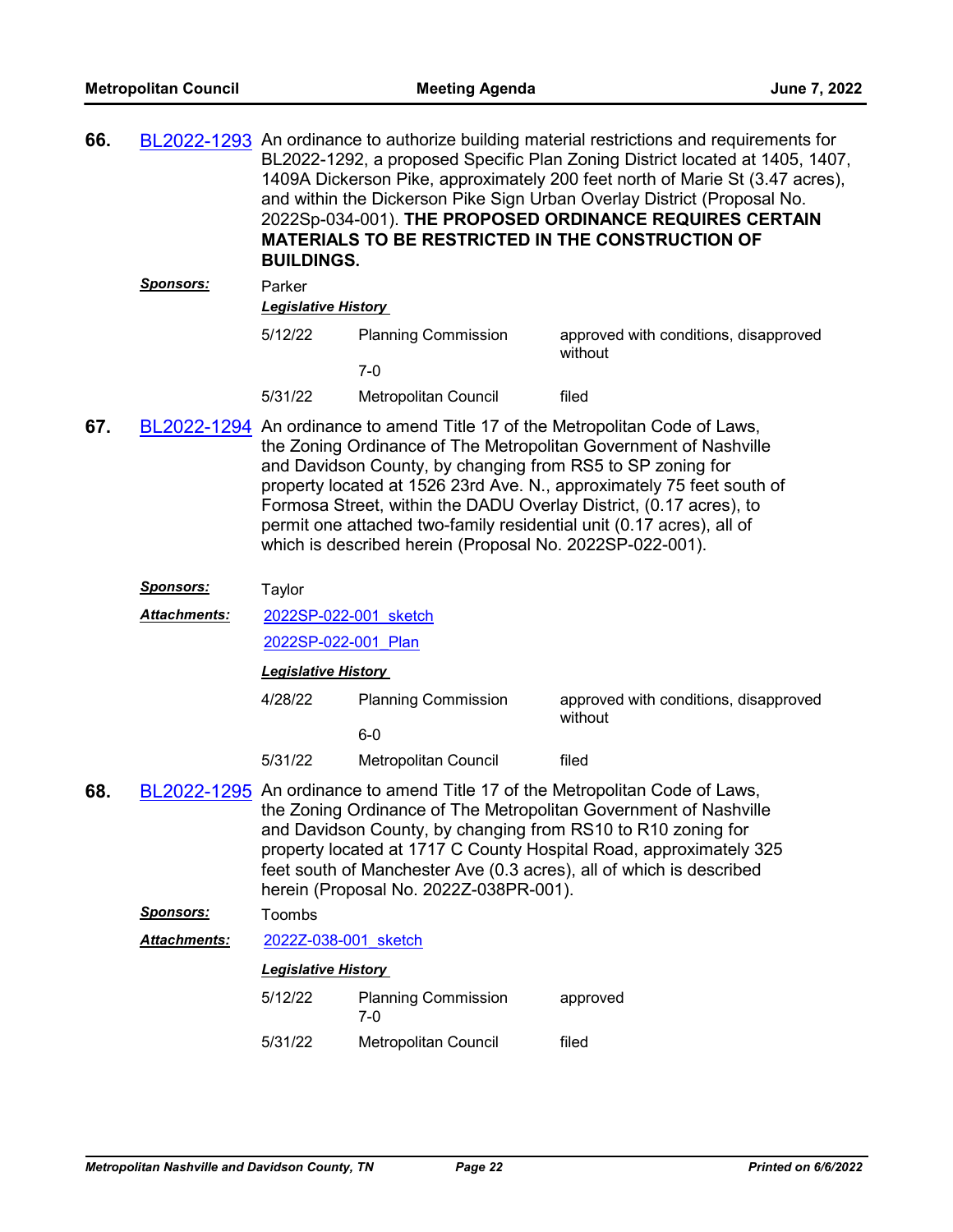| 69. |                                                                                                                                                                                                                                                                                                                                                                                          | BL2022-1296 An ordinance to amend Title 17 of the Metropolitan Code of Laws,<br>the Zoning Ordinance of The Metropolitan Government of Nashville<br>and Davidson County, by changing from RS5 to R6-A zoning for<br>property located at 221 Lucile St, approximately 290 feet west of<br>Meridian St (0.16 acres), all of which is described herein (Proposal<br>No. 2022Z-045PR-001).                                                                                |                                     |                          |  |  |
|-----|------------------------------------------------------------------------------------------------------------------------------------------------------------------------------------------------------------------------------------------------------------------------------------------------------------------------------------------------------------------------------------------|-----------------------------------------------------------------------------------------------------------------------------------------------------------------------------------------------------------------------------------------------------------------------------------------------------------------------------------------------------------------------------------------------------------------------------------------------------------------------|-------------------------------------|--------------------------|--|--|
|     | <u>Sponsors:</u>                                                                                                                                                                                                                                                                                                                                                                         | Parker                                                                                                                                                                                                                                                                                                                                                                                                                                                                |                                     |                          |  |  |
|     | <b>Attachments:</b>                                                                                                                                                                                                                                                                                                                                                                      |                                                                                                                                                                                                                                                                                                                                                                                                                                                                       | 2022Z-045PR-001 sketch              |                          |  |  |
|     |                                                                                                                                                                                                                                                                                                                                                                                          |                                                                                                                                                                                                                                                                                                                                                                                                                                                                       | <b>Legislative History</b>          |                          |  |  |
|     |                                                                                                                                                                                                                                                                                                                                                                                          | 4/28/22                                                                                                                                                                                                                                                                                                                                                                                                                                                               | <b>Planning Commission</b><br>6-0   | approved with conditions |  |  |
|     |                                                                                                                                                                                                                                                                                                                                                                                          | 5/31/22                                                                                                                                                                                                                                                                                                                                                                                                                                                               | Metropolitan Council                | filed                    |  |  |
| 70. |                                                                                                                                                                                                                                                                                                                                                                                          | BL2022-1297 An ordinance to amend Title 17 of the Metropolitan Code of Laws,<br>the Zoning Ordinance of The Metropolitan Government of Nashville<br>and Davidson County, by changing from RS5 to R6-A zoning for<br>property located at 1521 16th Ave. N., located in the Detached<br>Accessory Dwelling Unit Overlay District, approximately 120 feet<br>north of Underwood Street (0.23 acres), all of which is described<br>herein (Proposal No. 2022Z-019PR-001). |                                     |                          |  |  |
|     | Sponsors:                                                                                                                                                                                                                                                                                                                                                                                | Taylor                                                                                                                                                                                                                                                                                                                                                                                                                                                                |                                     |                          |  |  |
|     | <b>Attachments:</b>                                                                                                                                                                                                                                                                                                                                                                      |                                                                                                                                                                                                                                                                                                                                                                                                                                                                       | 2022Z-019PR-001 sketch              |                          |  |  |
|     |                                                                                                                                                                                                                                                                                                                                                                                          | <b>Legislative History</b>                                                                                                                                                                                                                                                                                                                                                                                                                                            |                                     |                          |  |  |
|     |                                                                                                                                                                                                                                                                                                                                                                                          | 4/14/22                                                                                                                                                                                                                                                                                                                                                                                                                                                               | <b>Planning Commission</b><br>$6-0$ | approved                 |  |  |
|     |                                                                                                                                                                                                                                                                                                                                                                                          | 5/31/22                                                                                                                                                                                                                                                                                                                                                                                                                                                               | Metropolitan Council                | filed                    |  |  |
| 71. | BL2022-1298 An ordinance to amend Title 17 of the Metropolitan Code of Laws,<br>the Zoning Ordinance of The Metropolitan Government of Nashville<br>and Davidson County, by changing from RS10 to R10 zoning for<br>property located at 1707 River Dr, approximately 235 feet southeast<br>of River Ct (0.48 acres), all of which is described herein (Proposal<br>No. 2022Z-043PR-001). |                                                                                                                                                                                                                                                                                                                                                                                                                                                                       |                                     |                          |  |  |
|     | <u>Sponsors:</u>                                                                                                                                                                                                                                                                                                                                                                         | Toombs                                                                                                                                                                                                                                                                                                                                                                                                                                                                |                                     |                          |  |  |
|     | <b>Attachments:</b>                                                                                                                                                                                                                                                                                                                                                                      | 2022Z-043PR-001 sketch                                                                                                                                                                                                                                                                                                                                                                                                                                                |                                     |                          |  |  |

| 4/14/22<br><b>Planning Commission</b><br>6-0 |                      | approved |  |
|----------------------------------------------|----------------------|----------|--|
| 5/31/22                                      | Metropolitan Council | filed    |  |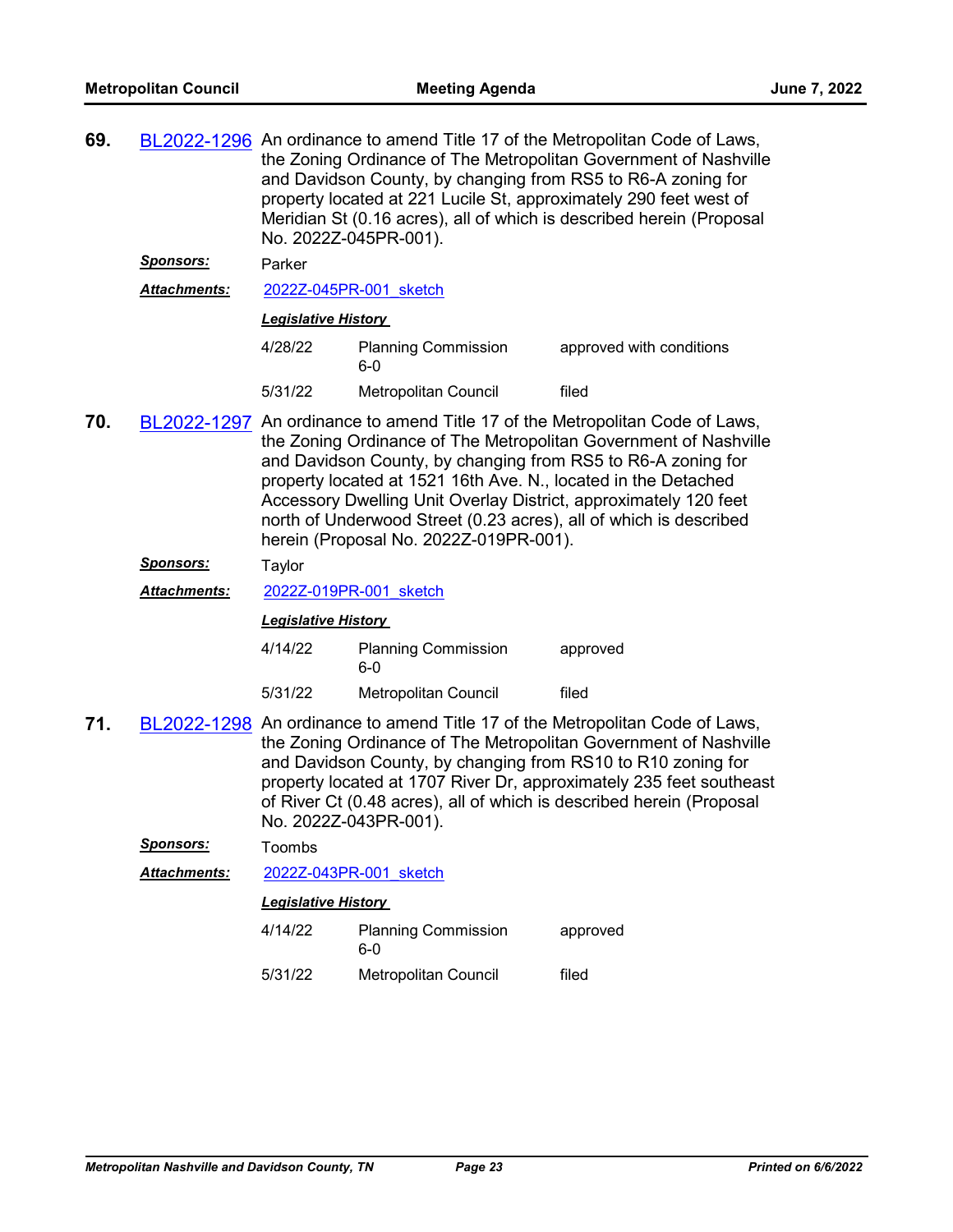| 72. | BL2022-1299 An ordinance to amend Title 17 of the Metropolitan Code of Laws,<br>the Zoning Ordinance of The Metropolitan Government of Nashville<br>and Davidson County, by changing from CS to CS-NS zoning for<br>properties located at 1218, 1224, and 1236 Dickerson Pike, 5 Ligon<br>Avenue, and 1055 Whites Creek Pike, at the southwest corner of<br>Ligon Avenue and Dickerson Pike within the Dickerson Pike Sign<br>Urban Design Overlay and the Skyline Redevelopment District and |
|-----|-----------------------------------------------------------------------------------------------------------------------------------------------------------------------------------------------------------------------------------------------------------------------------------------------------------------------------------------------------------------------------------------------------------------------------------------------------------------------------------------------|
|     | partially located within a Planned Unit Development Overlay District<br>(7.44 acres), all of which is described herein (Proposal No.<br>2022Z-034PR-001).                                                                                                                                                                                                                                                                                                                                     |

## *Sponsors:* Parker

*Attachments:* [2022Z-034PR-001\\_sketch](http://nashville.legistar.com/gateway.aspx?M=F&ID=833edd45-3baa-46e8-8673-6a42d036c3ee.docx)

#### *Legislative History*

4/14/22 Planning Commission approved 6-0 5/31/22 Metropolitan Council filed

- **73.** [BL2022-1300](http://nashville.legistar.com/gateway.aspx?m=l&id=/matter.aspx?key=14546) An ordinance to amend Title 17 of the Metropolitan Code of Laws, the Zoning Ordinance of The Metropolitan Government of Nashville and Davidson County, by cancelling a Planned Unit Development located at 1055 Whites Creek Pike, approximately 100 feet south of Ligon Avenue (4.14 acres), zoned Commercial Services (CS) and within the Dickerson Pike Sign UDO and the Skyline Redevelopment District, all of which is described herein (Proposal No. 48-78P-001).
	- *Sponsors:* Parker
	- *Attachments:* [48-78P-001\\_sketch](http://nashville.legistar.com/gateway.aspx?M=F&ID=e17a0942-001c-4c9a-ad7a-78e7fce116c1.docx)

#### *Legislative History*

| 4/14/22<br><b>Planning Commission</b><br>6-0 |                             | approved |
|----------------------------------------------|-----------------------------|----------|
| 5/31/22                                      | <b>Metropolitan Council</b> | filed    |

**74.** [BL2022-1301](http://nashville.legistar.com/gateway.aspx?m=l&id=/matter.aspx?key=14563) An ordinance to amend Title 17 of the Metropolitan Code of Laws, the Zoning Ordinance of The Metropolitan Government of Nashville and Davidson County, by changing from RS5 to R6 zoning for property located at 1720 Cockrill Street, approximately 145 feet east of Dr D B Todd Jr Blvd (0.19 acres), all of which is described herein (Proposal No. 2022Z-049PR-001).

#### *Sponsors:* Taylor

#### *Attachments:* [2022Z-049PR-001\\_sketch](http://nashville.legistar.com/gateway.aspx?M=F&ID=374fe945-cb3d-48a2-b5fb-6cb49e46a87c.docx)

| 4/28/22<br><b>Planning Commission</b><br>6-0 |                      | approved |
|----------------------------------------------|----------------------|----------|
| 5/31/22                                      | Metropolitan Council | filed    |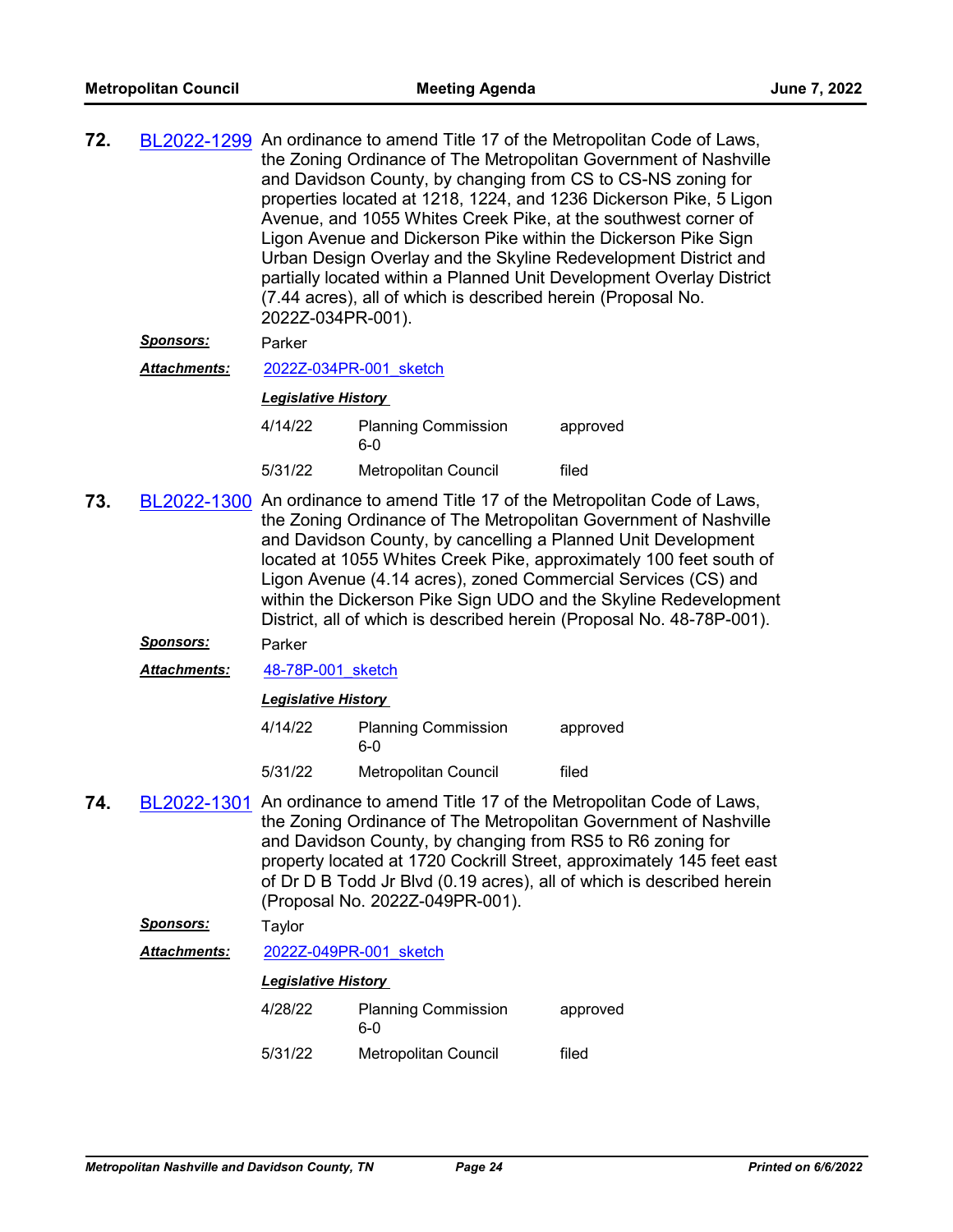| 75. |                     | BL2022-1302 An ordinance to amend Title 17 of the Metropolitan Code of Laws,<br>the Zoning Ordinance of The Metropolitan Government of Nashville<br>and Davidson County, by changing from R8 to IWD zoning for<br>property located at 439 Haynie Ave, approximately 1195 feet north of<br>Brick Church Pike (0.19 acres), all of which is described herein<br>(Proposal No. 2022Z-050PR-001).                                                                                                   |                                     |                                                  |  |
|-----|---------------------|-------------------------------------------------------------------------------------------------------------------------------------------------------------------------------------------------------------------------------------------------------------------------------------------------------------------------------------------------------------------------------------------------------------------------------------------------------------------------------------------------|-------------------------------------|--------------------------------------------------|--|
|     | <u>Sponsors:</u>    | Toombs                                                                                                                                                                                                                                                                                                                                                                                                                                                                                          |                                     |                                                  |  |
|     | <b>Attachments:</b> |                                                                                                                                                                                                                                                                                                                                                                                                                                                                                                 | 2022Z-050PR-001 sketch              |                                                  |  |
|     |                     | <b>Legislative History</b>                                                                                                                                                                                                                                                                                                                                                                                                                                                                      |                                     |                                                  |  |
|     |                     | 5/12/22                                                                                                                                                                                                                                                                                                                                                                                                                                                                                         | <b>Planning Commission</b><br>7-0   | approved                                         |  |
|     |                     | 5/31/22                                                                                                                                                                                                                                                                                                                                                                                                                                                                                         | Metropolitan Council                | filed                                            |  |
| 76. |                     | BL2022-1303 An ordinance to amend Title 17 of the Metropolitan Code of Laws,<br>the Zoning Ordinance of The Metropolitan Government of Nashville<br>and Davidson County, by changing from IWD to MUN-A zoning for<br>property located at 19 Keith St, approximately 208 feet south of<br>Hermitage Ave (0.13 acres), all of which is described herein<br>(Proposal No. 2022Z-052PR-001).                                                                                                        |                                     |                                                  |  |
|     | <b>Sponsors:</b>    | OConnell                                                                                                                                                                                                                                                                                                                                                                                                                                                                                        |                                     |                                                  |  |
|     | Attachments:        | 2022Z-052PR-001 sketch                                                                                                                                                                                                                                                                                                                                                                                                                                                                          |                                     |                                                  |  |
|     |                     | <b>Legislative History</b>                                                                                                                                                                                                                                                                                                                                                                                                                                                                      |                                     |                                                  |  |
|     |                     | 5/12/22                                                                                                                                                                                                                                                                                                                                                                                                                                                                                         | <b>Planning Commission</b><br>$7-0$ | approved                                         |  |
|     |                     | 5/31/22                                                                                                                                                                                                                                                                                                                                                                                                                                                                                         | Metropolitan Council                | filed                                            |  |
| 77. |                     | BL2022-1304 An ordinance to amend Title 17 of the Metropolitan Code of Laws,<br>the Zoning Ordinance of The Metropolitan Government of Nashville<br>and Davidson County, by amending a Specific Plan for property<br>located at 505 Old Hickory Blvd, approximately 580 feet north of<br>Ridgelake Parkway, zoned SP (5.08 acres), to add vehicular<br>rental/leasing as a permitted use and limit the use to four vehicles, all<br>of which is described herein (Proposal No. 2008SP-040-003). |                                     |                                                  |  |
|     | <u>Sponsors:</u>    | Hausser                                                                                                                                                                                                                                                                                                                                                                                                                                                                                         |                                     |                                                  |  |
|     | Attachments:        | 2008SP-040-003 sketch                                                                                                                                                                                                                                                                                                                                                                                                                                                                           |                                     |                                                  |  |
|     |                     | 2008SP-040-003 plans                                                                                                                                                                                                                                                                                                                                                                                                                                                                            |                                     |                                                  |  |
|     |                     | <b>Legislative History</b>                                                                                                                                                                                                                                                                                                                                                                                                                                                                      |                                     |                                                  |  |
|     |                     | 5/12/22                                                                                                                                                                                                                                                                                                                                                                                                                                                                                         | <b>Planning Commission</b>          | approved with conditions, disapproved<br>without |  |
|     |                     |                                                                                                                                                                                                                                                                                                                                                                                                                                                                                                 | $7 - 0$                             |                                                  |  |
|     |                     | 5/31/22                                                                                                                                                                                                                                                                                                                                                                                                                                                                                         | Metropolitan Council                | filed                                            |  |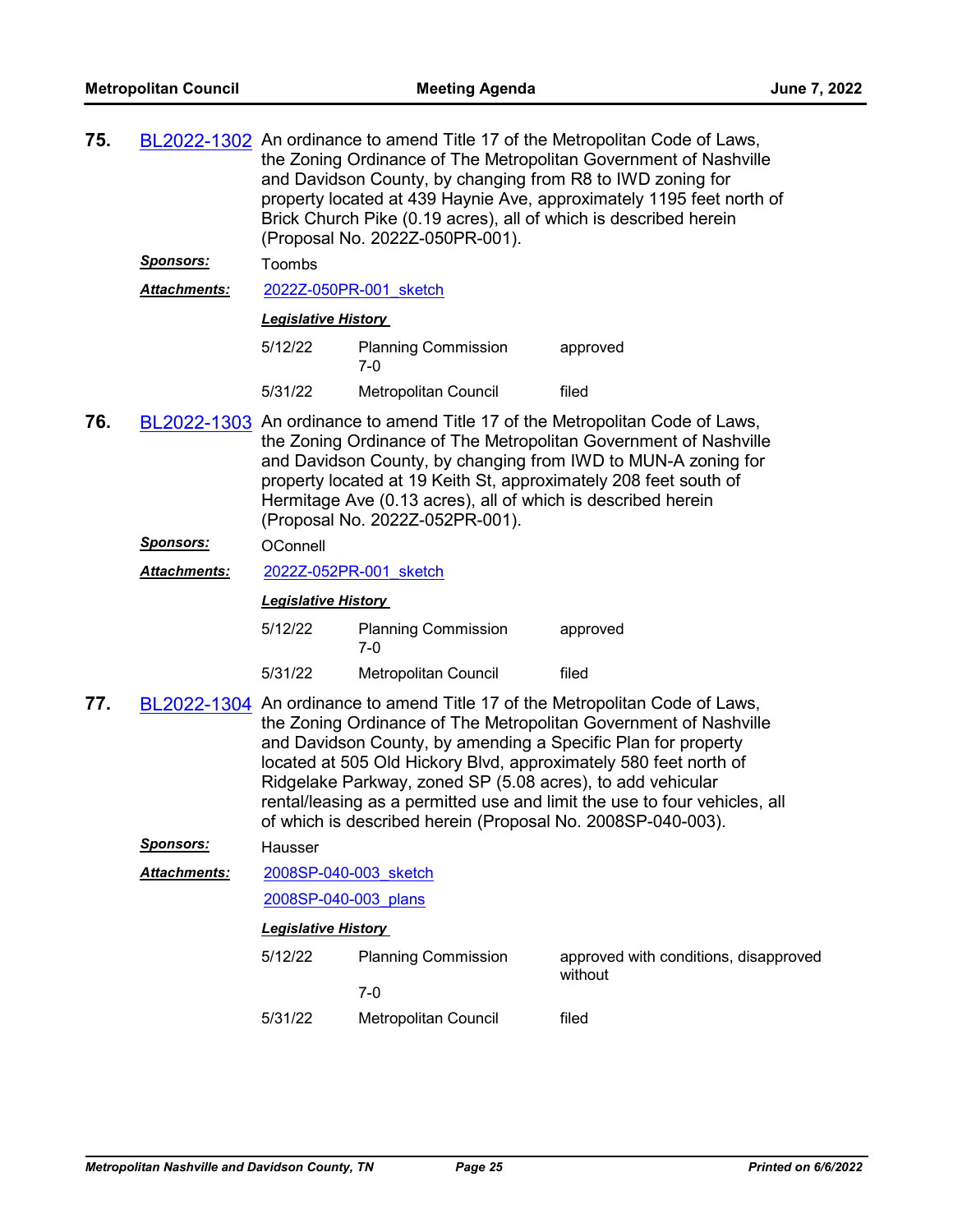| 78. |                     | BL2022-1305 An ordinance to amend Title 17 of the Metropolitan Code of Laws,<br>the Zoning Ordinance of The Metropolitan Government of Nashville<br>and Davidson County, by changing from RS10 to SP zoning for<br>properties located at 3039 and 3041 Hillside Road, approximately<br>660 feet south of Broadmoor Drive (3.16 acres), to permit 30<br>multi-family residential units, all of which is described herein<br>(Proposal No. 2021SP-084-001). |                                         |                                                  |  |  |
|-----|---------------------|-----------------------------------------------------------------------------------------------------------------------------------------------------------------------------------------------------------------------------------------------------------------------------------------------------------------------------------------------------------------------------------------------------------------------------------------------------------|-----------------------------------------|--------------------------------------------------|--|--|
|     | <u>Sponsors:</u>    | VanReece                                                                                                                                                                                                                                                                                                                                                                                                                                                  |                                         |                                                  |  |  |
|     | <b>Attachments:</b> | 2021SP-084-001 sketch                                                                                                                                                                                                                                                                                                                                                                                                                                     |                                         |                                                  |  |  |
|     |                     | 2021SP-084-001 plans                                                                                                                                                                                                                                                                                                                                                                                                                                      |                                         |                                                  |  |  |
|     |                     | <b>Legislative History</b>                                                                                                                                                                                                                                                                                                                                                                                                                                |                                         |                                                  |  |  |
|     |                     | 4/14/22                                                                                                                                                                                                                                                                                                                                                                                                                                                   | <b>Planning Commission</b>              | approved with conditions, disapproved            |  |  |
|     |                     |                                                                                                                                                                                                                                                                                                                                                                                                                                                           | $6-0$                                   | without                                          |  |  |
|     |                     | 5/31/22                                                                                                                                                                                                                                                                                                                                                                                                                                                   | Metropolitan Council                    | filed                                            |  |  |
| 79. |                     | BL2022-1306 An ordinance to authorize building material restrictions and requirements for<br>BL2022-1305, a proposed Specific Plan Zoning District located at 3039 and<br>3041 Hillside Road, approximately 660 feet south of Broadmoor Drive (3.16<br>acres) (Proposal No. 2021SP-084-001). THE PROPOSED ORDINANCE<br><b>REQUIRES CERTAIN MATERIALS TO BE RESTRICTED IN THE</b><br><b>CONSTRUCTION OF BUILDINGS.</b>                                     |                                         |                                                  |  |  |
|     | <u>Sponsors:</u>    | VanReece                                                                                                                                                                                                                                                                                                                                                                                                                                                  |                                         |                                                  |  |  |
|     |                     | <b>Legislative History</b>                                                                                                                                                                                                                                                                                                                                                                                                                                |                                         |                                                  |  |  |
|     |                     | 4/14/22                                                                                                                                                                                                                                                                                                                                                                                                                                                   | <b>Planning Commission</b><br>$6-0$     | approved with conditions, disapproved<br>without |  |  |
|     |                     | 5/31/22                                                                                                                                                                                                                                                                                                                                                                                                                                                   | Metropolitan Council                    | filed                                            |  |  |
| 80. |                     | BL2022-1307 An ordinance to amend Title 17 of the Metropolitan Code of Laws,<br>the Zoning Ordinance of The Metropolitan Government of Nashville<br>and Davidson County, by changing from AR2a to RS10 zoning for<br>properties located at 4395 and 4421 Maxwell Road and Maxwell<br>Road (unnumbered), approximately 990 feet east of Lake Maxwell<br>Drive (24.61 acres), all of which is described herein (Proposal No.<br>2021Z-104PR-001).           |                                         |                                                  |  |  |
|     | Sponsors:           | Lee                                                                                                                                                                                                                                                                                                                                                                                                                                                       |                                         |                                                  |  |  |
|     | <b>Attachments:</b> | 2021Z-104PR-001 sketch                                                                                                                                                                                                                                                                                                                                                                                                                                    |                                         |                                                  |  |  |
|     |                     | <b>Legislative History</b>                                                                                                                                                                                                                                                                                                                                                                                                                                |                                         |                                                  |  |  |
|     |                     | 10/14/21                                                                                                                                                                                                                                                                                                                                                                                                                                                  | <b>Planning Commission</b><br>$(5-0-1)$ | approved                                         |  |  |
|     |                     | 5/31/22                                                                                                                                                                                                                                                                                                                                                                                                                                                   | Metropolitan Council                    | filed                                            |  |  |
|     |                     |                                                                                                                                                                                                                                                                                                                                                                                                                                                           |                                         |                                                  |  |  |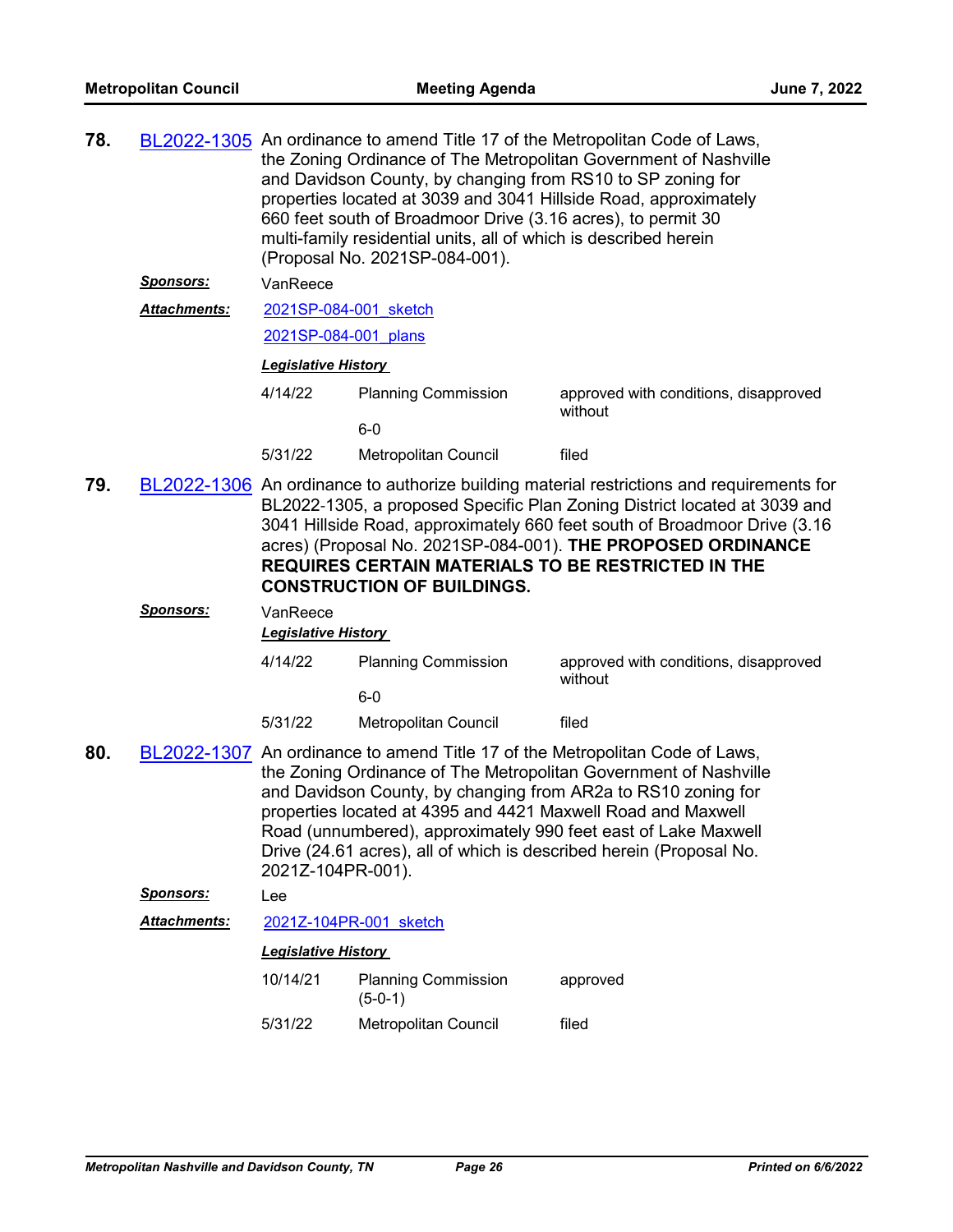**81.** [BL2022-1308](http://nashville.legistar.com/gateway.aspx?m=l&id=/matter.aspx?key=14553) An ordinance to amend Title 17 of the Metropolitan Code of Laws, the Zoning Ordinance of The Metropolitan Government of Nashville and Davidson County, by changing from CS to RM40-A-NS zoning for property located at Gallatin Pike (unnumbered), approximately 555 feet north of One Mile Parkway (7.34 acres), all of which is described herein (Proposal No. 2022Z-040PR-001).

| <b>Sponsors:</b>    | Young                      |                                           |          |  |
|---------------------|----------------------------|-------------------------------------------|----------|--|
| <b>Attachments:</b> | 2022Z-040PR-001 sketch     |                                           |          |  |
|                     | <b>Legislative History</b> |                                           |          |  |
|                     | 4/14/22                    | <b>Planning Commission</b><br>$5 - 0 - 1$ | approved |  |

5/31/22 Metropolitan Council filed

- **82.** [BL2022-1309](http://nashville.legistar.com/gateway.aspx?m=l&id=/matter.aspx?key=14555) An ordinance to amend Title 17 of the Metropolitan Code of Laws, the Zoning Ordinance of The Metropolitan Government of Nashville and Davidson County, by changing from RS10 to R10 zoning for 1805 Hailey Ave, approximately 66 feet northeast of Doak Ave (0.3 acres), all of which is described herein (Proposal No. 2022Z-044PR-001).
	- *Sponsors:* Toombs
	- *Attachments:* [2022Z-044PR-001\\_sketch](http://nashville.legistar.com/gateway.aspx?M=F&ID=90d8e367-710d-45c3-931d-2f007a573c51.docx)

#### *Legislative History*

- 4/14/22 Planning Commission approved 6-0
- 5/31/22 Metropolitan Council filed
- **83.** [BL2022-1310](http://nashville.legistar.com/gateway.aspx?m=l&id=/matter.aspx?key=14530) An ordinance to amend Title 17 of the Metropolitan Code of Laws, the Zoning Ordinance of The Metropolitan Government of Nashville and Davidson County, by changing from RS7.5 to SP zoning for property located at Mulberry Downs Circle (unnumbered) and a portion of property located at Dickerson Pike (unnumbered), approximately 930 feet west of Dickerson Pike, (25.43 acres), to permit up to 149 multi-family units, all of which is described herein (Proposal No. 2022SP-014-001).

#### *Sponsors:* Gamble

[2022SP-014-001\\_sketch](http://nashville.legistar.com/gateway.aspx?M=F&ID=7c554ec5-7800-4b8b-a4af-140751fddc01.docx) *Attachments:*

#### [2022SP-014-001\\_plans](http://nashville.legistar.com/gateway.aspx?M=F&ID=689ef602-8ee3-4089-be29-0eeded9c3e7c.pdf)

| 3/24/22 | <b>Planning Commission</b> | approved with conditions, disapproved<br>without |
|---------|----------------------------|--------------------------------------------------|
|         | 8-0                        |                                                  |
| 5/31/22 | Metropolitan Council       | filed                                            |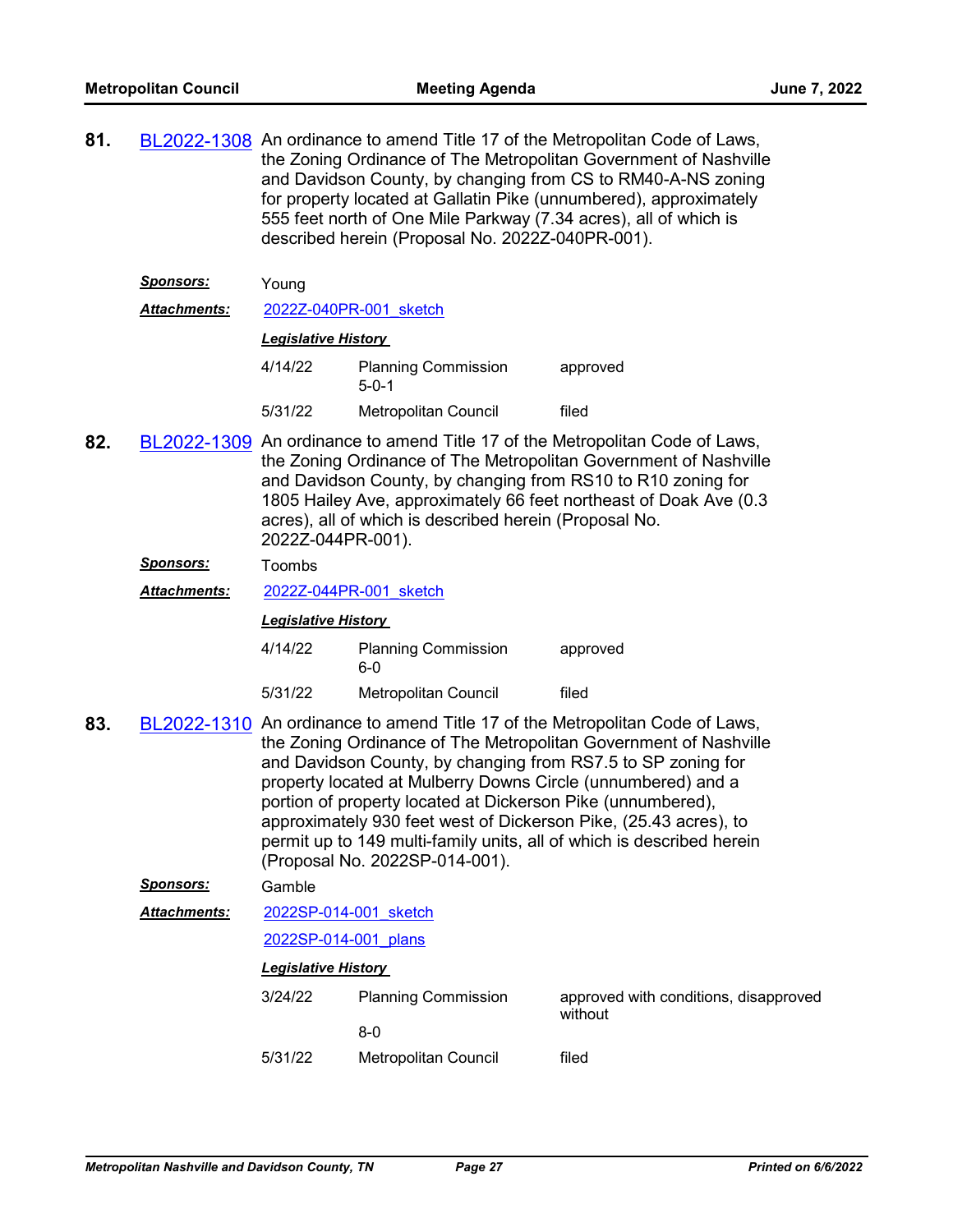| 84. | <u>Sponsors:</u>    | BL2022-1311 An ordinance to authorize building material restrictions and requirements for<br>BL2022-1310, a proposed Specific Plan Zoning District located at Mulberry<br>Downs Circle (unnumbered) and a portion of property located at Dickerson<br>Pike (unnumbered), approximately 930 feet west of Dickerson Pike, (25.43<br>acres) (Proposal No. 2022SP-014-001). THE PROPOSED ORDINANCE<br><b>REQUIRES CERTAIN MATERIALS TO BE RESTRICTED IN THE</b><br><b>CONSTRUCTION OF BUILDINGS.</b><br>Gamble<br><b>Legislative History</b> |                            |                                                  |  |  |
|-----|---------------------|------------------------------------------------------------------------------------------------------------------------------------------------------------------------------------------------------------------------------------------------------------------------------------------------------------------------------------------------------------------------------------------------------------------------------------------------------------------------------------------------------------------------------------------|----------------------------|--------------------------------------------------|--|--|
|     |                     | 3/24/22                                                                                                                                                                                                                                                                                                                                                                                                                                                                                                                                  | <b>Planning Commission</b> | approved with conditions, disapproved            |  |  |
|     |                     |                                                                                                                                                                                                                                                                                                                                                                                                                                                                                                                                          | $8-0$                      | without                                          |  |  |
|     |                     | 5/31/22                                                                                                                                                                                                                                                                                                                                                                                                                                                                                                                                  | Metropolitan Council       | filed                                            |  |  |
| 85. |                     | BL2022-1312 An ordinance to amend Title 17 of the Metropolitan Code of Laws,<br>the Zoning Ordinance of The Metropolitan Government of Nashville<br>and Davidson County, by changing from RS7.5 to SP zoning for<br>property located at 1118 & 1120 Lawrence Ave, approximately 356<br>feet east of Pierce Road, (2.03 acres), to permit up to 21 multi-family<br>units, all of which is described herein (Proposal No.<br>2022SP-018-001).                                                                                              |                            |                                                  |  |  |
|     | <b>Sponsors:</b>    | Hancock                                                                                                                                                                                                                                                                                                                                                                                                                                                                                                                                  |                            |                                                  |  |  |
|     | <b>Attachments:</b> | 2022SP-018-001 sketch                                                                                                                                                                                                                                                                                                                                                                                                                                                                                                                    |                            |                                                  |  |  |
|     |                     | 2022SP-018-001 plans                                                                                                                                                                                                                                                                                                                                                                                                                                                                                                                     |                            |                                                  |  |  |
|     |                     | <b>Legislative History</b>                                                                                                                                                                                                                                                                                                                                                                                                                                                                                                               |                            |                                                  |  |  |
|     |                     | 4/14/22                                                                                                                                                                                                                                                                                                                                                                                                                                                                                                                                  | <b>Planning Commission</b> | approved with conditions, disapproved            |  |  |
|     |                     |                                                                                                                                                                                                                                                                                                                                                                                                                                                                                                                                          | $6-0$                      | without                                          |  |  |
|     |                     | 5/31/22                                                                                                                                                                                                                                                                                                                                                                                                                                                                                                                                  | Metropolitan Council       | filed                                            |  |  |
| 86. |                     | BL2022-1313 An ordinance to authorize building material restrictions and requirements for<br>BL2022-1312, a proposed Specific Plan Zoning District located at located<br>at1118 & 1120 Lawrence Ave, approximately 356 feet east of Pierce Road,<br>(2.03 acres) (Proposal No. 2022SP-018-001). THE PROPOSED ORDINANCE<br><b>REQUIRES CERTAIN MATERIALS TO BE RESTRICTED IN THE</b><br><b>CONSTRUCTION OF BUILDINGS.</b>                                                                                                                 |                            |                                                  |  |  |
|     | Sponsors:           | Hancock                                                                                                                                                                                                                                                                                                                                                                                                                                                                                                                                  |                            |                                                  |  |  |
|     |                     |                                                                                                                                                                                                                                                                                                                                                                                                                                                                                                                                          | <b>Legislative History</b> |                                                  |  |  |
|     |                     | 4/14/22                                                                                                                                                                                                                                                                                                                                                                                                                                                                                                                                  | <b>Planning Commission</b> | approved with conditions, disapproved<br>without |  |  |
|     |                     |                                                                                                                                                                                                                                                                                                                                                                                                                                                                                                                                          | $6-0$                      |                                                  |  |  |
|     |                     | 5/31/22                                                                                                                                                                                                                                                                                                                                                                                                                                                                                                                                  | Metropolitan Council       | filed                                            |  |  |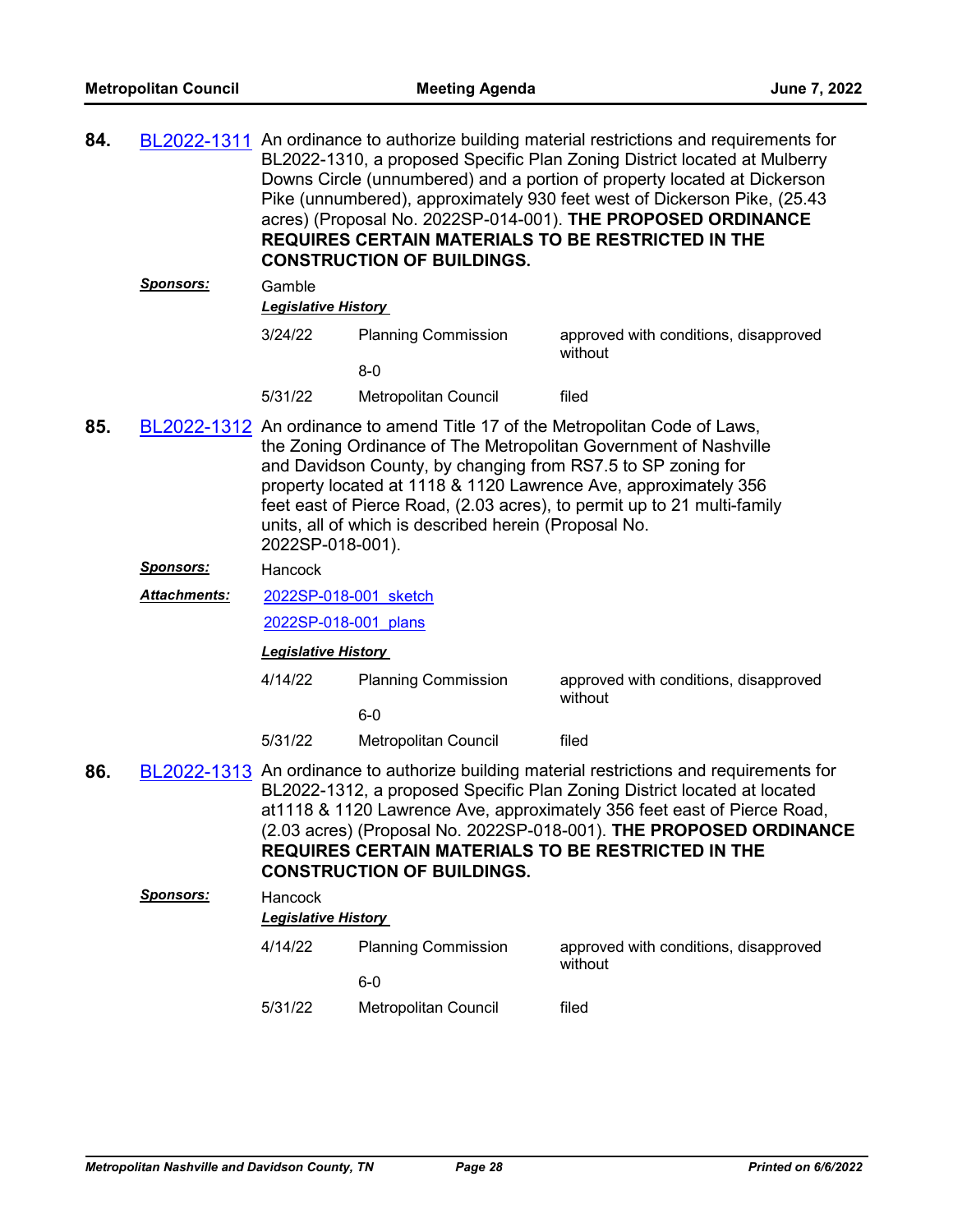| 87.     |                     | BL2022-1314 An ordinance to amend Title 17 of the Metropolitan Code of Laws,<br>the Zoning Ordinance of The Metropolitan Government of Nashville<br>and Davidson County, by changing from RS7.5 to R6-A zoning for<br>property located at 409 Toney Rd, approximately 733 feet north of<br>Whites Creek Pike (0.18 acres), located in the Haynes - Trinity Small<br>Area Plan, all of which is described herein (Proposal No.<br>2022Z-055PR-001).                                           |                                     |                                     |  |
|---------|---------------------|----------------------------------------------------------------------------------------------------------------------------------------------------------------------------------------------------------------------------------------------------------------------------------------------------------------------------------------------------------------------------------------------------------------------------------------------------------------------------------------------|-------------------------------------|-------------------------------------|--|
|         | <u>Sponsors:</u>    | Toombs                                                                                                                                                                                                                                                                                                                                                                                                                                                                                       |                                     |                                     |  |
|         | <b>Attachments:</b> | 2022Z-055PR-001 sketch                                                                                                                                                                                                                                                                                                                                                                                                                                                                       |                                     |                                     |  |
|         |                     | <b>Legislative History</b>                                                                                                                                                                                                                                                                                                                                                                                                                                                                   |                                     |                                     |  |
|         |                     | 5/12/22                                                                                                                                                                                                                                                                                                                                                                                                                                                                                      | <b>Planning Commission</b><br>$7-0$ | approved                            |  |
|         |                     | 5/31/22                                                                                                                                                                                                                                                                                                                                                                                                                                                                                      | <b>Metropolitan Council</b>         | filed                               |  |
| 88.     |                     | BL2022-1315 An ordinance to amend Title 17 of the Metropolitan Code of Laws,<br>the Zoning Ordinance of The Metropolitan Government of Nashville<br>and Davidson County, by changing from SCR and R6 to CS zoning<br>on a portion of property located at Conference Drive (unnumbered),<br>at the corner of Conference Drive and Vietnam Veterans Blvd N,<br>(2.35 acres) and located within a Planned Unit Development, all of<br>which is described herein (Proposal No. 2022Z-062PR-001). |                                     |                                     |  |
|         | <u>Sponsors:</u>    | Young                                                                                                                                                                                                                                                                                                                                                                                                                                                                                        |                                     |                                     |  |
|         | <b>Attachments:</b> | 2022Z-062PR-001 sketch                                                                                                                                                                                                                                                                                                                                                                                                                                                                       |                                     |                                     |  |
|         |                     | <b>Legislative History</b>                                                                                                                                                                                                                                                                                                                                                                                                                                                                   |                                     |                                     |  |
|         |                     | 5/31/22                                                                                                                                                                                                                                                                                                                                                                                                                                                                                      | Metropolitan Council                | referred to the Planning Commission |  |
|         |                     | 5/31/22                                                                                                                                                                                                                                                                                                                                                                                                                                                                                      | <b>Metropolitan Council</b>         | filed                               |  |
| 89.     |                     | BL2022-1316 An ordinance to amend Title 17 of the Metropolitan Code of Laws,<br>the Zoning Ordinance of The Metropolitan Government of Nashville<br>and Davidson County, by cancelling a Planned Unit Development on<br>property located at Conference Drive (unnumbered), at the corner of<br>Conference Drive and Vietnam Veterans Blvd N. (2.35 acres), zoned<br>R6 and SCR, all of which is described herein (Proposal No.<br>38-79P-005).                                               |                                     |                                     |  |
|         | <b>Sponsors:</b>    | Young                                                                                                                                                                                                                                                                                                                                                                                                                                                                                        |                                     |                                     |  |
|         | Attachments:        | 38-79P-005 sketch                                                                                                                                                                                                                                                                                                                                                                                                                                                                            |                                     |                                     |  |
|         |                     | <b>Legislative History</b>                                                                                                                                                                                                                                                                                                                                                                                                                                                                   |                                     |                                     |  |
|         |                     | 5/31/22                                                                                                                                                                                                                                                                                                                                                                                                                                                                                      | <b>Metropolitan Council</b>         | referred to the Planning Commission |  |
| 5/31/22 |                     |                                                                                                                                                                                                                                                                                                                                                                                                                                                                                              | Metropolitan Council                | filed                               |  |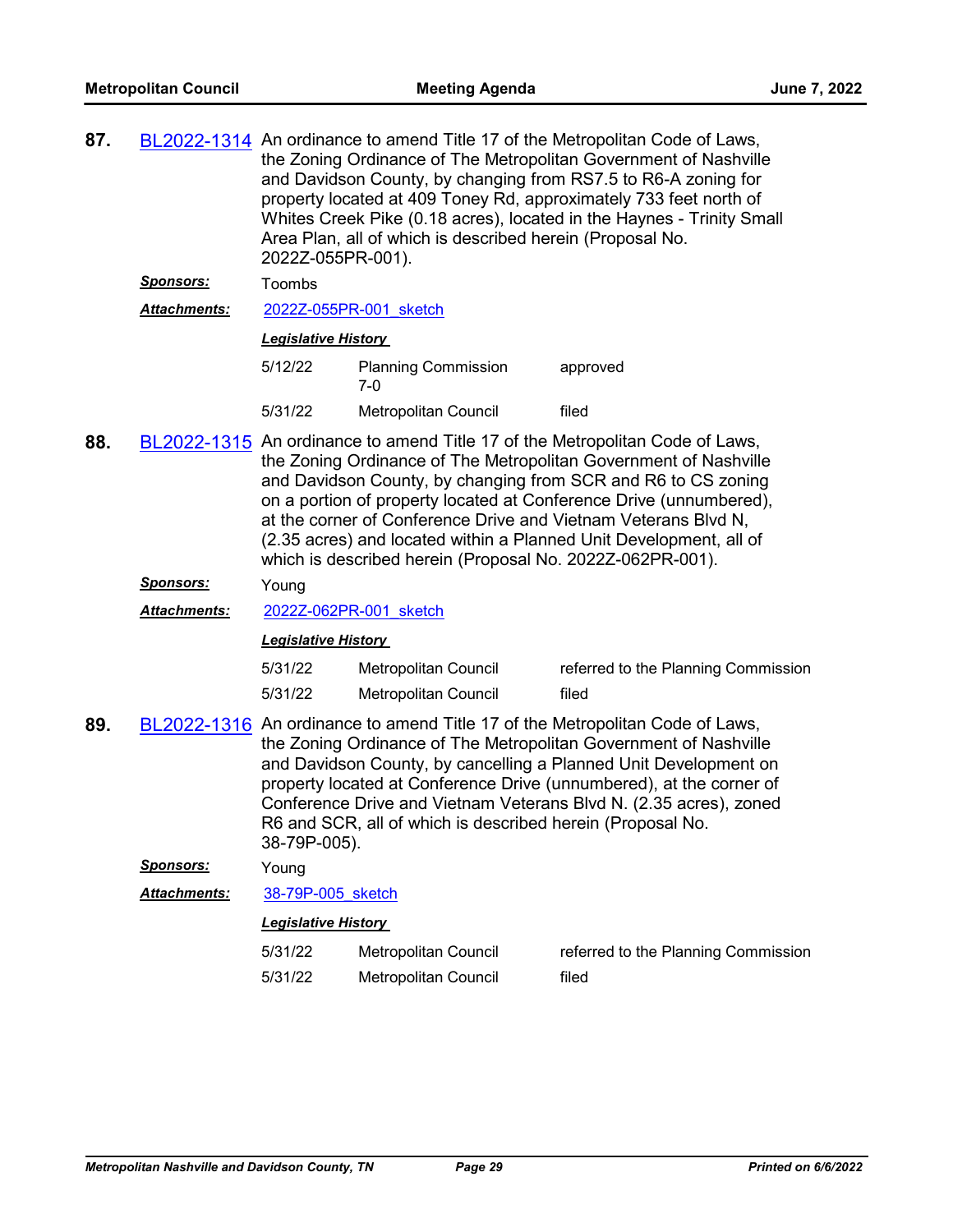| 90.                                                                                                                   | <u>Sponsors:</u><br><b>Attachments:</b> | BL2022-1317 An ordinance to amend Title 17 of the Metropolitan Code of Laws,<br>the Zoning Ordinance of The Metropolitan Government of Nashville<br>and Davidson County, by applying a Contextual Overlay District to<br>various properties located east of Ellington Parkway, zoned RS5 and<br>SP (48.55 acres), all of which is described herein (Proposal No.<br>2022COD-001-001).<br>Parker<br>2022COD-001-001 ownerlist<br>2022COD-001-001 sketch<br><b>Legislative History</b> |                                                                                                                                                                                                                                                                                       |                                                  |  |  |
|-----------------------------------------------------------------------------------------------------------------------|-----------------------------------------|--------------------------------------------------------------------------------------------------------------------------------------------------------------------------------------------------------------------------------------------------------------------------------------------------------------------------------------------------------------------------------------------------------------------------------------------------------------------------------------|---------------------------------------------------------------------------------------------------------------------------------------------------------------------------------------------------------------------------------------------------------------------------------------|--------------------------------------------------|--|--|
|                                                                                                                       |                                         | 5/31/22                                                                                                                                                                                                                                                                                                                                                                                                                                                                              | Metropolitan Council                                                                                                                                                                                                                                                                  | referred to the Planning Commission              |  |  |
|                                                                                                                       |                                         | 5/31/22                                                                                                                                                                                                                                                                                                                                                                                                                                                                              | Metropolitan Council                                                                                                                                                                                                                                                                  | filed                                            |  |  |
| 91.                                                                                                                   |                                         | BL2022-1318 An ordinance to amend Title 17 of the Metropolitan Code of Laws,<br>the Zoning Ordinance of The Metropolitan Government of Nashville<br>and Davidson County, by changing from R10 to SP zoning for a<br>portion of property located at 1102 Robinson Rd, approximately 500<br>feet east of Anita Dr, (4.49 acres), to permit 40 multi-family units, all<br>of which is described herein (Proposal No. 2022SP-020-001).                                                   |                                                                                                                                                                                                                                                                                       |                                                  |  |  |
|                                                                                                                       | <u>Sponsors:</u>                        | Hagar                                                                                                                                                                                                                                                                                                                                                                                                                                                                                |                                                                                                                                                                                                                                                                                       |                                                  |  |  |
|                                                                                                                       | <b>Attachments:</b>                     | 2022SP-020-001 sketch                                                                                                                                                                                                                                                                                                                                                                                                                                                                |                                                                                                                                                                                                                                                                                       |                                                  |  |  |
|                                                                                                                       |                                         | 2022SP-020-001 plans                                                                                                                                                                                                                                                                                                                                                                                                                                                                 |                                                                                                                                                                                                                                                                                       |                                                  |  |  |
|                                                                                                                       |                                         | <b>Legislative History</b>                                                                                                                                                                                                                                                                                                                                                                                                                                                           |                                                                                                                                                                                                                                                                                       |                                                  |  |  |
|                                                                                                                       |                                         | 4/14/22                                                                                                                                                                                                                                                                                                                                                                                                                                                                              | <b>Planning Commission</b><br>$5 - 0 - 1$                                                                                                                                                                                                                                             | approved with conditions, disapproved<br>without |  |  |
|                                                                                                                       |                                         | 5/31/22                                                                                                                                                                                                                                                                                                                                                                                                                                                                              | Metropolitan Council                                                                                                                                                                                                                                                                  | filed                                            |  |  |
| BL2022-1319 An ordinance to authorize building material restrictions and requirements for<br>92.<br><b>BUILDINGS.</b> |                                         |                                                                                                                                                                                                                                                                                                                                                                                                                                                                                      | BL2022-1318, a proposed Specific Plan Zoning District located at located at<br>1102 Robinson Rd, approximately 500 feet east of Anita Dr, (4.49 acres)<br>(Proposal No. 2022SP-020-001). THE PROPOSED ORDINANCE REQUIRES<br>CERTAIN MATERIALS TO BE RESTRICTED IN THE CONSTRUCTION OF |                                                  |  |  |
|                                                                                                                       | <u>Sponsors:</u>                        | Hagar<br><b>Legislative History</b>                                                                                                                                                                                                                                                                                                                                                                                                                                                  |                                                                                                                                                                                                                                                                                       |                                                  |  |  |
|                                                                                                                       |                                         | 4/14/22                                                                                                                                                                                                                                                                                                                                                                                                                                                                              |                                                                                                                                                                                                                                                                                       | approved with conditions, disapproved            |  |  |
|                                                                                                                       |                                         |                                                                                                                                                                                                                                                                                                                                                                                                                                                                                      | <b>Planning Commission</b><br>without                                                                                                                                                                                                                                                 |                                                  |  |  |
|                                                                                                                       |                                         |                                                                                                                                                                                                                                                                                                                                                                                                                                                                                      | $5 - 0 - 1$                                                                                                                                                                                                                                                                           |                                                  |  |  |
|                                                                                                                       |                                         | 5/31/22                                                                                                                                                                                                                                                                                                                                                                                                                                                                              | Metropolitan Council                                                                                                                                                                                                                                                                  | filed                                            |  |  |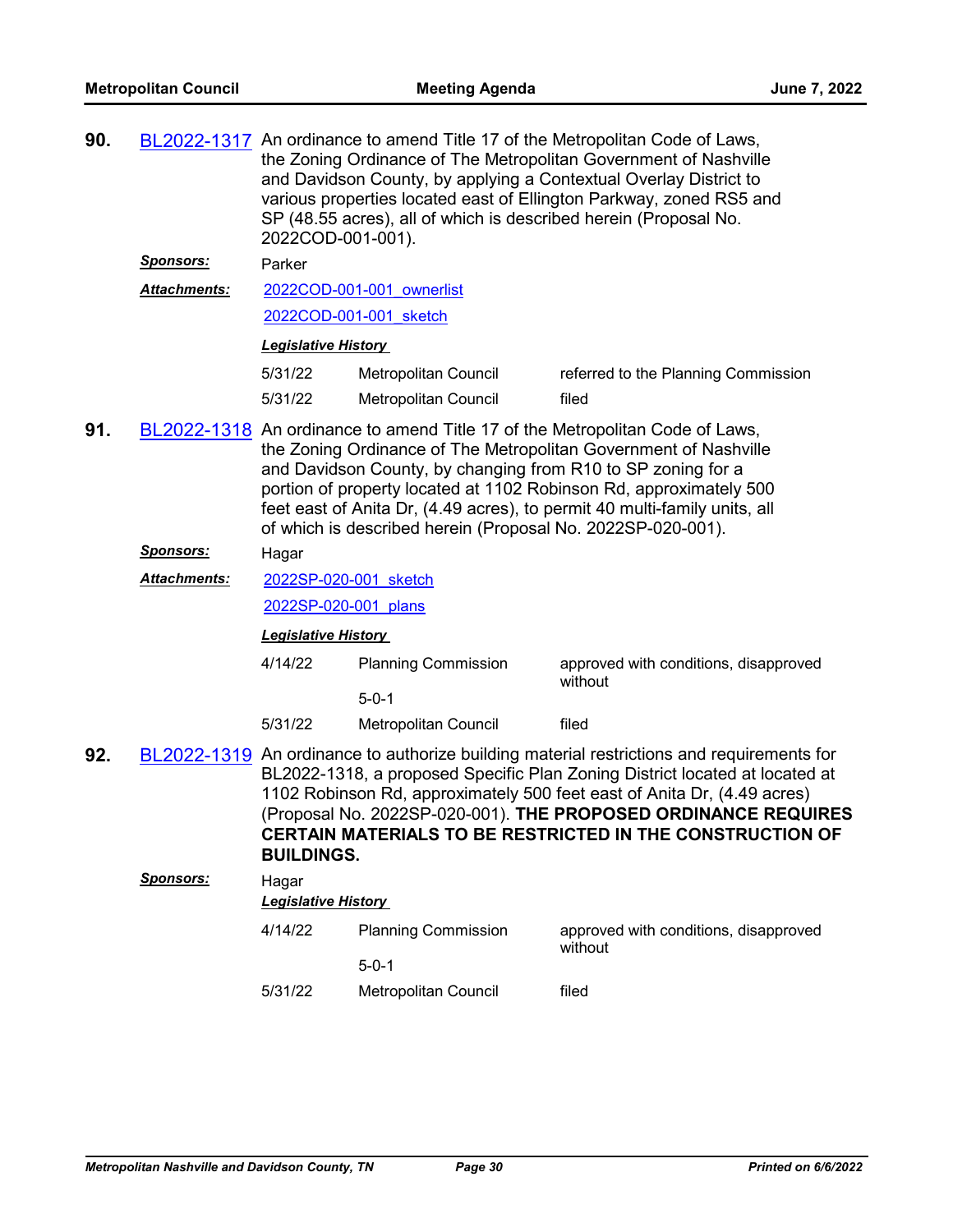| 93. | BL2022-1320          | An ordinance to amend Title 17 of the Metropolitan Code of Laws,<br>the Zoning Ordinance of The Metropolitan Government of Nashville<br>and Davidson County, by changing from CN, R15, and R20 to SP<br>zoning for property located at Pleasant Hill Rd (unnumbered),<br>approximately 970 feet east of Bell Road (5.25 acres), to permit all<br>uses allowed in IWD, all of which is described herein (Proposal No.<br>2022SP-025-001).                                          |                                     |                                                  |  |  |
|-----|----------------------|-----------------------------------------------------------------------------------------------------------------------------------------------------------------------------------------------------------------------------------------------------------------------------------------------------------------------------------------------------------------------------------------------------------------------------------------------------------------------------------|-------------------------------------|--------------------------------------------------|--|--|
|     | <u>Sponsors:</u>     | <b>Bradford</b>                                                                                                                                                                                                                                                                                                                                                                                                                                                                   |                                     |                                                  |  |  |
|     | <b>Attachments:</b>  | 2022SP-025-001 sketch                                                                                                                                                                                                                                                                                                                                                                                                                                                             |                                     |                                                  |  |  |
|     |                      | 2022SP-025-001 plans                                                                                                                                                                                                                                                                                                                                                                                                                                                              |                                     |                                                  |  |  |
|     |                      | <b>Legislative History</b>                                                                                                                                                                                                                                                                                                                                                                                                                                                        |                                     |                                                  |  |  |
|     |                      | 4/14/22                                                                                                                                                                                                                                                                                                                                                                                                                                                                           | <b>Planning Commission</b>          | approved with conditions, disapproved<br>without |  |  |
|     |                      |                                                                                                                                                                                                                                                                                                                                                                                                                                                                                   | $6-0$                               |                                                  |  |  |
|     |                      | 5/31/22                                                                                                                                                                                                                                                                                                                                                                                                                                                                           | Metropolitan Council                | filed                                            |  |  |
| 94. |                      | BL2022-1321 An ordinance to amend Title 17 of the Metropolitan Code of Laws,<br>the Zoning Ordinance of The Metropolitan Government of Nashville<br>and Davidson County, by changing from CS and IR to SP zoning for<br>properties located at 501 and 515 Crutcher Street, at the northeast<br>corner of Crutcher Street and South 5th Street (6.82 acres), to permit<br>all uses allowed in MUG-A, all of which is described herein (Proposal<br>No. 2022SP-042-001).<br>Withers |                                     |                                                  |  |  |
|     | <u>Sponsors:</u>     |                                                                                                                                                                                                                                                                                                                                                                                                                                                                                   |                                     |                                                  |  |  |
|     | Attachments:         | 2022SP-042-001 sketch                                                                                                                                                                                                                                                                                                                                                                                                                                                             |                                     |                                                  |  |  |
|     |                      | 2022SP-042-001 plans                                                                                                                                                                                                                                                                                                                                                                                                                                                              |                                     |                                                  |  |  |
|     |                      | <b>Legislative History</b>                                                                                                                                                                                                                                                                                                                                                                                                                                                        |                                     |                                                  |  |  |
|     |                      | 5/26/22                                                                                                                                                                                                                                                                                                                                                                                                                                                                           | <b>Planning Commission</b><br>$8-0$ | approved with conditions, disapproved<br>without |  |  |
|     |                      | 5/31/22                                                                                                                                                                                                                                                                                                                                                                                                                                                                           | <b>Metropolitan Council</b>         | filed                                            |  |  |
| 95. |                      | BL2022-1322 An ordinance to amend Title 17 of the Metropolitan Code of Laws,<br>the Zoning Ordinance of The Metropolitan Government of Nashville<br>and Davidson County, by applying a Detached Accessory Dwelling<br>Unit Overlay District to various properties located west of Gallatin<br>Avenue and east of Ellington Parkway, zoned RS5, (75.01 acres), all<br>of which is described herein (Proposal No. 2022DDU-001-001).                                                 |                                     |                                                  |  |  |
|     | <b>Sponsors:</b>     | Parker                                                                                                                                                                                                                                                                                                                                                                                                                                                                            |                                     |                                                  |  |  |
|     | <u> Attachments:</u> |                                                                                                                                                                                                                                                                                                                                                                                                                                                                                   | 2022DDU-001-001 ownerlist           |                                                  |  |  |
|     |                      |                                                                                                                                                                                                                                                                                                                                                                                                                                                                                   | 2022DDU-001-001 sketch              |                                                  |  |  |
|     |                      | <b>Legislative History</b>                                                                                                                                                                                                                                                                                                                                                                                                                                                        |                                     |                                                  |  |  |
|     |                      | 5/31/22                                                                                                                                                                                                                                                                                                                                                                                                                                                                           | Metropolitan Council                | referred to the Planning Commission              |  |  |
|     |                      | 5/31/22                                                                                                                                                                                                                                                                                                                                                                                                                                                                           | Metropolitan Council                | filed                                            |  |  |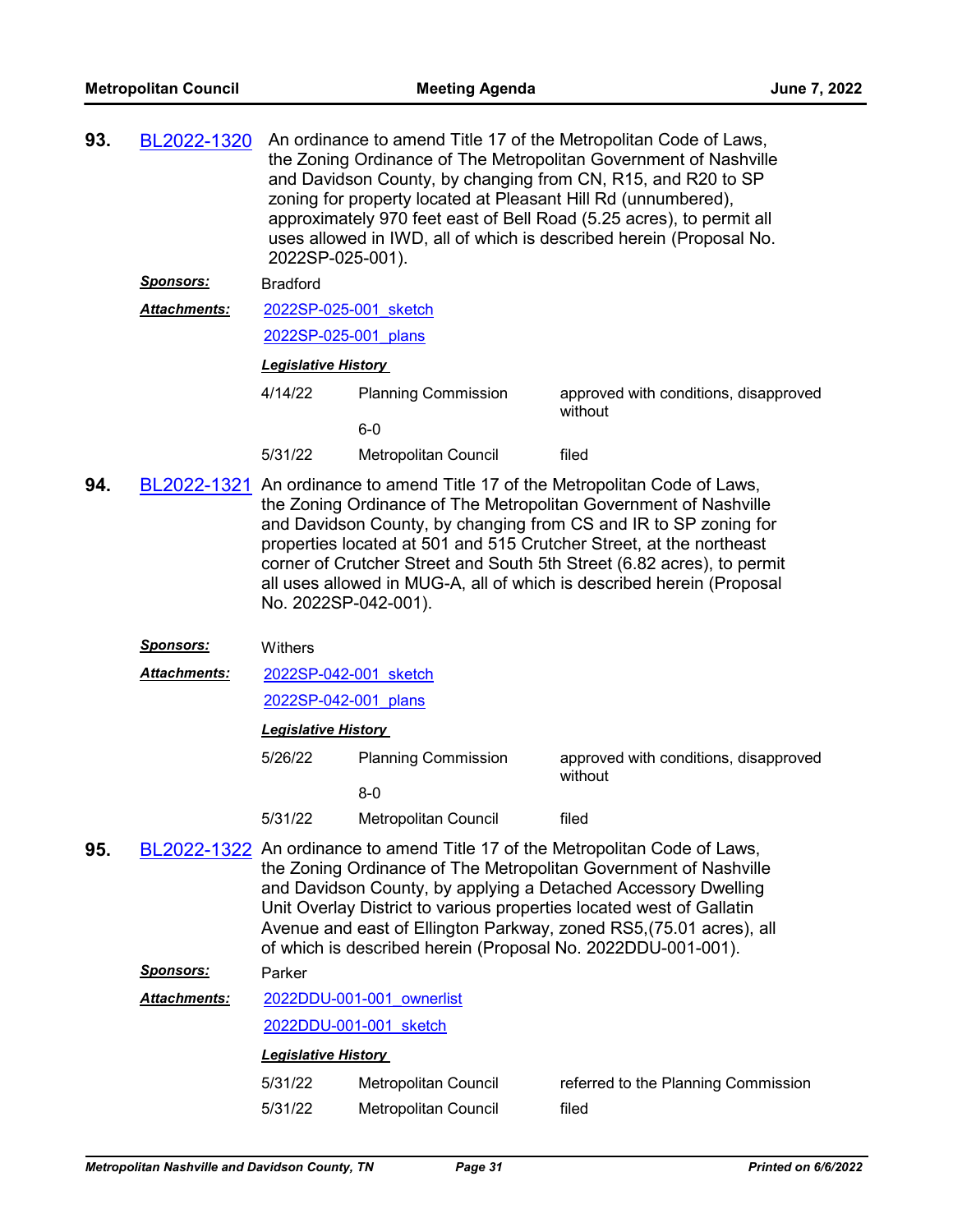| 96. | <u>Sponsors:</u>    | BL2022-1323 An ordinance to amend Title 17 of the Metropolitan Code of Laws,<br>the Zoning Ordinance of The Metropolitan Government of Nashville<br>and Davidson County, by changing from IWD to MUL-A-NS zoning<br>for properties located at 2251 Winford Avenue and 802 Longview<br>Avenue, approximately 92 feet north of Eugenia Avenue (0.72 acres),<br>all of which is described herein (Proposal No. 2022Z-030PR-001). |                                                                                                                                                                    |                                                                                                                                                                                                                         |  |
|-----|---------------------|-------------------------------------------------------------------------------------------------------------------------------------------------------------------------------------------------------------------------------------------------------------------------------------------------------------------------------------------------------------------------------------------------------------------------------|--------------------------------------------------------------------------------------------------------------------------------------------------------------------|-------------------------------------------------------------------------------------------------------------------------------------------------------------------------------------------------------------------------|--|
|     | <b>Attachments:</b> | Sledge                                                                                                                                                                                                                                                                                                                                                                                                                        | 2022Z-030PR-001 sketch                                                                                                                                             |                                                                                                                                                                                                                         |  |
|     |                     | <b>Legislative History</b>                                                                                                                                                                                                                                                                                                                                                                                                    |                                                                                                                                                                    |                                                                                                                                                                                                                         |  |
|     |                     |                                                                                                                                                                                                                                                                                                                                                                                                                               |                                                                                                                                                                    |                                                                                                                                                                                                                         |  |
|     |                     | 4/28/22                                                                                                                                                                                                                                                                                                                                                                                                                       | <b>Planning Commission</b><br>6-0                                                                                                                                  | approved                                                                                                                                                                                                                |  |
|     |                     | 5/31/22                                                                                                                                                                                                                                                                                                                                                                                                                       | Metropolitan Council                                                                                                                                               | filed                                                                                                                                                                                                                   |  |
| 97. |                     | BL2022-1324 An ordinance to amend Title 17 of the Metropolitan Code of Laws,<br>the Zoning Ordinance of The Metropolitan Government of Nashville<br>and Davidson County, by changing from AR2a to RS10 zoning for<br>property located at 219 Tusculum Road, approximately 440 feet west<br>of Old Tusculum Road (3.3 acres), all of which is described herein<br>(Proposal No. 2022Z-046PR-001).                              |                                                                                                                                                                    |                                                                                                                                                                                                                         |  |
|     | <u>Sponsors:</u>    | Nash                                                                                                                                                                                                                                                                                                                                                                                                                          |                                                                                                                                                                    |                                                                                                                                                                                                                         |  |
|     | Attachments:        | 2022Z-046PR-001 sketch                                                                                                                                                                                                                                                                                                                                                                                                        |                                                                                                                                                                    |                                                                                                                                                                                                                         |  |
|     |                     | <b>Legislative History</b>                                                                                                                                                                                                                                                                                                                                                                                                    |                                                                                                                                                                    |                                                                                                                                                                                                                         |  |
|     |                     | 4/28/22                                                                                                                                                                                                                                                                                                                                                                                                                       | <b>Planning Commission</b><br>$6-0$                                                                                                                                | approved                                                                                                                                                                                                                |  |
|     |                     | 5/31/22                                                                                                                                                                                                                                                                                                                                                                                                                       | Metropolitan Council                                                                                                                                               | filed                                                                                                                                                                                                                   |  |
| 98. |                     |                                                                                                                                                                                                                                                                                                                                                                                                                               | and Davidson County, by changing from CS and IWD to MUG-A<br>south of Nesbitt Ln (3.05 acres), all of which is described herein<br>(Proposal No. 2022Z-053PR-001). | BL2022-1325 An ordinance to amend Title 17 of the Metropolitan Code of Laws,<br>the Zoning Ordinance of The Metropolitan Government of Nashville<br>zoning for property located at 625 Gallatin Pike, approximately 970 |  |
|     | <b>Sponsors:</b>    | VanReece                                                                                                                                                                                                                                                                                                                                                                                                                      |                                                                                                                                                                    |                                                                                                                                                                                                                         |  |
|     | Attachments:        |                                                                                                                                                                                                                                                                                                                                                                                                                               | 2022Z-053PR-001 sketch                                                                                                                                             |                                                                                                                                                                                                                         |  |
|     |                     | <b>Legislative History</b>                                                                                                                                                                                                                                                                                                                                                                                                    |                                                                                                                                                                    |                                                                                                                                                                                                                         |  |
|     |                     | 5/12/22                                                                                                                                                                                                                                                                                                                                                                                                                       | <b>Planning Commission</b><br>7-0                                                                                                                                  | approved                                                                                                                                                                                                                |  |
|     |                     | 5/31/22                                                                                                                                                                                                                                                                                                                                                                                                                       | Metropolitan Council                                                                                                                                               | filed                                                                                                                                                                                                                   |  |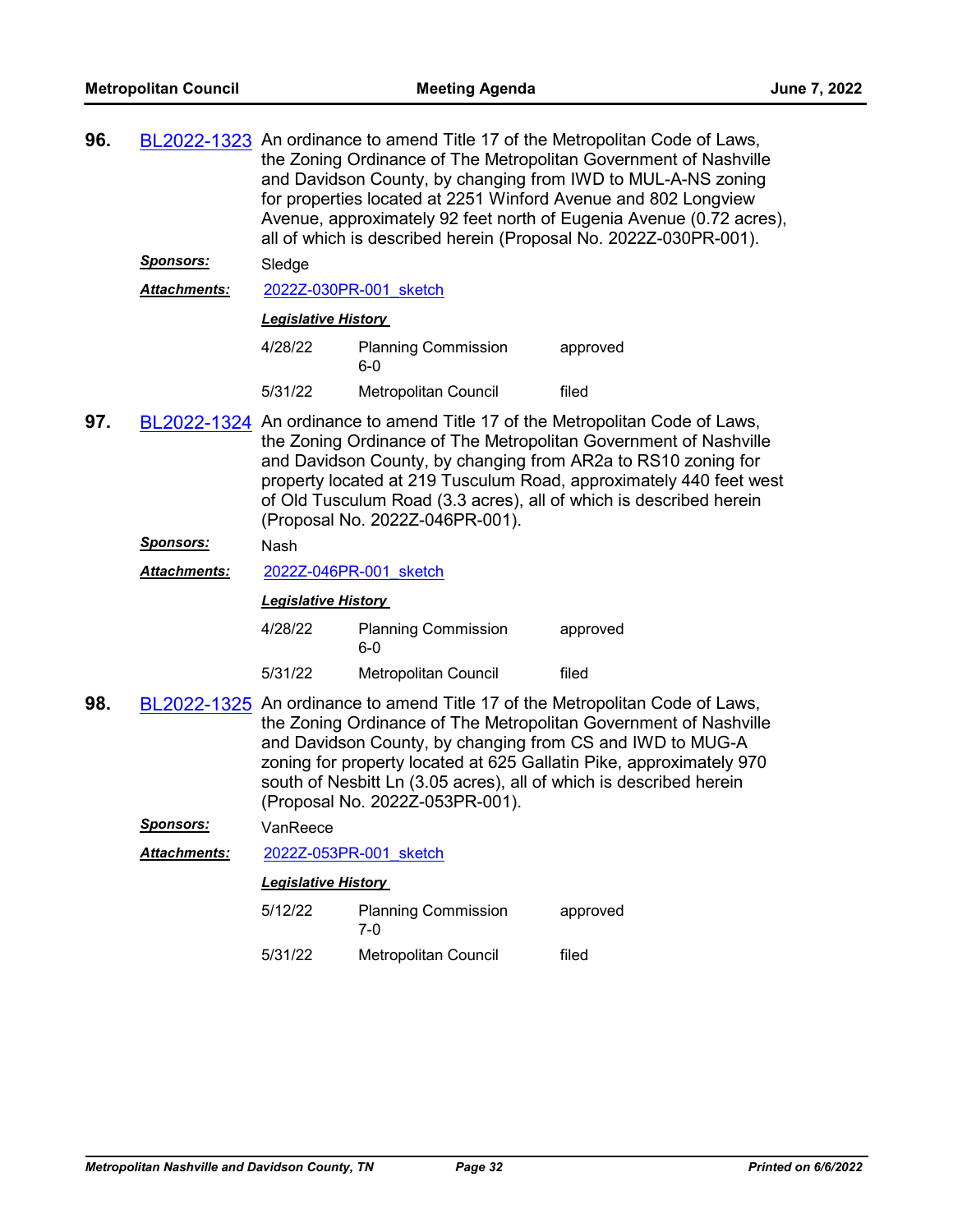| 99.  |                     | BL2022-1326 An ordinance to amend Title 17 of the Metropolitan Code of Laws,<br>the Zoning Ordinance of The Metropolitan Government of Nashville<br>and Davidson County, by changing from RS10 to R10 zoning for<br>properties located at 1300, 1304, 1306, 1312, 1316, and 1320<br>Cardinal Avenue, 1315 and 1315 B Greenland Avenue,<br>approximately 160 feet west of Kennedy Avenue (1.74 acres), all of<br>which is described herein (Proposal No. 2022Z-065PR-001).                                               |                        |                                     |  |  |
|------|---------------------|-------------------------------------------------------------------------------------------------------------------------------------------------------------------------------------------------------------------------------------------------------------------------------------------------------------------------------------------------------------------------------------------------------------------------------------------------------------------------------------------------------------------------|------------------------|-------------------------------------|--|--|
|      | <u>Sponsors:</u>    | <b>Benedict</b>                                                                                                                                                                                                                                                                                                                                                                                                                                                                                                         |                        |                                     |  |  |
|      | <b>Attachments:</b> |                                                                                                                                                                                                                                                                                                                                                                                                                                                                                                                         | 2022Z-065PR-001 sketch |                                     |  |  |
|      |                     | 2022Z-065PR-001 ownerlist                                                                                                                                                                                                                                                                                                                                                                                                                                                                                               |                        |                                     |  |  |
|      |                     | <b>Legislative History</b>                                                                                                                                                                                                                                                                                                                                                                                                                                                                                              |                        |                                     |  |  |
|      |                     | 5/31/22                                                                                                                                                                                                                                                                                                                                                                                                                                                                                                                 | Metropolitan Council   | referred to the Planning Commission |  |  |
|      |                     | 5/31/22                                                                                                                                                                                                                                                                                                                                                                                                                                                                                                                 | Metropolitan Council   | filed                               |  |  |
| 100. |                     | BL2022-1327 An ordinance to amend Title 17 of the Metropolitan Code of Laws,<br>the Zoning Ordinance of The Metropolitan Government of Nashville<br>and Davidson County, by changing from IR to MUN-A-NS zoning for<br>property located at 1312 3rd Avenue North, approximately 220 feet<br>north of Monroe Street (0.26 acres), within the Germantown Historic<br>Preservation District and the Phillips Jackson Street Redevelopment<br>District, all of which is described herein (Proposal No.<br>2022Z-029PR-001). |                        |                                     |  |  |
|      | <b>Sponsors:</b>    | <b>OConnell</b>                                                                                                                                                                                                                                                                                                                                                                                                                                                                                                         |                        |                                     |  |  |

*Attachments:* [2022Z-029PR-001\\_sketch](http://nashville.legistar.com/gateway.aspx?M=F&ID=14a20145-de5e-46af-901a-745a66680e80.docx)

| 4/14/22 | <b>Planning Commission</b><br>$5-0-1$ | approved |
|---------|---------------------------------------|----------|
| 5/31/22 | <b>Metropolitan Council</b>           | filed    |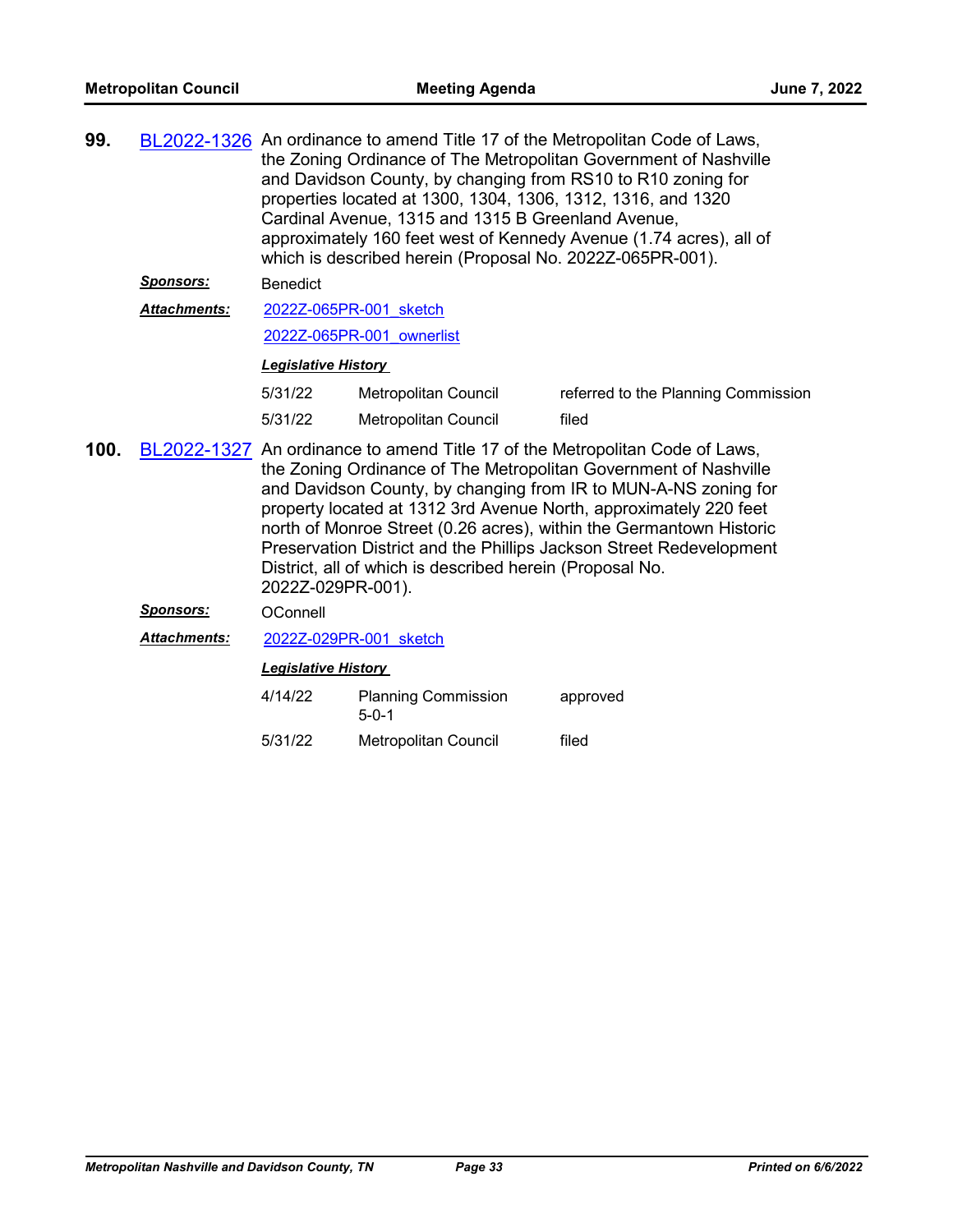# **J. Bills on Second Reading**

- **101.** [BL2021-971](http://nashville.legistar.com/gateway.aspx?m=l&id=/matter.aspx?key=13734) An ordinance to amend Title 2 of the Metropolitan Code of Laws to create an Office Homeless Services.
	- *Sponsors:* OConnell, Evans, Suara, Sepulveda, Sledge, Welsch, Roberts, Allen, Porterfield, Rosenberg, Johnston, Parker, Druffel, Bradford, Benedict, Taylor, Styles, Hausser and Toombs
	- [Substitute BL2022-971](http://nashville.legistar.com/gateway.aspx?M=F&ID=73887e9a-5719-4c4b-8e73-235e9445c186.docx) *Attachments:*

[Proposed Amendment - BL2021-971 - O'Connell](http://nashville.legistar.com/gateway.aspx?M=F&ID=76a99df6-51fc-4b39-9ec9-57ec85c31ad6.docx)

## *Legislative History*

| 10/26/21 | <b>Metropolitan Council</b>                                                 | filed                      |
|----------|-----------------------------------------------------------------------------|----------------------------|
| 11/2/21  | Metropolitan Council                                                        | passed on first reading    |
| 11/16/21 | Metropolitan Council                                                        | deferred                   |
| 12/7/21  | Metropolitan Council<br>deferred to 4/19/22                                 | deferred                   |
| 4/19/22  | Metropolitan Council                                                        | deferred                   |
| 5/2/22   | Affordable Housing<br>Committee<br>4/18 deferred by rule                    | approved with a substitute |
| 5/5/22   | <b>Human Services</b><br>Committee<br>4/19 deferred by rule                 | approved with a substitute |
| 5/5/22   | <b>Metropolitan Council</b>                                                 | substituted                |
| 5/5/22   | Metropolitan Council                                                        | deferred indefinitely      |
| 5/6/22   | Metropolitan Council<br>Reinstated at the request of the sponsor for 6/7/22 | reinstated                 |

- **102.** [BL2022-1169](http://nashville.legistar.com/gateway.aspx?m=l&id=/matter.aspx?key=14261) An ordinance approving a Lease Agreement by and between the Metropolitan Government of Nashville and Davidson County acting by and through the Metropolitan Board of Education and East End Prep (Proposal No. 2021M-012PR-001).
	- **Sponsors:** Benedict, Allen and Withers

*Attachments:* [Lease Agreement](http://nashville.legistar.com/gateway.aspx?M=F&ID=e7deaabc-865e-4072-9df7-486593ad76a6.pdf)

| 8/2/21  | <b>Planning Commission</b>             | approved                                                               |
|---------|----------------------------------------|------------------------------------------------------------------------|
| 3/29/22 | Metropolitan Council                   | filed                                                                  |
| 4/5/22  | Metropolitan Council                   | passed on first reading                                                |
| 4/19/22 | Metropolitan Council                   | deferred                                                               |
| 5/2/22  | <b>Budget and Finance</b><br>Committee | approved and re-referred to the Budget and<br><b>Finance Committee</b> |
| 5/2/22  | Planning and Zoning<br>Committee       | approved and re-referred to the Planning<br>and Zoning Committee       |
| 5/5/22  | <b>Education Committee</b>             | approved and re-referred to the Education<br>Committee                 |
| 5/5/22  | Metropolitan Council                   | deferred                                                               |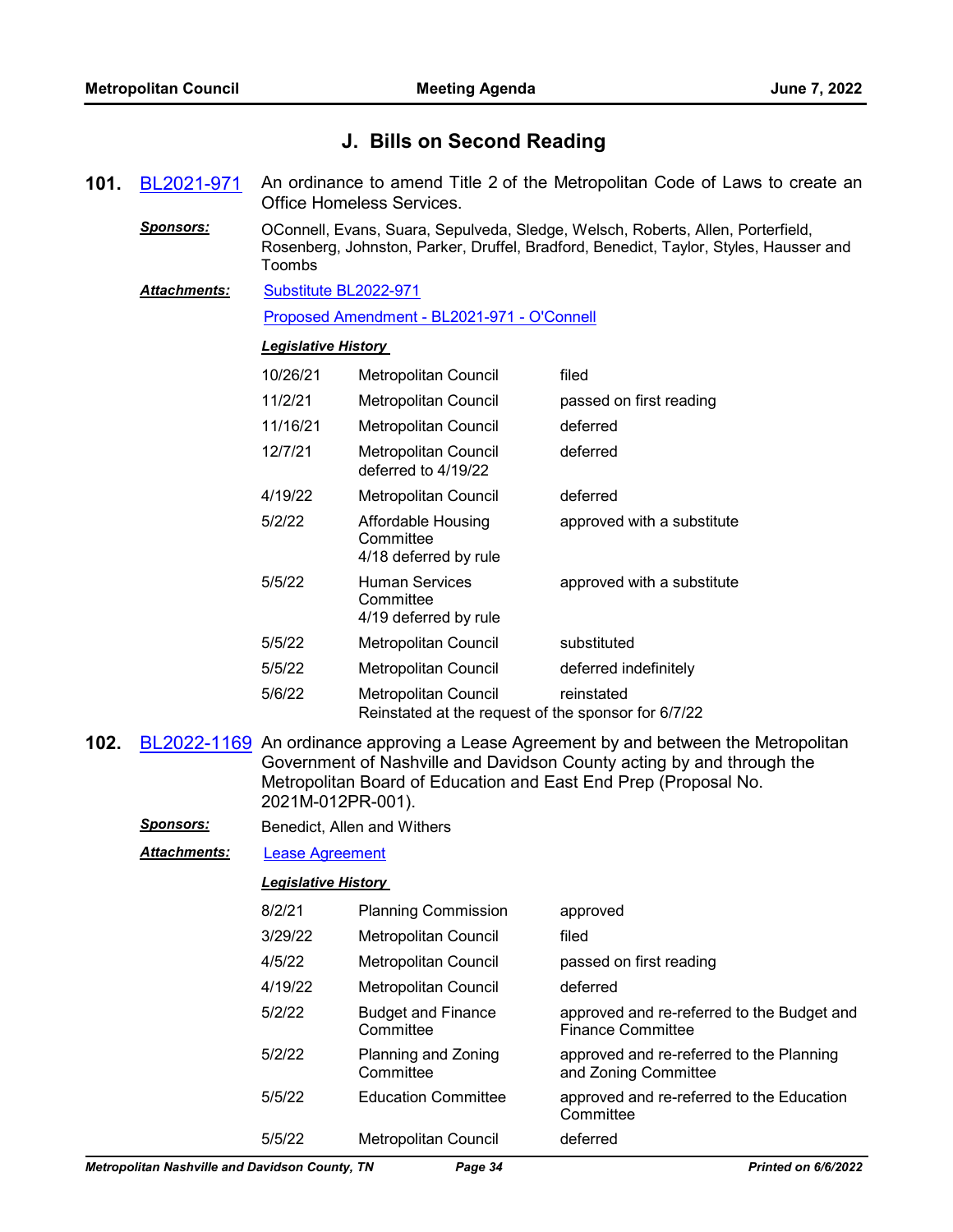|      |                     | 5/17/22                                                                                                                                                                                                                                                                                                                                                                                                                                                                                                           | Metropolitan Council                                                               | deferred                                                                                                                                                                                                                                                   |  |
|------|---------------------|-------------------------------------------------------------------------------------------------------------------------------------------------------------------------------------------------------------------------------------------------------------------------------------------------------------------------------------------------------------------------------------------------------------------------------------------------------------------------------------------------------------------|------------------------------------------------------------------------------------|------------------------------------------------------------------------------------------------------------------------------------------------------------------------------------------------------------------------------------------------------------|--|
|      |                     | 5/17/22                                                                                                                                                                                                                                                                                                                                                                                                                                                                                                           | <b>Metropolitan Council</b>                                                        | deferred indefinitely                                                                                                                                                                                                                                      |  |
|      |                     | 5/18/22                                                                                                                                                                                                                                                                                                                                                                                                                                                                                                           | <b>Metropolitan Council</b><br>Reinstated at the request of the sponsor for 6/7/22 | reinstated                                                                                                                                                                                                                                                 |  |
| 103. |                     | BL2022-1198 An ordinance to amend Title 17 of the Metropolitan Code of Laws,<br>the Zoning Ordinance of The Metropolitan Government of Nashville<br>and Davidson County, from SCC to SP by changing zoning for a<br>portion of property located at 3955 Nolensville Pike, approximately<br>115 feet north of Paragon Mills Road, within a Planned Unit<br>Development and within a Corridor Design Overlay, (0.18 acres), to<br>permit a sign, all of which is described herein (Proposal No.<br>2022SP-012-001). |                                                                                    |                                                                                                                                                                                                                                                            |  |
|      | <u>Sponsors:</u>    | Johnston                                                                                                                                                                                                                                                                                                                                                                                                                                                                                                          |                                                                                    |                                                                                                                                                                                                                                                            |  |
|      | <b>Attachments:</b> | 2022SP-012-001 sketch                                                                                                                                                                                                                                                                                                                                                                                                                                                                                             |                                                                                    |                                                                                                                                                                                                                                                            |  |
|      |                     | 2022SP-012-001 plans                                                                                                                                                                                                                                                                                                                                                                                                                                                                                              |                                                                                    |                                                                                                                                                                                                                                                            |  |
|      |                     | <b>Legislative History</b>                                                                                                                                                                                                                                                                                                                                                                                                                                                                                        |                                                                                    |                                                                                                                                                                                                                                                            |  |
|      |                     | 3/10/22                                                                                                                                                                                                                                                                                                                                                                                                                                                                                                           | <b>Planning Commission</b>                                                         | approved with conditions, disapproved<br>without                                                                                                                                                                                                           |  |
|      |                     |                                                                                                                                                                                                                                                                                                                                                                                                                                                                                                                   | $9-0$                                                                              |                                                                                                                                                                                                                                                            |  |
|      |                     | 3/29/22                                                                                                                                                                                                                                                                                                                                                                                                                                                                                                           | Metropolitan Council                                                               | filed                                                                                                                                                                                                                                                      |  |
|      |                     | 4/5/22                                                                                                                                                                                                                                                                                                                                                                                                                                                                                                            | Metropolitan Council                                                               | passed on first reading                                                                                                                                                                                                                                    |  |
|      |                     | 4/8/22                                                                                                                                                                                                                                                                                                                                                                                                                                                                                                            | <b>Metropolitan Council</b>                                                        | advertised                                                                                                                                                                                                                                                 |  |
|      |                     | 5/5/22                                                                                                                                                                                                                                                                                                                                                                                                                                                                                                            | Metropolitan Council                                                               | public hearing                                                                                                                                                                                                                                             |  |
|      |                     | 5/5/22                                                                                                                                                                                                                                                                                                                                                                                                                                                                                                            | Metropolitan Council<br>5/5/22 deferred to 6/7/22                                  | deferred                                                                                                                                                                                                                                                   |  |
|      |                     | 5/6/22                                                                                                                                                                                                                                                                                                                                                                                                                                                                                                            | Metropolitan Council                                                               | referred to the Planning and Zoning<br>Committee                                                                                                                                                                                                           |  |
| 104. |                     | Metropolitan Charter.                                                                                                                                                                                                                                                                                                                                                                                                                                                                                             |                                                                                    | BL2022-1249 An ordinance establishing the tax levy in the General Services District for the<br>fiscal year 2022-2023, and declaring the amount required for the annual<br>operating budget of the Urban Services District, pursuant to section 6.07 of the |  |
|      | Sponsors:           | Allen and Suara                                                                                                                                                                                                                                                                                                                                                                                                                                                                                                   |                                                                                    |                                                                                                                                                                                                                                                            |  |
|      | Attachments:        |                                                                                                                                                                                                                                                                                                                                                                                                                                                                                                                   | Proposed Substitute - BL2022-1249 - Allen                                          |                                                                                                                                                                                                                                                            |  |
|      |                     | <b>Legislative History</b>                                                                                                                                                                                                                                                                                                                                                                                                                                                                                        |                                                                                    |                                                                                                                                                                                                                                                            |  |
|      |                     | 4/29/22                                                                                                                                                                                                                                                                                                                                                                                                                                                                                                           | Metropolitan Council                                                               | filed                                                                                                                                                                                                                                                      |  |
|      |                     | 5/17/22                                                                                                                                                                                                                                                                                                                                                                                                                                                                                                           | Metropolitan Council                                                               | referred to the Budget and Finance<br>Committee                                                                                                                                                                                                            |  |
|      |                     | 5/17/22                                                                                                                                                                                                                                                                                                                                                                                                                                                                                                           | Metropolitan Council                                                               | passed on first reading                                                                                                                                                                                                                                    |  |
| 105. |                     |                                                                                                                                                                                                                                                                                                                                                                                                                                                                                                                   | Nashville Entertainment Commission.                                                | BL2022-1250 An Ordinance to amend Title 2 of the Metropolitan Code of Laws to create the                                                                                                                                                                   |  |
|      | Sponsors:           |                                                                                                                                                                                                                                                                                                                                                                                                                                                                                                                   |                                                                                    | Styles, Welsch, Toombs, Swope, VanReece, Porterfield, Sepulveda and Hausser                                                                                                                                                                                |  |
|      | Attachments:        |                                                                                                                                                                                                                                                                                                                                                                                                                                                                                                                   | Proposed Substitute - BL2022-1250 - Swope                                          |                                                                                                                                                                                                                                                            |  |
|      |                     |                                                                                                                                                                                                                                                                                                                                                                                                                                                                                                                   | <b>Legislative History</b>                                                         |                                                                                                                                                                                                                                                            |  |

**Metropolitan Council Meeting Agenda Meeting Agenda June 7, 2022**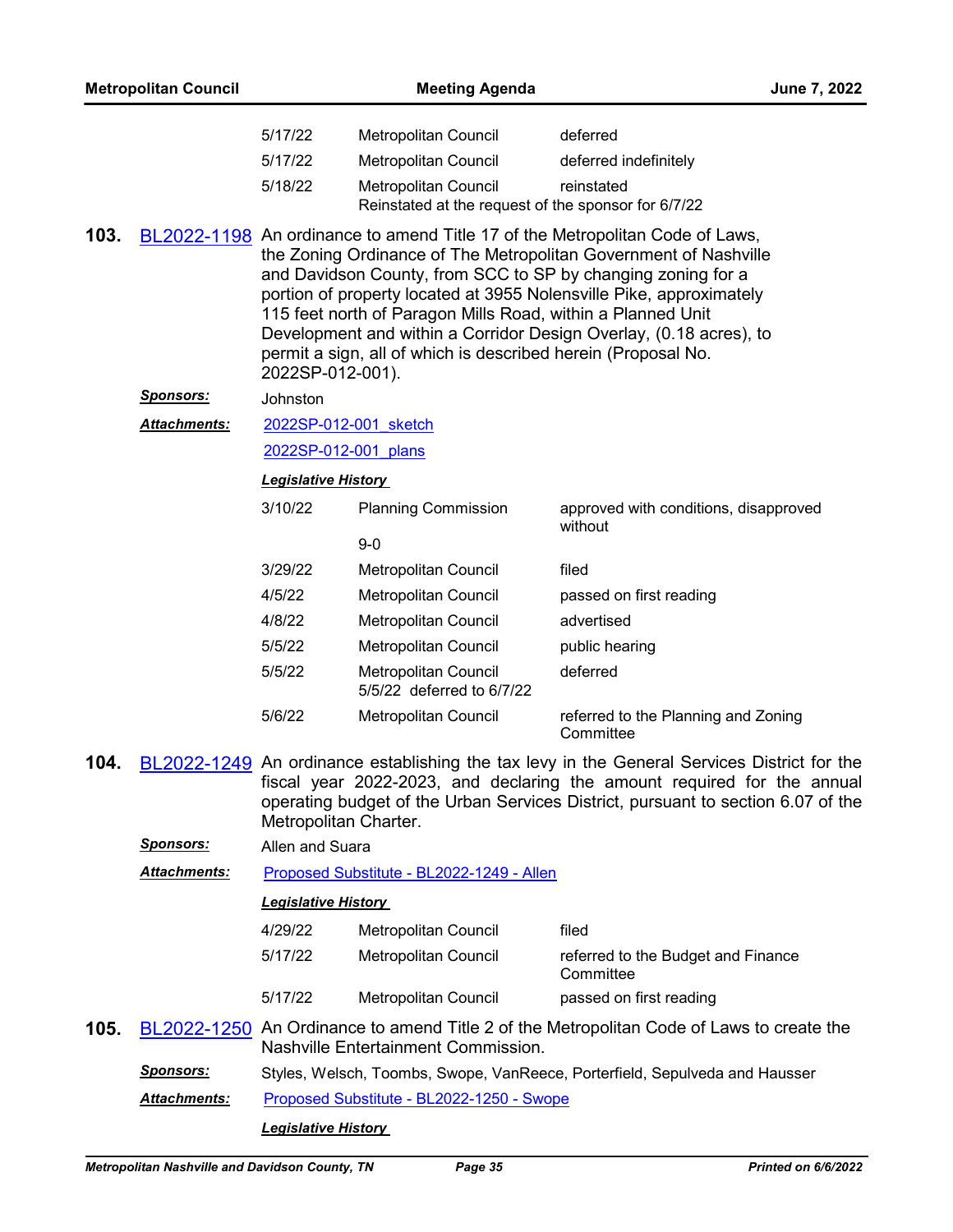|      | <b>Metropolitan Council</b> |                            | <b>Meeting Agenda</b>                             |                                                                                                                                                                                                                                                                                                                               | June 7, 2022 |
|------|-----------------------------|----------------------------|---------------------------------------------------|-------------------------------------------------------------------------------------------------------------------------------------------------------------------------------------------------------------------------------------------------------------------------------------------------------------------------------|--------------|
|      |                             |                            |                                                   |                                                                                                                                                                                                                                                                                                                               |              |
|      |                             | 5/10/22                    | Metropolitan Council                              | filed                                                                                                                                                                                                                                                                                                                         |              |
|      |                             | 5/17/22                    | Metropolitan Council                              | referred to the Budget and Finance<br>Committee                                                                                                                                                                                                                                                                               |              |
|      |                             | 5/17/22                    | Metropolitan Council                              | referred to the Public Facilities, Arts, and<br><b>Culture Committee</b>                                                                                                                                                                                                                                                      |              |
|      |                             | 5/17/22                    | Metropolitan Council                              | passed on first reading                                                                                                                                                                                                                                                                                                       |              |
| 106. |                             | increase                   | threshold<br>of donations<br>the                  | BL2022-1251 An ordinance amending Section 5.04.120 of the Metropolitan Code of Laws to<br>that<br>Metropolitan<br>departments, boards, and commissions may accept and expend and to require<br>certain information be included in the resolution accepting a donation.                                                        | Government   |
|      | <u>Sponsors:</u>            | Allen and Evans            |                                                   |                                                                                                                                                                                                                                                                                                                               |              |
|      |                             | <b>Legislative History</b> |                                                   |                                                                                                                                                                                                                                                                                                                               |              |
|      |                             | 5/10/22                    | Metropolitan Council                              | filed                                                                                                                                                                                                                                                                                                                         |              |
|      |                             | 5/17/22                    | Metropolitan Council                              | referred to the Budget and Finance<br>Committee                                                                                                                                                                                                                                                                               |              |
|      |                             | 5/17/22                    | Metropolitan Council                              | passed on first reading                                                                                                                                                                                                                                                                                                       |              |
| 107. |                             | animals.                   |                                                   | BL2022-1252 An Ordinance to amend Title 8 of the Metropolitan Code of Laws relative to                                                                                                                                                                                                                                        |              |
|      | <u>Sponsors:</u>            |                            | Styles, Gamble and Bradford                       |                                                                                                                                                                                                                                                                                                                               |              |
|      | <b>Attachments:</b>         |                            | Proposed Amendment No. 1 - BL2022-1252 - Gamble   |                                                                                                                                                                                                                                                                                                                               |              |
|      |                             |                            | Proposed Amendment No. 2 - BL2022-1252 - Bradford |                                                                                                                                                                                                                                                                                                                               |              |
|      |                             | <b>Legislative History</b> |                                                   |                                                                                                                                                                                                                                                                                                                               |              |
|      |                             | 5/10/22                    | Metropolitan Council                              | filed                                                                                                                                                                                                                                                                                                                         |              |
|      |                             | 5/17/22                    | Metropolitan Council                              | referred to the Budget and Finance<br>Committee                                                                                                                                                                                                                                                                               |              |
|      |                             | 5/17/22                    | Metropolitan Council                              | referred to the Public Health and Safety<br>Committee                                                                                                                                                                                                                                                                         |              |
|      |                             | 5/17/22                    | Metropolitan Council                              | passed on first reading                                                                                                                                                                                                                                                                                                       |              |
| 108. |                             |                            |                                                   | BL2022-1253 An ordinance creating the positions of Apprentice, Compliance Monitor -<br>Senior, Compliance Monitor, Fire Logistics and Inventory Clerk, Human<br>Resources Specialist, Safety Specialist, Short Term Rental Inspection Chief,<br>Short Term Rental Inspector, Treasury Analyst - Senior, and Treasury Analyst. |              |
|      | <u>Sponsors:</u>            | Allen and Hancock          |                                                   |                                                                                                                                                                                                                                                                                                                               |              |
|      | Attachments:                | <b>Exhibits</b>            |                                                   |                                                                                                                                                                                                                                                                                                                               |              |
|      |                             | <b>Legislative History</b> |                                                   |                                                                                                                                                                                                                                                                                                                               |              |
|      |                             | 5/10/22                    | Metropolitan Council                              | filed                                                                                                                                                                                                                                                                                                                         |              |
|      |                             | 5/17/22                    | Metropolitan Council                              | referred to the Budget and Finance<br>Committee                                                                                                                                                                                                                                                                               |              |
|      |                             | 5/17/22                    | Metropolitan Council                              | referred to the Government Operations and<br><b>Regulations Committee</b>                                                                                                                                                                                                                                                     |              |
|      |                             | 5/17/22                    | Metropolitan Council                              | passed on first reading                                                                                                                                                                                                                                                                                                       |              |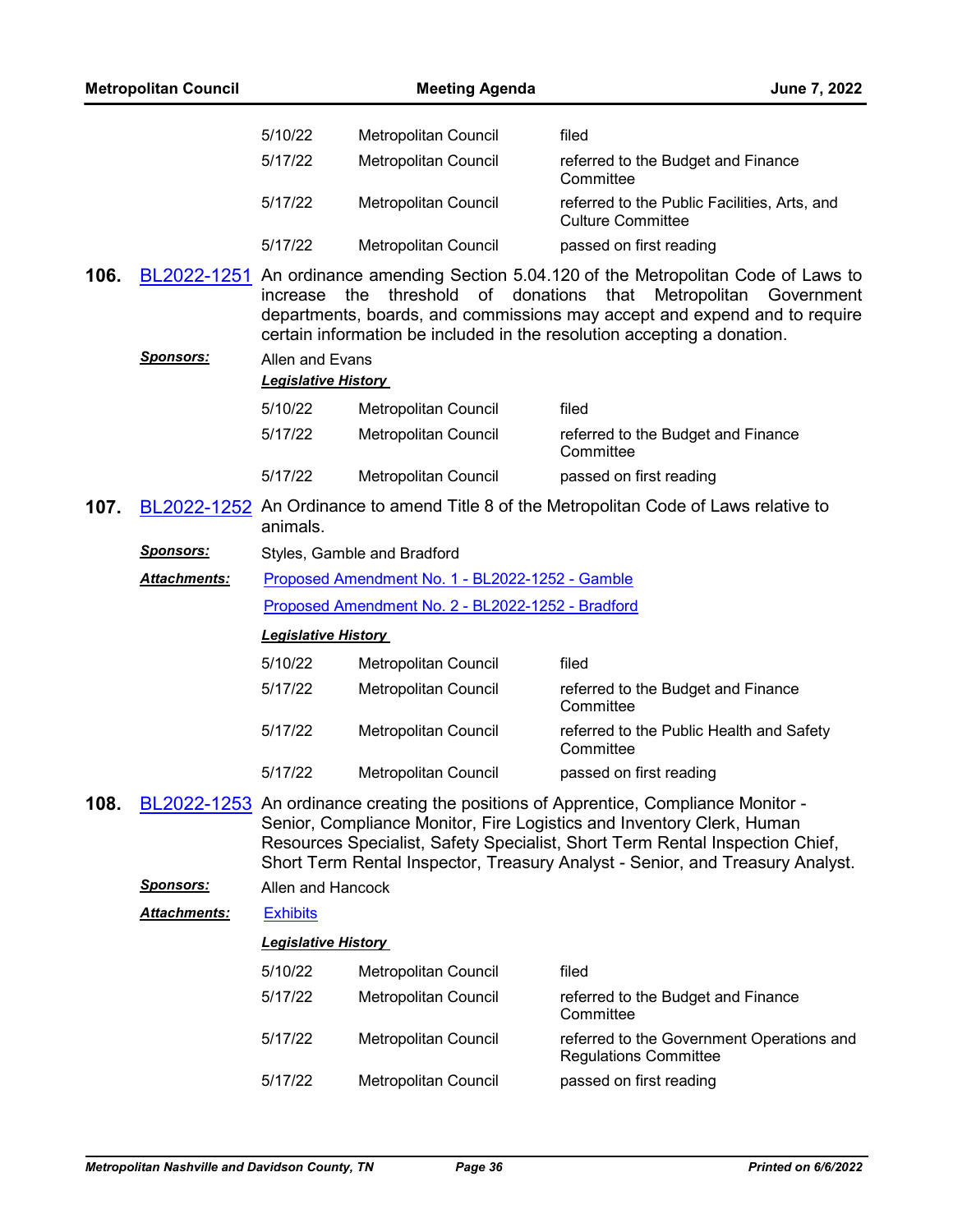**109.** [BL2022-1254](http://nashville.legistar.com/gateway.aspx?m=l&id=/matter.aspx?key=14478) An ordinance authorizing a technology fee to fund the technology required

|      |                     | by the community development and regulation processes and establishing<br>the ITS Technology Fund. |                                           |                                                                                                                                                                                                                                                                                                       |  |  |  |
|------|---------------------|----------------------------------------------------------------------------------------------------|-------------------------------------------|-------------------------------------------------------------------------------------------------------------------------------------------------------------------------------------------------------------------------------------------------------------------------------------------------------|--|--|--|
|      | <u>Sponsors:</u>    | Allen, Hancock and Young                                                                           |                                           |                                                                                                                                                                                                                                                                                                       |  |  |  |
|      |                     | <b>Legislative History</b>                                                                         |                                           |                                                                                                                                                                                                                                                                                                       |  |  |  |
|      |                     | 5/10/22                                                                                            | Metropolitan Council                      | filed                                                                                                                                                                                                                                                                                                 |  |  |  |
|      |                     | 5/17/22                                                                                            | Metropolitan Council                      | referred to the Budget and Finance<br>Committee                                                                                                                                                                                                                                                       |  |  |  |
|      |                     | 5/17/22                                                                                            | <b>Metropolitan Council</b>               | referred to the Government Operations<br>and Regulations Committee                                                                                                                                                                                                                                    |  |  |  |
|      |                     | 5/17/22                                                                                            | Metropolitan Council                      | referred to the Transportation and<br>Infrastructure Committee                                                                                                                                                                                                                                        |  |  |  |
|      |                     | 5/17/22                                                                                            | Metropolitan Council                      | passed on first reading                                                                                                                                                                                                                                                                               |  |  |  |
| 110. |                     |                                                                                                    |                                           | BL2022-1255 An ordinance approving an agreement for a greenway conservation<br>easement by and between PRII/SH Peabody Union Apartments Owner,<br>LLC and the Metropolitan Government. (Proposal No. 2022M-023AG-001).                                                                                |  |  |  |
|      | <u>Sponsors:</u>    |                                                                                                    | OConnell, Allen, Withers and Bradford     |                                                                                                                                                                                                                                                                                                       |  |  |  |
|      | <b>Attachments:</b> | <b>Agreement Exhibit</b>                                                                           |                                           |                                                                                                                                                                                                                                                                                                       |  |  |  |
|      |                     |                                                                                                    | Proposed Amendment - BL2022-1255 - Mendes |                                                                                                                                                                                                                                                                                                       |  |  |  |
|      |                     | <b>Legislative History</b>                                                                         |                                           |                                                                                                                                                                                                                                                                                                       |  |  |  |
|      |                     | 5/10/22                                                                                            | Metropolitan Council                      | filed                                                                                                                                                                                                                                                                                                 |  |  |  |
|      |                     | 5/10/22                                                                                            | Metropolitan Council                      | referred to the Planning Commission                                                                                                                                                                                                                                                                   |  |  |  |
|      |                     | 5/17/22                                                                                            | Metropolitan Council                      | referred to the Budget and Finance<br>Committee                                                                                                                                                                                                                                                       |  |  |  |
|      |                     | 5/17/22                                                                                            | Metropolitan Council                      | referred to the Planning and Zoning<br>Committee                                                                                                                                                                                                                                                      |  |  |  |
|      |                     | 5/17/22                                                                                            | Metropolitan Council                      | referred to the Public Facilities, Arts,<br>and Culture Committee                                                                                                                                                                                                                                     |  |  |  |
|      |                     | 5/17/22                                                                                            | Metropolitan Council                      | passed on first reading                                                                                                                                                                                                                                                                               |  |  |  |
| 111. |                     |                                                                                                    | (Proposal Number 2022M-002SR-001).        | BL2022-1256 An ordinance to amend the Geographic Information Systems Street and<br>Alley Centerline Layer for the Metropolitan Government of Nashville and<br>Davidson County, by naming the private roadway that runs between Two<br>Rivers Golf Course and McGavock High School, "Two Rivers Lane". |  |  |  |
|      | <u>Sponsors:</u>    |                                                                                                    | Syracuse, Withers and Young               |                                                                                                                                                                                                                                                                                                       |  |  |  |
|      | Attachments:        | <b>Exhibit</b>                                                                                     |                                           |                                                                                                                                                                                                                                                                                                       |  |  |  |
|      |                     | <b>Legislative History</b>                                                                         |                                           |                                                                                                                                                                                                                                                                                                       |  |  |  |
|      |                     | 4/20/22                                                                                            | <b>Planning Commission</b>                | approved                                                                                                                                                                                                                                                                                              |  |  |  |
|      |                     | 5/10/22                                                                                            | Metropolitan Council                      | filed                                                                                                                                                                                                                                                                                                 |  |  |  |
|      |                     | 5/17/22                                                                                            | Metropolitan Council                      | referred to the Planning and Zoning<br>Committee                                                                                                                                                                                                                                                      |  |  |  |
|      |                     | 5/17/22                                                                                            | Metropolitan Council                      | referred to the Transportation and<br>Infrastructure Committee                                                                                                                                                                                                                                        |  |  |  |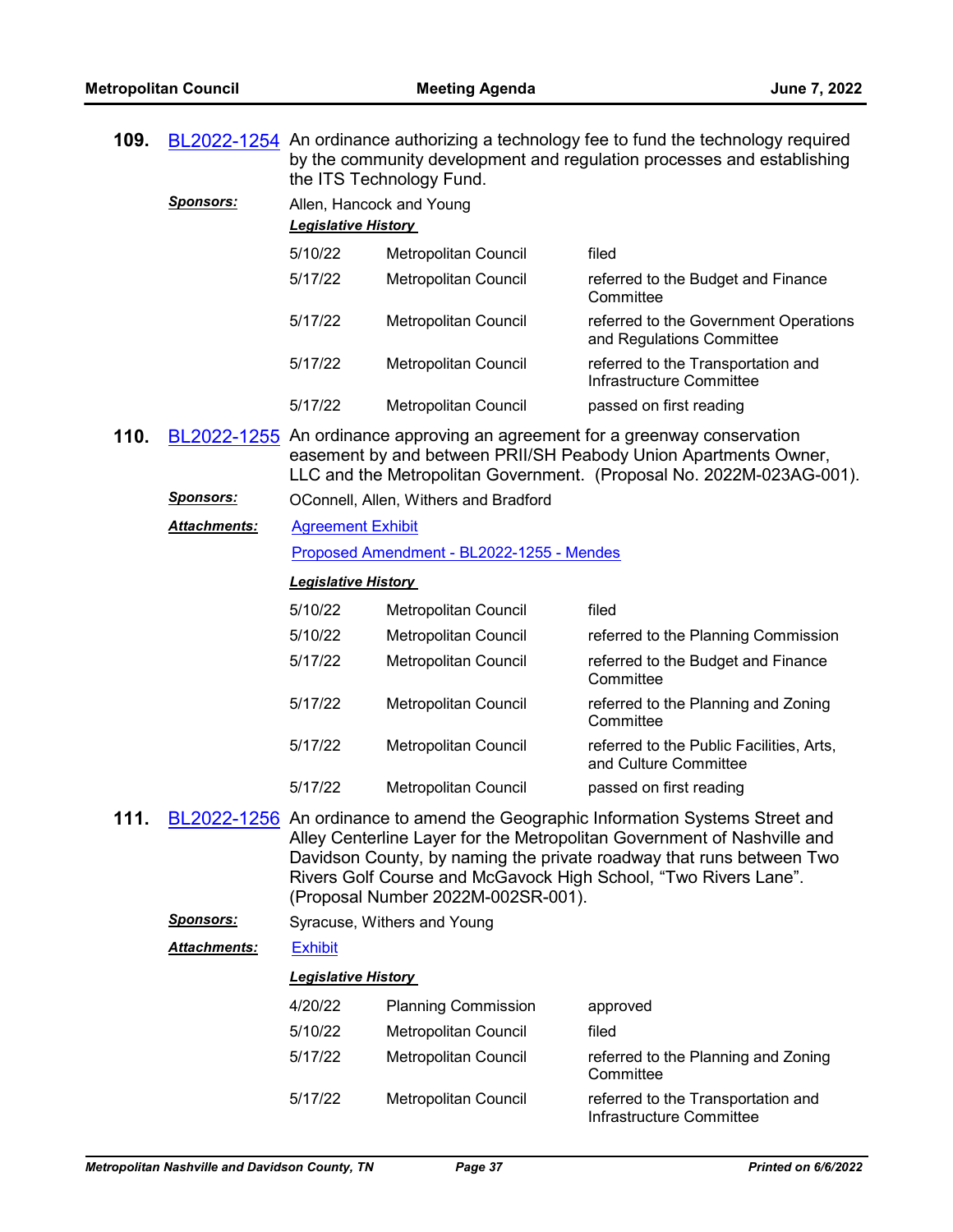|      |                     | 5/17/22                    | Metropolitan Council                           | passed on first reading                                                                                                                                                                                                            |  |
|------|---------------------|----------------------------|------------------------------------------------|------------------------------------------------------------------------------------------------------------------------------------------------------------------------------------------------------------------------------------|--|
| 112. |                     |                            | Broadway. (Proposal No. 2022M-009EN-001)       | BL2022-1257 An ordinance authorizing Fourth and Broad, L.P., to install, construct and<br>maintain underground encroachments in the right of way located 405                                                                       |  |
|      | <b>Sponsors:</b>    |                            | OConnell, Withers and Young                    |                                                                                                                                                                                                                                    |  |
|      | <b>Attachments:</b> | <b>Plans</b>               |                                                |                                                                                                                                                                                                                                    |  |
|      |                     | <b>Exhibit</b>             |                                                |                                                                                                                                                                                                                                    |  |
|      |                     | <b>Legislative History</b> |                                                |                                                                                                                                                                                                                                    |  |
|      |                     | 4/11/22                    | <b>Planning Commission</b>                     | approved                                                                                                                                                                                                                           |  |
|      |                     | 5/10/22                    | Metropolitan Council                           | filed                                                                                                                                                                                                                              |  |
|      |                     | 5/17/22                    | Metropolitan Council                           | referred to the Planning and Zoning<br>Committee                                                                                                                                                                                   |  |
|      |                     | 5/17/22                    | Metropolitan Council                           | referred to the Transportation and<br>Infrastructure Committee                                                                                                                                                                     |  |
|      |                     | 5/17/22                    | Metropolitan Council                           | passed on first reading                                                                                                                                                                                                            |  |
| 113. |                     |                            | Merritt Avenue. (Proposal No. 2022M-010EN-001) | BL2022-1258 An ordinance authorizing Propco 609 Merritt LLC to install, construct and<br>maintain underground encroachments in the right of way located 609                                                                        |  |
|      | <u>Sponsors:</u>    | Sledge, Withers and Young  |                                                |                                                                                                                                                                                                                                    |  |
|      | <b>Attachments:</b> | <b>Plans</b>               |                                                |                                                                                                                                                                                                                                    |  |
|      |                     | <b>Exhibit</b>             |                                                |                                                                                                                                                                                                                                    |  |
|      |                     | <b>Legislative History</b> |                                                |                                                                                                                                                                                                                                    |  |
|      |                     | 4/11/22                    | <b>Planning Commission</b>                     | approved                                                                                                                                                                                                                           |  |
|      |                     | 5/10/22                    | Metropolitan Council                           | filed                                                                                                                                                                                                                              |  |
|      |                     | 5/17/22                    | <b>Metropolitan Council</b>                    | referred to the Planning and Zoning<br>Committee                                                                                                                                                                                   |  |
|      |                     | 5/17/22                    | <b>Metropolitan Council</b>                    | referred to the Transportation and<br>Infrastructure Committee                                                                                                                                                                     |  |
|      |                     | 5/17/22                    | Metropolitan Council                           | passed on first reading                                                                                                                                                                                                            |  |
| 114. |                     |                            |                                                | BL2022-1259 An ordinance authorizing The Metropolitan Government of Nashville and<br>Davidson County to abandon existing electrical easement rights, for<br>property located at 1000 Church Street (Proposal No. 2022M-067ES-001). |  |
|      | <u>Sponsors:</u>    |                            | OConnell, Withers and Young                    |                                                                                                                                                                                                                                    |  |
|      | <b>Attachments:</b> | <b>Exhibit</b>             |                                                |                                                                                                                                                                                                                                    |  |
|      |                     | <b>Legislative History</b> |                                                |                                                                                                                                                                                                                                    |  |
|      |                     | 4/21/22                    | <b>Planning Commission</b>                     | approved                                                                                                                                                                                                                           |  |
|      |                     | 5/10/22                    | Metropolitan Council                           | filed                                                                                                                                                                                                                              |  |
|      |                     | 5/17/22                    | Metropolitan Council                           | referred to the Planning and Zoning<br>Committee                                                                                                                                                                                   |  |
|      |                     | 5/17/22                    | Metropolitan Council                           | referred to the Transportation and<br>Infrastructure Committee                                                                                                                                                                     |  |
|      |                     | 5/17/22                    | Metropolitan Council                           | passed on first reading                                                                                                                                                                                                            |  |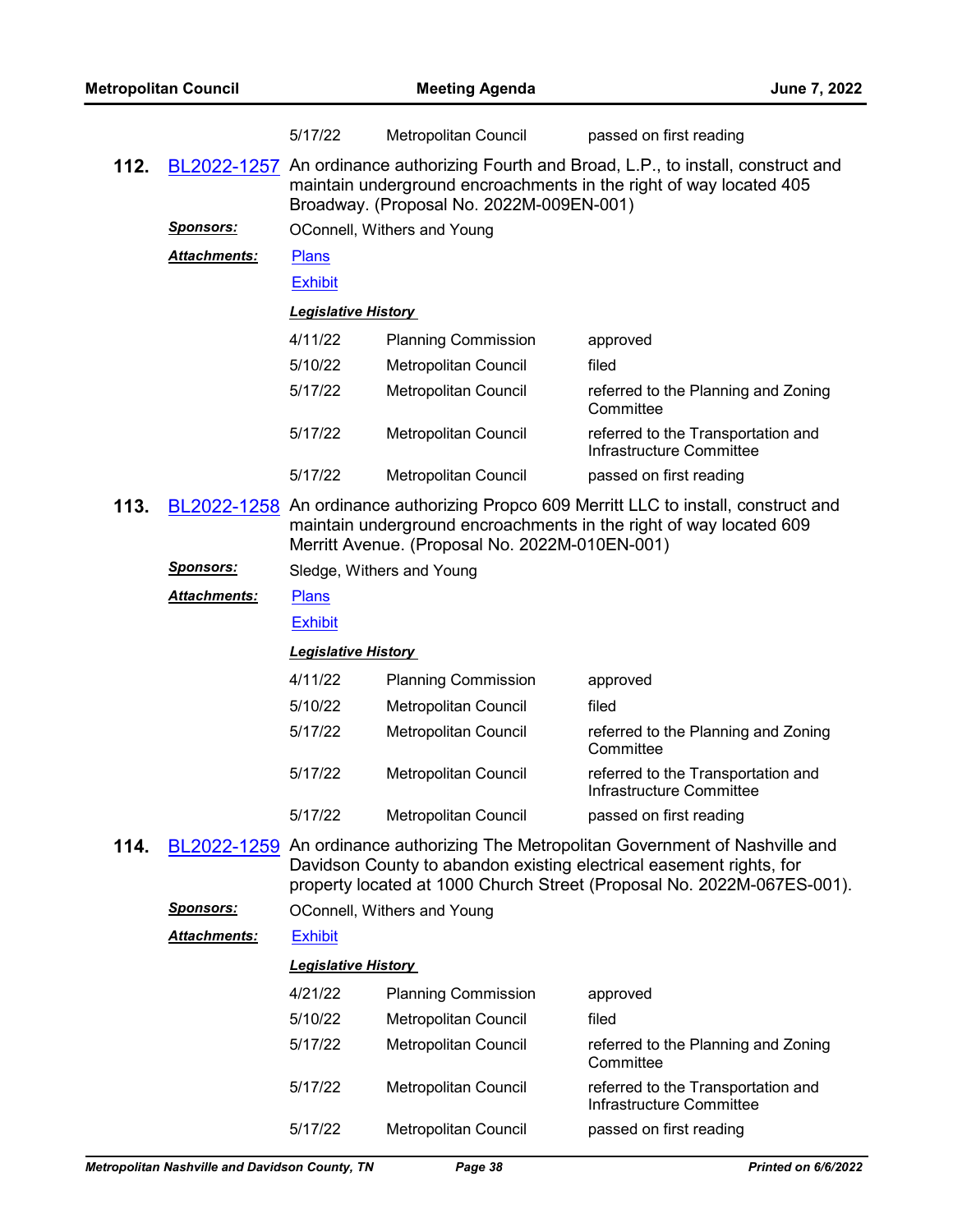| 115. |                     | BL2022-1260 An ordinance authorizing The Metropolitan Government of Nashville and<br>Davidson County to abandon existing public water main, and to accept new<br>public water main, fire hydrant assemblies and sanitary sewer manhole, for<br>property located at 2000 Church Street, also known as the Mid-State<br>Medical Office Building (MWS Project Nos. 21-WL-87 and 21-SL-237 and<br>Proposal No. 2022M-068ES-001). |                             |                                                                |  |  |
|------|---------------------|------------------------------------------------------------------------------------------------------------------------------------------------------------------------------------------------------------------------------------------------------------------------------------------------------------------------------------------------------------------------------------------------------------------------------|-----------------------------|----------------------------------------------------------------|--|--|
|      | <b>Sponsors:</b>    | Taylor, Withers and Young                                                                                                                                                                                                                                                                                                                                                                                                    |                             |                                                                |  |  |
|      | <b>Attachments:</b> | <b>Exhibit</b>                                                                                                                                                                                                                                                                                                                                                                                                               |                             |                                                                |  |  |
|      |                     |                                                                                                                                                                                                                                                                                                                                                                                                                              | <b>Legislative History</b>  |                                                                |  |  |
|      |                     | 4/21/22                                                                                                                                                                                                                                                                                                                                                                                                                      | <b>Planning Commission</b>  | approved                                                       |  |  |
|      |                     | 5/10/22                                                                                                                                                                                                                                                                                                                                                                                                                      | <b>Metropolitan Council</b> | filed                                                          |  |  |
|      |                     | 5/17/22                                                                                                                                                                                                                                                                                                                                                                                                                      | <b>Metropolitan Council</b> | referred to the Planning and Zoning<br>Committee               |  |  |
|      |                     | 5/17/22                                                                                                                                                                                                                                                                                                                                                                                                                      | Metropolitan Council        | referred to the Transportation and<br>Infrastructure Committee |  |  |
|      |                     | 5/17/22                                                                                                                                                                                                                                                                                                                                                                                                                      | <b>Metropolitan Council</b> | passed on first reading                                        |  |  |
| 116. |                     | BL2022-1261 An ordinance authorizing The Metropolitan Government of Nashville and<br>Davidson County to accept new sanitary sewer main, sanitary sewer<br>manhole and easements, for property located at 454 Elysian Fields Road,<br>also known as Elysian Flats (MWS Project Nos. 21-SL-175 and Proposal<br>No. 2022M-064ES-001).                                                                                           |                             |                                                                |  |  |

*Sponsors:* Johnston, Withers and Young

*Attachments:* [Exhibit](http://nashville.legistar.com/gateway.aspx?M=F&ID=9dcba2a7-6156-4e53-b3f8-558c1f4cbb51.pdf)

*Legislative History* 

| 4/21/22 | <b>Planning Commission</b>  | approved                                                       |
|---------|-----------------------------|----------------------------------------------------------------|
| 5/10/22 | <b>Metropolitan Council</b> | filed                                                          |
| 5/17/22 | Metropolitan Council        | referred to the Planning and Zoning<br>Committee               |
| 5/17/22 | Metropolitan Council        | referred to the Transportation and<br>Infrastructure Committee |
| 5/17/22 | <b>Metropolitan Council</b> | passed on first reading                                        |

**117.** [BL2022-1262](http://nashville.legistar.com/gateway.aspx?m=l&id=/matter.aspx?key=14471) An ordinance authorizing The Metropolitan Government of Nashville and Davidson County to abandon existing public water main and easement, to relocate a public fire hydrant assembly, and to accept a permanent easement, for property located at 433 Opry Mills Drive, also known as Olive Garden restaurant (MWS Project No. 21-WL-120 and Proposal No. 2022M-053ES-001).

**Sponsors:** Syracuse, Withers and Young

*Attachments:* [Exhibit](http://nashville.legistar.com/gateway.aspx?M=F&ID=63d23605-61ad-473f-964d-1abec6295848.pdf)

| 4/5/22  | <b>Planning Commission</b> | approved |
|---------|----------------------------|----------|
| 5/10/22 | Metropolitan Council       | filed    |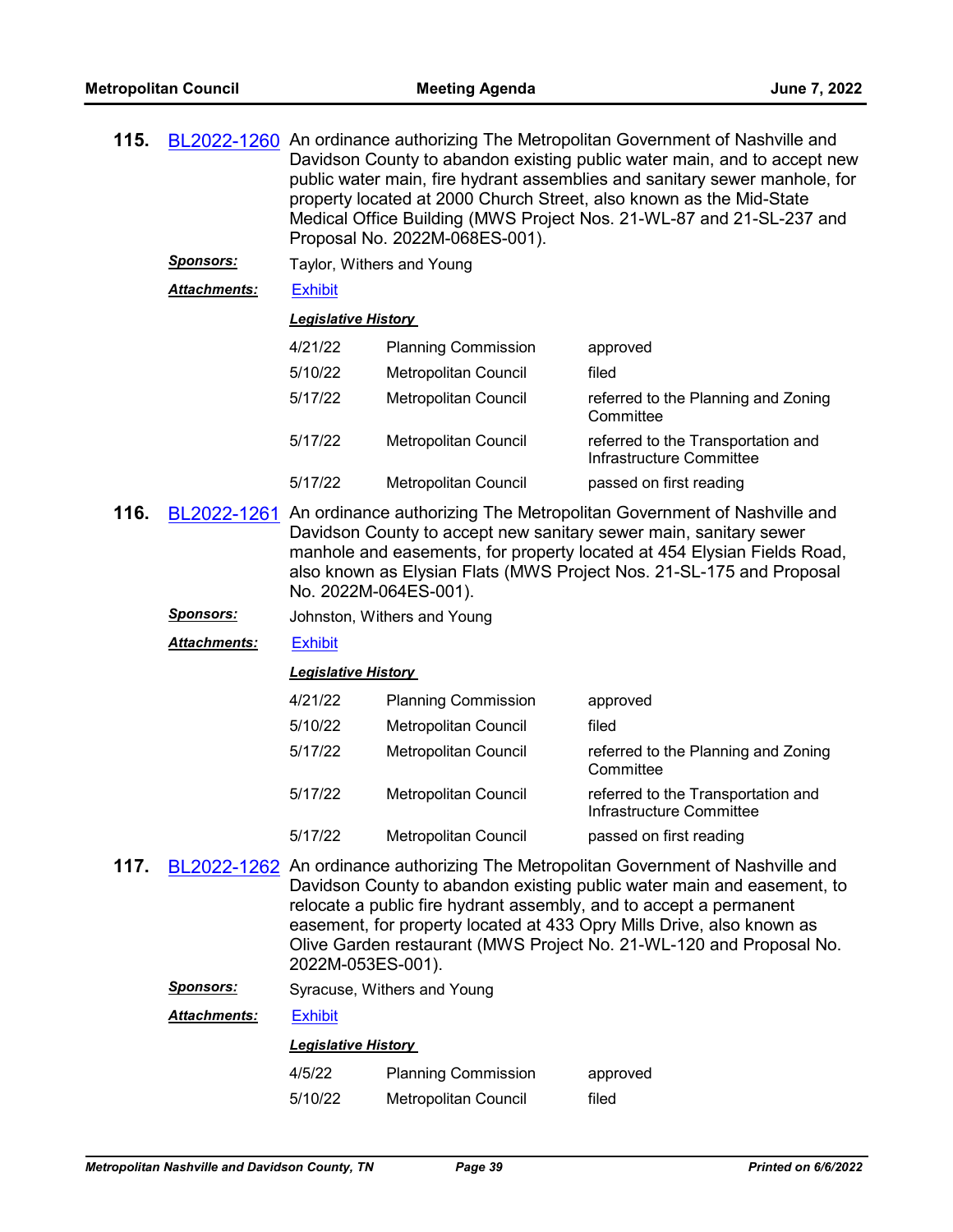| <b>Metropolitan Council</b> |                     |                            | <b>Meeting Agenda</b>                                | June 7, 2022                                                                                                                                                                                                                                                                                                                                                               |
|-----------------------------|---------------------|----------------------------|------------------------------------------------------|----------------------------------------------------------------------------------------------------------------------------------------------------------------------------------------------------------------------------------------------------------------------------------------------------------------------------------------------------------------------------|
|                             |                     | 5/17/22                    | Metropolitan Council                                 | referred to the Planning and Zoning<br>Committee                                                                                                                                                                                                                                                                                                                           |
|                             |                     | 5/17/22                    | Metropolitan Council                                 | referred to the Transportation and<br>Infrastructure Committee                                                                                                                                                                                                                                                                                                             |
|                             |                     | 5/17/22                    | Metropolitan Council                                 | passed on first reading                                                                                                                                                                                                                                                                                                                                                    |
| 118.                        |                     |                            | and Proposal No. 2022M-069ES-001).                   | BL2022-1263 An ordinance authorizing The Metropolitan Government of Nashville and<br>Davidson County to accept new public sanitary sewer mains, sanitary<br>sewer manholes, and easements and to adjust three sanitary sewer<br>manholes, for property located at 9828 Split Log Road in Williamson<br>County, also known as Rosebrooke Phase 2 (MWS Project No. 21-SL-224 |
|                             | <u>Sponsors:</u>    | Withers and Young          |                                                      |                                                                                                                                                                                                                                                                                                                                                                            |
|                             | <b>Attachments:</b> | <b>Exhibit</b>             |                                                      |                                                                                                                                                                                                                                                                                                                                                                            |
|                             |                     | <b>Legislative History</b> |                                                      |                                                                                                                                                                                                                                                                                                                                                                            |
|                             |                     | 4/29/22                    | <b>Planning Commission</b>                           | approved                                                                                                                                                                                                                                                                                                                                                                   |
|                             |                     | 5/10/22                    | Metropolitan Council                                 | filed                                                                                                                                                                                                                                                                                                                                                                      |
|                             |                     | 5/17/22                    | Metropolitan Council                                 | referred to the Planning and Zoning<br>Committee                                                                                                                                                                                                                                                                                                                           |
|                             |                     | 5/17/22                    | Metropolitan Council                                 | referred to the Transportation and<br>Infrastructure Committee                                                                                                                                                                                                                                                                                                             |
|                             |                     | 5/17/22                    | Metropolitan Council                                 | passed on first reading                                                                                                                                                                                                                                                                                                                                                    |
| 119.                        |                     | 2022M-054ES-001).          |                                                      | BL2022-1264 An ordinance authorizing The Metropolitan Government of Nashville and<br>Davidson County to accept a new fire hydrant assembly and easement, for<br>property located at 5738 Cane Ridge Road, also known as the Nashville<br>Chin Baptist Church (MWS Project No. 22-WL-04 and Proposal No.                                                                    |
|                             | <u>Sponsors:</u>    | Withers and Young          |                                                      |                                                                                                                                                                                                                                                                                                                                                                            |
|                             | <b>Attachments:</b> | <b>Exhibit</b>             |                                                      |                                                                                                                                                                                                                                                                                                                                                                            |
|                             |                     | <b>Legislative History</b> |                                                      |                                                                                                                                                                                                                                                                                                                                                                            |
|                             |                     | 4/5/22                     | <b>Planning Commission</b>                           | approved                                                                                                                                                                                                                                                                                                                                                                   |
|                             |                     | 5/10/22                    | Metropolitan Council                                 | filed                                                                                                                                                                                                                                                                                                                                                                      |
|                             |                     | 5/17/22                    | Metropolitan Council                                 | referred to the Planning and Zoning<br>Committee                                                                                                                                                                                                                                                                                                                           |
|                             |                     | 5/17/22                    | Metropolitan Council                                 | referred to the Transportation and<br>Infrastructure Committee                                                                                                                                                                                                                                                                                                             |
|                             |                     | 5/17/22                    | Metropolitan Council                                 | passed on first reading                                                                                                                                                                                                                                                                                                                                                    |
| 120.                        |                     | 2022M-065ES-001).          | McGavock (MWS Project No. 21-SL-287 and Proposal No. | BL2022-1265 An ordinance authorizing The Metropolitan Government of Nashville and<br>Davidson County to accept a sanitary sewer manhole, for three properties<br>located at 1212, 1214 and 1218 McGavock Street, also known as Modera                                                                                                                                      |
|                             | <u>Sponsors:</u>    |                            | OConnell, Withers and Young                          |                                                                                                                                                                                                                                                                                                                                                                            |
|                             | <b>Attachments:</b> | <b>Exhibit</b>             |                                                      |                                                                                                                                                                                                                                                                                                                                                                            |
|                             |                     | <b>Legislative History</b> |                                                      |                                                                                                                                                                                                                                                                                                                                                                            |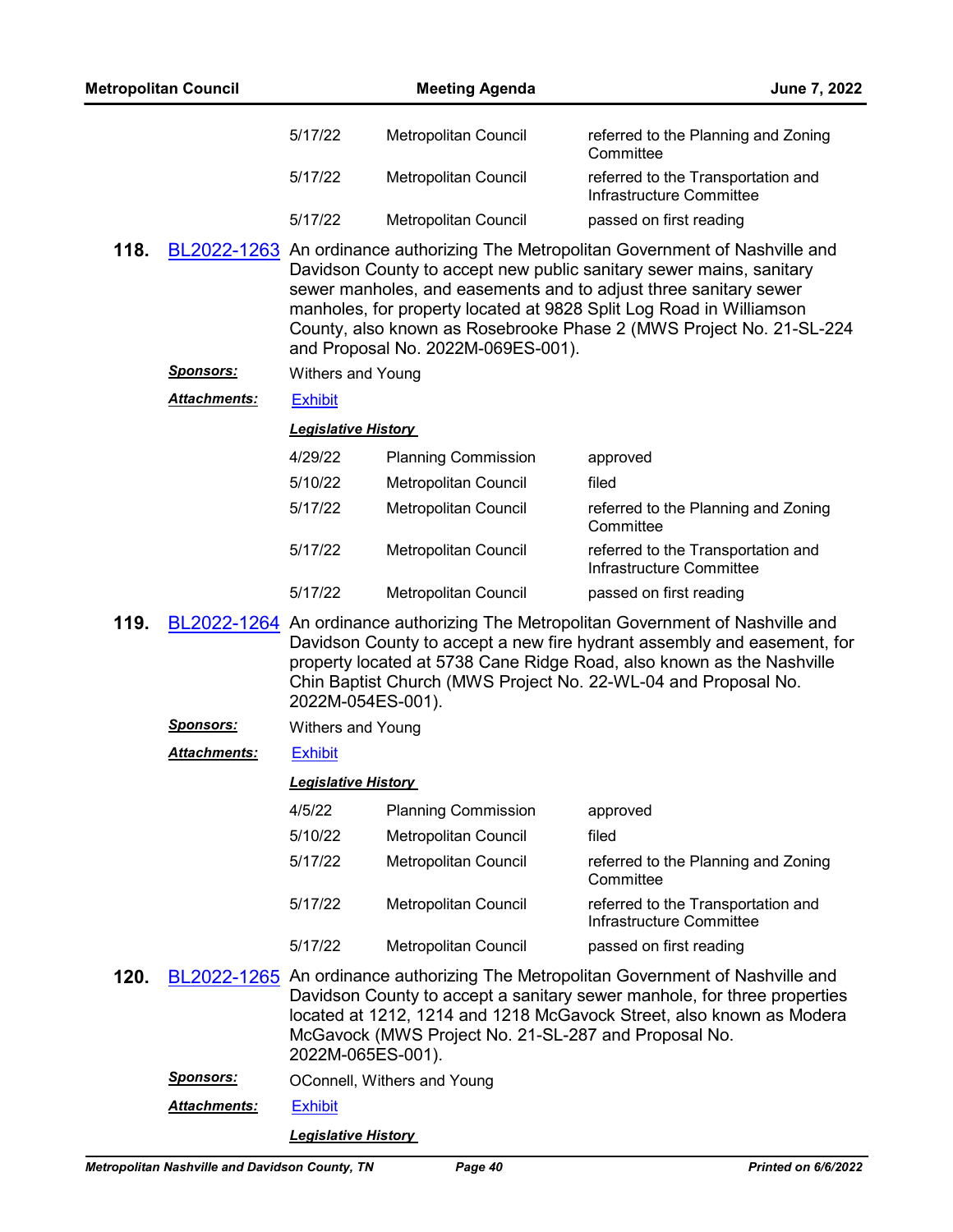|      | <b>Metropolitan Council</b> |                            | <b>Meeting Agenda</b>                                   | June 7, 2022                                                                                                                                                                                                                                                                                                 |
|------|-----------------------------|----------------------------|---------------------------------------------------------|--------------------------------------------------------------------------------------------------------------------------------------------------------------------------------------------------------------------------------------------------------------------------------------------------------------|
|      |                             | 4/21/22                    | <b>Planning Commission</b>                              | approved                                                                                                                                                                                                                                                                                                     |
|      |                             | 5/10/22                    | Metropolitan Council                                    | filed                                                                                                                                                                                                                                                                                                        |
|      |                             | 5/17/22                    | Metropolitan Council                                    | referred to the Planning and Zoning<br>Committee                                                                                                                                                                                                                                                             |
|      |                             | 5/17/22                    | <b>Metropolitan Council</b>                             | referred to the Transportation and<br>Infrastructure Committee                                                                                                                                                                                                                                               |
|      |                             | 5/17/22                    | Metropolitan Council                                    | passed on first reading                                                                                                                                                                                                                                                                                      |
| 121. |                             |                            | Project No. 22-SL-24 and Proposal No. 2022M-061ES-001). | BL2022-1266 An ordinance authorizing The Metropolitan Government of Nashville and<br>Davidson County to abandon existing public sanitary sewer main and<br>easement, and to accept new public sanitary sewer mains, sanitary sewer<br>manholes and easement, for property located at 3104 Gallatin Pike (MWS |
|      | <u>Sponsors:</u>            |                            | Benedict, Withers and Young                             |                                                                                                                                                                                                                                                                                                              |
|      | Attachments:                | <b>Exhibit</b>             |                                                         |                                                                                                                                                                                                                                                                                                              |
|      |                             | <b>Legislative History</b> |                                                         |                                                                                                                                                                                                                                                                                                              |
|      |                             | 4/11/22                    | <b>Planning Commission</b>                              | approved                                                                                                                                                                                                                                                                                                     |
|      |                             | 5/10/22                    | Metropolitan Council                                    | filed                                                                                                                                                                                                                                                                                                        |
|      |                             | 5/17/22                    | Metropolitan Council                                    | referred to the Planning and Zoning<br>Committee                                                                                                                                                                                                                                                             |
|      |                             | 5/17/22                    | Metropolitan Council                                    | referred to the Transportation and<br>Infrastructure Committee                                                                                                                                                                                                                                               |
|      |                             | 5/17/22                    | Metropolitan Council                                    | passed on first reading                                                                                                                                                                                                                                                                                      |
| 122. |                             |                            | Proposal No. 2022M-066ES-001).                          | BL2022-1267 An ordinance authorizing The Metropolitan Government of Nashville and<br>Davidson County to accept new water and sanitary sewer mains, fire<br>hydrant assembly, sanitary sewer manholes and easements, for property<br>located 121 Hart Lane, (MWS Project Nos. 21-WL-118 and 21-SL-279 and     |
|      | <b>Sponsors:</b>            |                            | VanReece, Withers and Young                             |                                                                                                                                                                                                                                                                                                              |
|      | <b>Attachments:</b>         | <b>Exhibit</b>             |                                                         |                                                                                                                                                                                                                                                                                                              |
|      |                             | <b>Legislative History</b> |                                                         |                                                                                                                                                                                                                                                                                                              |
|      |                             | 4/21/22                    | <b>Planning Commission</b>                              | approved                                                                                                                                                                                                                                                                                                     |
|      |                             | 5/10/22                    | Metropolitan Council                                    | filed                                                                                                                                                                                                                                                                                                        |
|      |                             | 5/17/22                    | Metropolitan Council                                    | referred to the Planning and Zoning<br>Committee                                                                                                                                                                                                                                                             |
|      |                             | 5/17/22                    | Metropolitan Council                                    | referred to the Transportation and<br>Infrastructure Committee                                                                                                                                                                                                                                               |
|      |                             | 5/17/22                    | Metropolitan Council                                    | passed on first reading                                                                                                                                                                                                                                                                                      |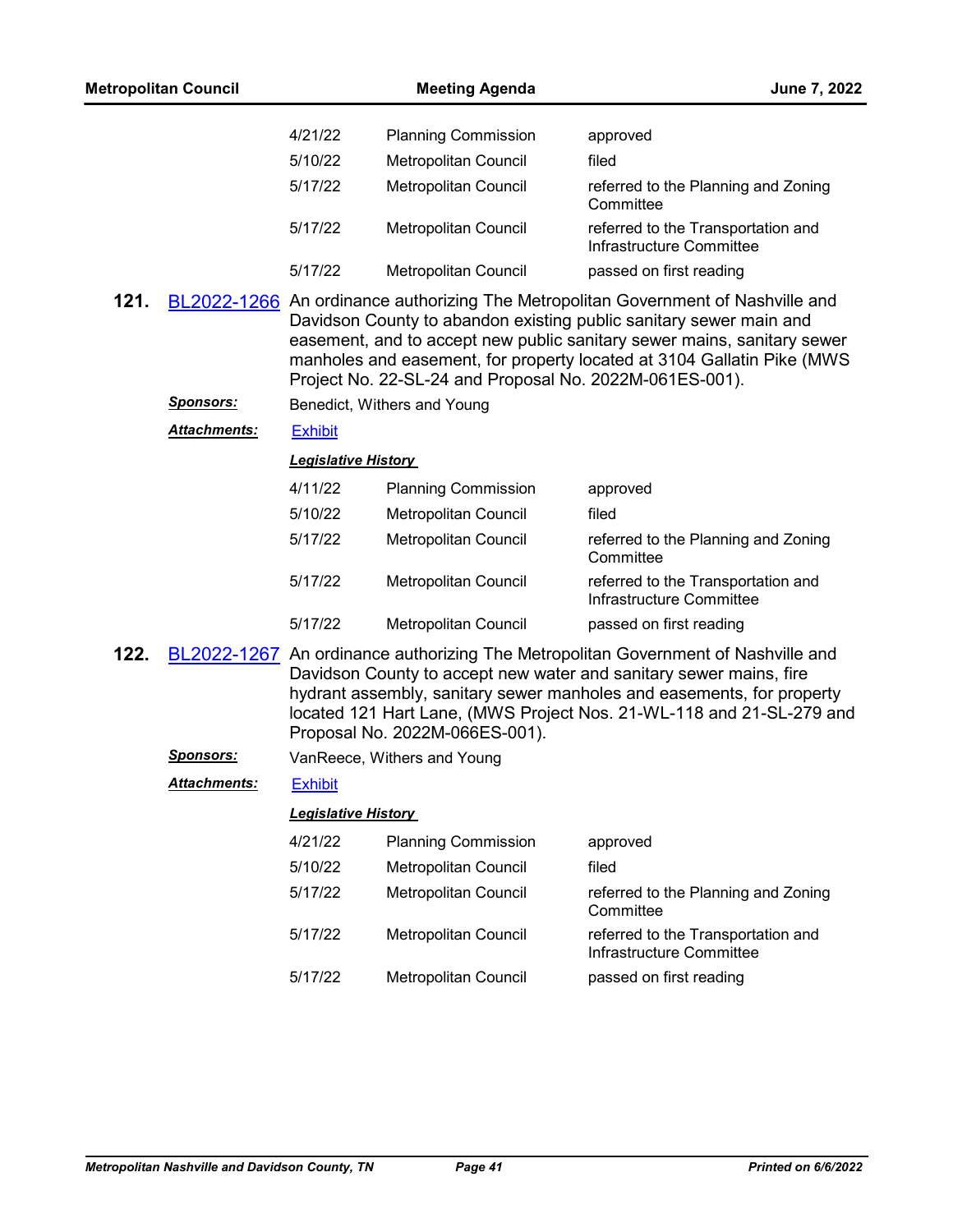# **K. Bills on Third Reading**

- **123.** [BL2022-1189](http://nashville.legistar.com/gateway.aspx?m=l&id=/matter.aspx?key=14282) An ordinance authorizing The Metropolitan Government of Nashville and Davidson County to abandon existing public sanitary sewer main, sanitary sewer manhole and easement, and to accept new sanitary sewer main, sanitary sewer manhole and easement, for property located at 3800 Charlotte Avenue (MWS Project No. 22-SL-02 and Proposal No. 2022M-034ES-001).
	- *Sponsors:* Murphy, Withers and Young

## *Attachments:* [Exhibits](http://nashville.legistar.com/gateway.aspx?M=F&ID=879d1234-3e04-4c13-9dd7-4faa504e8f63.pdf)

## *Legislative History*

| 3/8/22  | <b>Planning Commission</b>                     | approved                                                                |
|---------|------------------------------------------------|-------------------------------------------------------------------------|
| 3/29/22 | Metropolitan Council                           | filed                                                                   |
| 4/5/22  | Metropolitan Council                           | passed on first reading                                                 |
| 4/19/22 | <b>Metropolitan Council</b>                    | deferred                                                                |
| 5/16/22 | Planning and Zoning<br>Committee               | approved<br>4/18/22 deferred two meetings at the request of the sponsor |
| 5/17/22 | Transportation and<br>Infrastructure Committee | approved<br>4/19/22 deferred two meetings at the request of the sponsor |
|         |                                                |                                                                         |

- 5/17/22 Metropolitan Council passed on second reading
- **124.** [BL2022-1234](http://nashville.legistar.com/gateway.aspx?m=l&id=/matter.aspx?key=14433) An ordinance to provide for the designation of public property within specified areas of downtown Nashville as a temporary "Special Event Zone" during the time period beginning at nine o'clock (9:00) p.m. on July 2, 2022, and ending at eleven fifty-nine (11:59) p.m. on July 5, 2022, relative to the use of these areas in conjunction with the 2022 July 4th Celebration and related activities and events.

## *Sponsors:* OConnell

*Attachments:* [Special Event Zone Map](http://nashville.legistar.com/gateway.aspx?M=F&ID=8101b1c5-296b-45bf-86a0-30fea2c4a76d.pdf)

| 4/26/22 | Metropolitan Council                                     | filed                    |
|---------|----------------------------------------------------------|--------------------------|
| 5/5/22  | <b>Metropolitan Council</b>                              | passed on first reading  |
| 5/17/22 | <b>Public Health and Safety</b><br>Committee             | approved                 |
| 5/17/22 | Public Facilities, Arts, and<br><b>Culture Committee</b> | approved                 |
| 5/17/22 | <b>Metropolitan Council</b>                              | passed on second reading |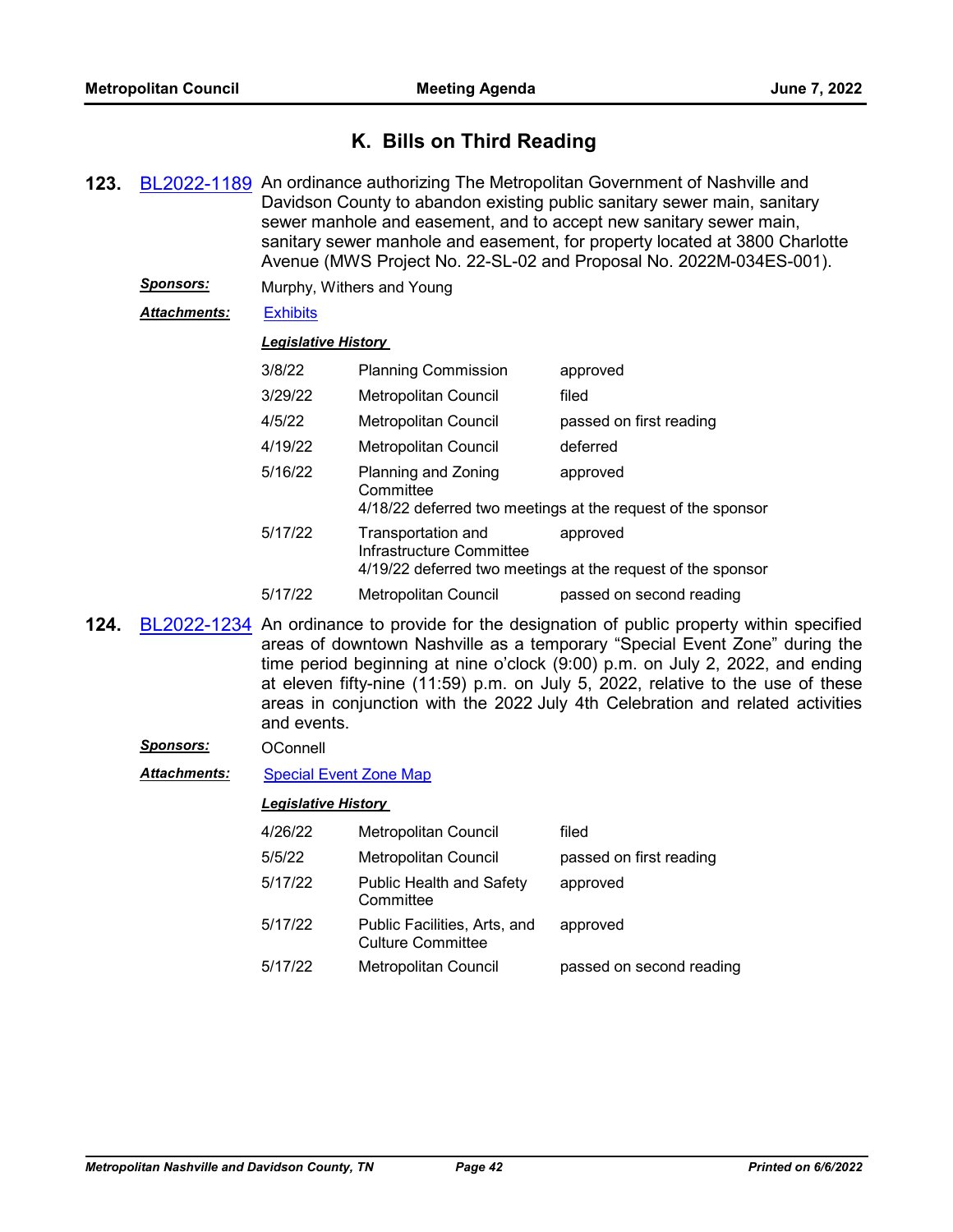| 125. | BL2022-1235 An ordinance authorizing The Metropolitan Government of Nashville and |
|------|-----------------------------------------------------------------------------------|
|      | Davidson County to accept new public sanitary sewer mains, sanitary sewer         |
|      | manholes and easements, for property located at 9828 Split Log Road in            |
|      | Williamson County, also known as Rosebrooke Phase 3 (MWS Project No.              |
|      | 22-SL-35 and Proposal No. 2022M-047ES-001).                                       |
|      |                                                                                   |

*Sponsors:* Withers and Young

*Attachments:* [Exhibit](http://nashville.legistar.com/gateway.aspx?M=F&ID=85ced0df-c692-4839-b5fd-9780f92c2138.pdf)

### *Legislative History*

| 4/5/22  | <b>Planning Commission</b>                     | approved                 |
|---------|------------------------------------------------|--------------------------|
| 4/26/22 | Metropolitan Council                           | filed                    |
| 5/5/22  | <b>Metropolitan Council</b>                    | passed on first reading  |
| 5/16/22 | Planning and Zoning<br>Committee               | approved                 |
| 5/17/22 | Transportation and<br>Infrastructure Committee | approved                 |
| 5/17/22 | <b>Metropolitan Council</b>                    | passed on second reading |

- **126.** [BL2022-1236](http://nashville.legistar.com/gateway.aspx?m=l&id=/matter.aspx?key=14407) An ordinance authorizing The Metropolitan Government of Nashville and Davidson County to abandon existing public water mains, and to accept new public water mains and fire hydrant assemblies, for property located at 39th Avenue North (unnumbered) (MWS Project No. 22-WL-08 and Proposal No. 2022M-051ES-001).
	- *Sponsors:* Taylor, Withers and Young
	- *Attachments:* [Exhibit](http://nashville.legistar.com/gateway.aspx?M=F&ID=de4e3b51-bcfe-4383-9fc3-f1af7ed55e68.pdf)

#### *Legislative History*

| 4/5/22  | <b>Planning Commission</b>                     | approved                 |
|---------|------------------------------------------------|--------------------------|
| 4/26/22 | Metropolitan Council                           | filed                    |
| 5/5/22  | <b>Metropolitan Council</b>                    | passed on first reading  |
| 5/16/22 | Planning and Zoning<br>Committee               | approved                 |
| 5/17/22 | Transportation and<br>Infrastructure Committee | approved                 |
| 5/17/22 | <b>Metropolitan Council</b>                    | passed on second reading |

- **127.** [BL2022-1237](http://nashville.legistar.com/gateway.aspx?m=l&id=/matter.aspx?key=14408) An ordinance authorizing The Metropolitan Government of Nashville and Davidson County to abandon existing fire hydrant assemblies and easements, and to accept new water and sanitary sewer mains, fire hydrant assemblies, sanitary sewer manholes and easements, for property located at 1501 Hillside Avenue, also known as The Reservoir Zone 7 (MWS Project Nos. 21-WL-82 and 21-SL-195 and Proposal No. 2022M-050ES-001).
	- *Sponsors:* Sledge, Withers and Young

*Attachments:* [Exhibit](http://nashville.legistar.com/gateway.aspx?M=F&ID=8c531bdc-c87d-4f09-a30b-187fcddd361f.pdf)

| 4/5/22  | <b>Planning Commission</b> | approved |
|---------|----------------------------|----------|
| 4/26/22 | Metropolitan Council       | filed    |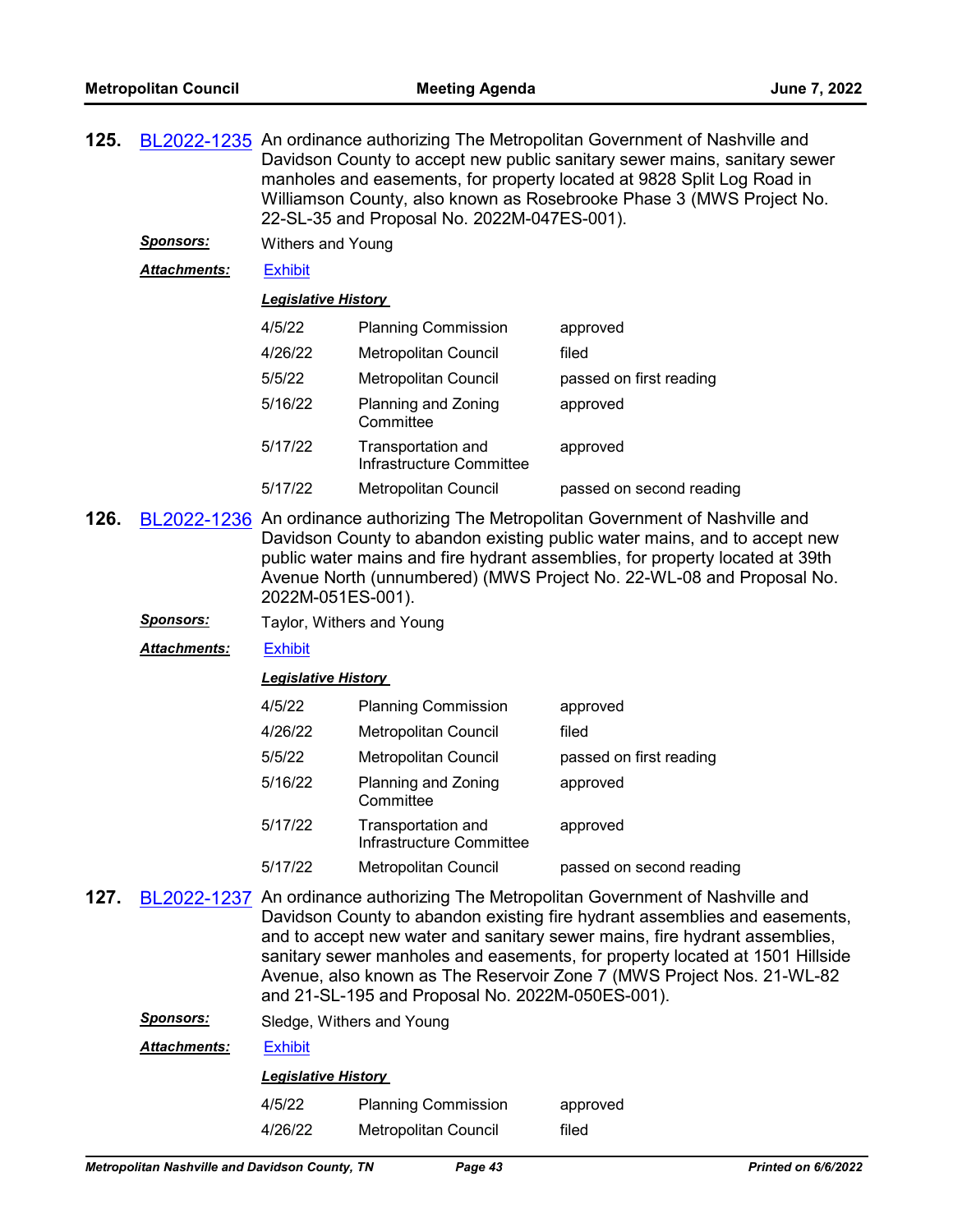|      | <b>Metropolitan Council</b> |                            | <b>Meeting Agenda</b>                          | June 7, 2022                                                                                                                                                                                                                                                                                                               |
|------|-----------------------------|----------------------------|------------------------------------------------|----------------------------------------------------------------------------------------------------------------------------------------------------------------------------------------------------------------------------------------------------------------------------------------------------------------------------|
|      |                             | 5/5/22                     | Metropolitan Council                           | passed on first reading                                                                                                                                                                                                                                                                                                    |
|      |                             | 5/16/22                    | Planning and Zoning<br>Committee               | approved                                                                                                                                                                                                                                                                                                                   |
|      |                             | 5/17/22                    | Transportation and<br>Infrastructure Committee | approved                                                                                                                                                                                                                                                                                                                   |
|      |                             | 5/17/22                    | <b>Metropolitan Council</b>                    | passed on second reading                                                                                                                                                                                                                                                                                                   |
| 128. |                             |                            | and Proposal No. 2022M-063ES-001).             | BL2022-1238 An ordinance authorizing The Metropolitan Government of Nashville and<br>Davidson County to abandon existing sanitary sewer main and easement, and<br>to accept new sanitary sewer main, sanitary sewer manhole and easement, for<br>property located at 7131 Centennial Boulevard, (MWS Project No. 21-SL-212 |
|      | <u>Sponsors:</u>            |                            | Roberts, Withers and Young                     |                                                                                                                                                                                                                                                                                                                            |
|      | <b>Attachments:</b>         | <b>Exhibit</b>             |                                                |                                                                                                                                                                                                                                                                                                                            |
|      |                             | <b>Legislative History</b> |                                                |                                                                                                                                                                                                                                                                                                                            |
|      |                             | 4/11/22                    | <b>Planning Commission</b>                     | approved                                                                                                                                                                                                                                                                                                                   |
|      |                             | 4/26/22                    | Metropolitan Council                           | filed                                                                                                                                                                                                                                                                                                                      |
|      |                             | 5/5/22                     | Metropolitan Council                           | passed on first reading                                                                                                                                                                                                                                                                                                    |
|      |                             | 5/16/22                    | Planning and Zoning<br>Committee               | approved                                                                                                                                                                                                                                                                                                                   |
|      |                             | 5/17/22                    | Transportation and<br>Infrastructure Committee | approved                                                                                                                                                                                                                                                                                                                   |
|      |                             | 5/17/22                    | Metropolitan Council                           | passed on second reading                                                                                                                                                                                                                                                                                                   |
| 129. |                             | 2022M-059ES-001).          |                                                | BL2022-1239 An ordinance authorizing The Metropolitan Government of Nashville and<br>Davidson County to accept new sanitary sewer main and sanitary sewer<br>manhole, for property located at 1100 B Sunnymeade Drive, also known as<br>Sunnymeade Commons (MWS Project No. 22-SL-60 and Proposal No.                      |
|      | <b>Sponsors:</b>            |                            | Benedict, Withers and Young                    |                                                                                                                                                                                                                                                                                                                            |
|      | Attachments:                | <b>Exhibit</b>             |                                                |                                                                                                                                                                                                                                                                                                                            |
|      |                             | <b>Legislative History</b> |                                                |                                                                                                                                                                                                                                                                                                                            |
|      |                             | 4/11/22                    | <b>Planning Commission</b>                     | approved                                                                                                                                                                                                                                                                                                                   |
|      |                             | 4/26/22                    | Metropolitan Council                           | filed                                                                                                                                                                                                                                                                                                                      |
|      |                             | 5/5/22                     | Metropolitan Council                           | passed on first reading                                                                                                                                                                                                                                                                                                    |
|      |                             | 5/16/22                    | Planning and Zoning<br>Committee               | approved                                                                                                                                                                                                                                                                                                                   |
|      |                             | 5/17/22                    | Transportation and<br>Infrastructure Committee | approved                                                                                                                                                                                                                                                                                                                   |
|      |                             | 5/17/22                    | Metropolitan Council                           | passed on second reading                                                                                                                                                                                                                                                                                                   |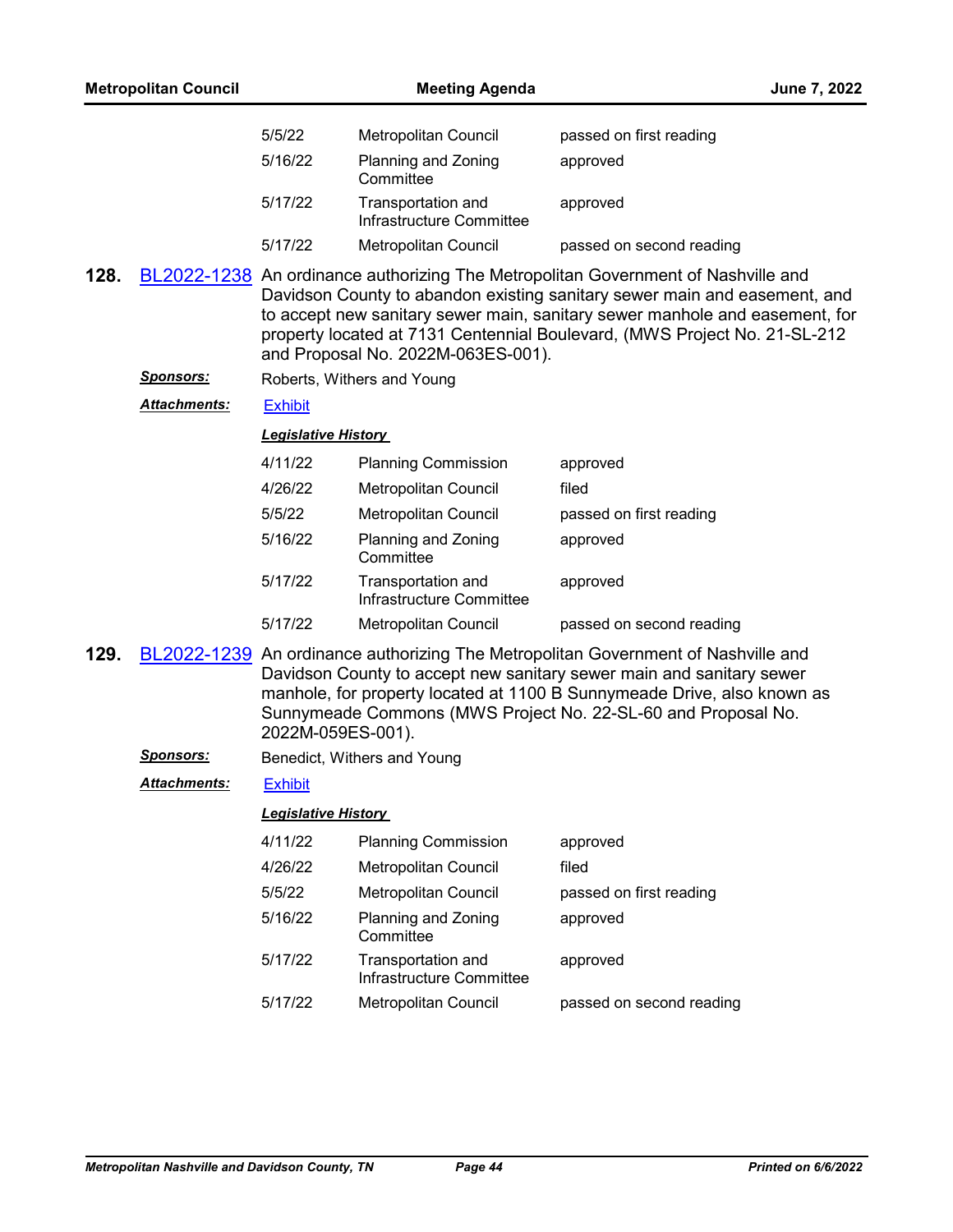| 130. |                                                                                                                                                                                                                                                    | BL2022-1240 An ordinance authorizing The Metropolitan Government of Nashville and<br>Davidson County to accept new sanitary sewer and sanitary sewer force<br>mains, sanitary sewer manholes and easements, for property located at 2126<br>Marsha Drive, also known as Rivergate View Subdivision (MWS Project No.<br>21-SL-128 and Proposal No. 2022M-055ES-001).                                                |                                                |                          |  |  |
|------|----------------------------------------------------------------------------------------------------------------------------------------------------------------------------------------------------------------------------------------------------|--------------------------------------------------------------------------------------------------------------------------------------------------------------------------------------------------------------------------------------------------------------------------------------------------------------------------------------------------------------------------------------------------------------------|------------------------------------------------|--------------------------|--|--|
|      | <u>Sponsors:</u>                                                                                                                                                                                                                                   |                                                                                                                                                                                                                                                                                                                                                                                                                    | Young and Withers                              |                          |  |  |
|      | <b>Attachments:</b>                                                                                                                                                                                                                                | <b>Exhibit</b>                                                                                                                                                                                                                                                                                                                                                                                                     |                                                |                          |  |  |
|      |                                                                                                                                                                                                                                                    |                                                                                                                                                                                                                                                                                                                                                                                                                    | <b>Legislative History</b>                     |                          |  |  |
|      |                                                                                                                                                                                                                                                    | 4/5/22                                                                                                                                                                                                                                                                                                                                                                                                             | <b>Planning Commission</b>                     | approved                 |  |  |
|      |                                                                                                                                                                                                                                                    | 4/26/22                                                                                                                                                                                                                                                                                                                                                                                                            | Metropolitan Council                           | filed                    |  |  |
|      |                                                                                                                                                                                                                                                    | 5/5/22                                                                                                                                                                                                                                                                                                                                                                                                             | <b>Metropolitan Council</b>                    | passed on first reading  |  |  |
|      |                                                                                                                                                                                                                                                    | 5/16/22                                                                                                                                                                                                                                                                                                                                                                                                            | Planning and Zoning<br>Committee               | approved                 |  |  |
|      |                                                                                                                                                                                                                                                    | 5/17/22                                                                                                                                                                                                                                                                                                                                                                                                            | Transportation and<br>Infrastructure Committee | approved                 |  |  |
|      |                                                                                                                                                                                                                                                    | 5/17/22                                                                                                                                                                                                                                                                                                                                                                                                            | <b>Metropolitan Council</b>                    | passed on second reading |  |  |
| 131. |                                                                                                                                                                                                                                                    | BL2022-1241 An ordinance authorizing The Metropolitan Government of Nashville and<br>Davidson County to accept public water and sanitary sewer mains, fire hydrant<br>assemblies, sanitary sewer manholes and easements, for two properties<br>located at 204 Ben Allen Road and 121 Hart Lane, also known as Ben Allen<br>Phase 2, (MWS Project Nos. 20-WL-85 and 20-SL-179 and Proposal No.<br>2022M-052ES-001). |                                                |                          |  |  |
|      | <b>Sponsors:</b>                                                                                                                                                                                                                                   |                                                                                                                                                                                                                                                                                                                                                                                                                    | VanReece, Withers and Young                    |                          |  |  |
|      | Attachments:                                                                                                                                                                                                                                       | <b>Exhibit</b>                                                                                                                                                                                                                                                                                                                                                                                                     |                                                |                          |  |  |
|      |                                                                                                                                                                                                                                                    | <u> Legislative History</u>                                                                                                                                                                                                                                                                                                                                                                                        |                                                |                          |  |  |
|      |                                                                                                                                                                                                                                                    | 4/5/22                                                                                                                                                                                                                                                                                                                                                                                                             | <b>Planning Commission</b>                     | approved                 |  |  |
|      |                                                                                                                                                                                                                                                    | 4/26/22                                                                                                                                                                                                                                                                                                                                                                                                            | Metropolitan Council                           | filed                    |  |  |
|      |                                                                                                                                                                                                                                                    | 5/5/22                                                                                                                                                                                                                                                                                                                                                                                                             | Metropolitan Council                           | passed on first reading  |  |  |
|      |                                                                                                                                                                                                                                                    | 5/16/22                                                                                                                                                                                                                                                                                                                                                                                                            | Planning and Zoning<br>Committee               | approved                 |  |  |
|      |                                                                                                                                                                                                                                                    | 5/17/22                                                                                                                                                                                                                                                                                                                                                                                                            | Transportation and<br>Infrastructure Committee | approved                 |  |  |
|      |                                                                                                                                                                                                                                                    | 5/17/22                                                                                                                                                                                                                                                                                                                                                                                                            | Metropolitan Council                           | passed on second reading |  |  |
| 132. | BL2022-1242 An ordinance authorizing The Metropolitan Government of Nashville and<br>Davidson County to abandon existing public sanitary sewer easement rights,<br>for property located at 3038 Lakeshore Drive (Proposal No.<br>2022M-060ES-001). |                                                                                                                                                                                                                                                                                                                                                                                                                    |                                                |                          |  |  |
|      | <u>Sponsors:</u>                                                                                                                                                                                                                                   | Withers and Young                                                                                                                                                                                                                                                                                                                                                                                                  |                                                |                          |  |  |
|      | <u> Attachments:</u>                                                                                                                                                                                                                               | <b>Exhibit</b>                                                                                                                                                                                                                                                                                                                                                                                                     |                                                |                          |  |  |
|      | <b>Legislative History</b>                                                                                                                                                                                                                         |                                                                                                                                                                                                                                                                                                                                                                                                                    |                                                |                          |  |  |

# 4/11/22 Planning Commission approved 4/26/22 Metropolitan Council filed 5/5/22 Metropolitan Council passed on first reading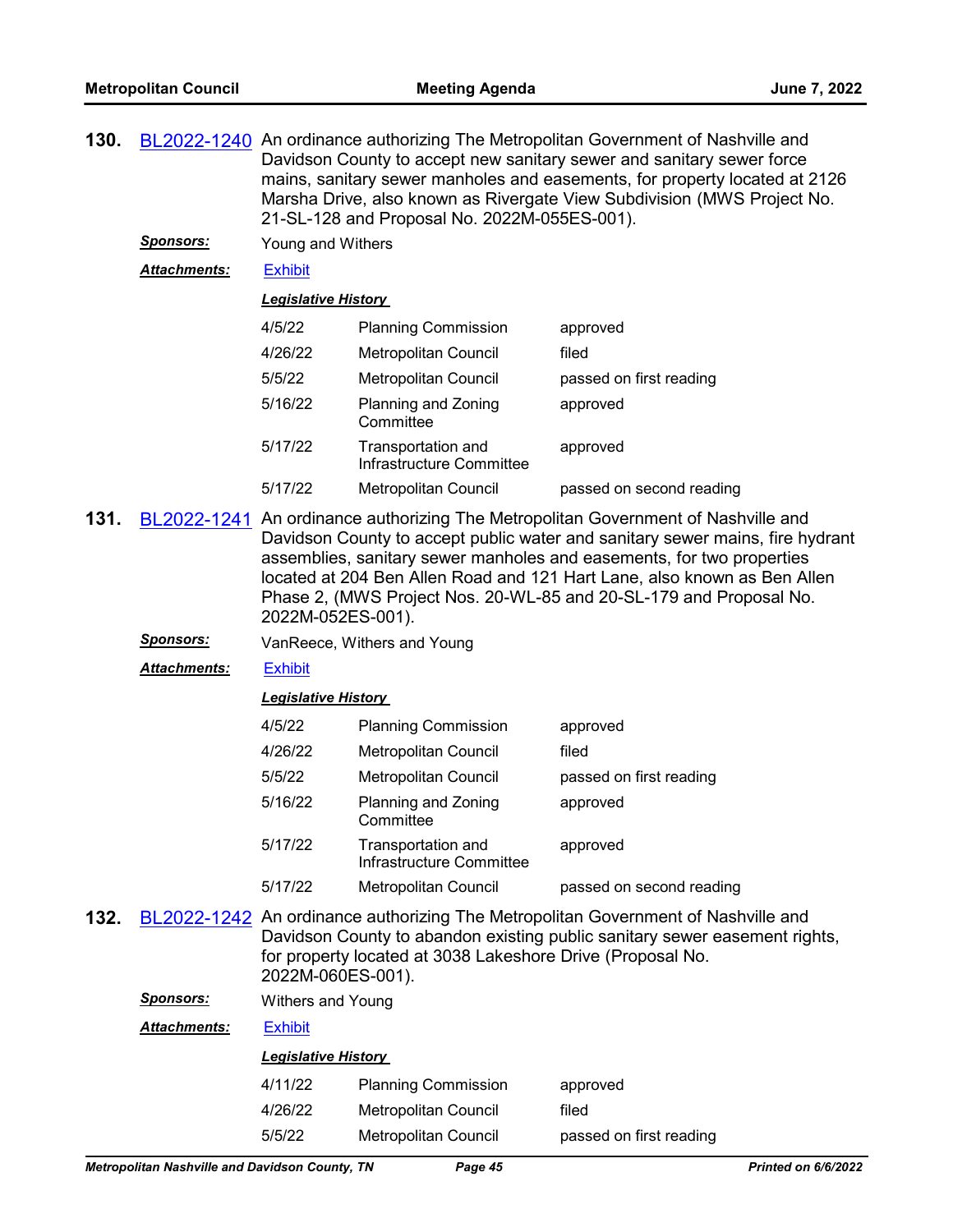|      | <b>Metropolitan Council</b> |                            | <b>Meeting Agenda</b>                          |                                                                                                                                                                                                                                                                                                                                                                                             | June 7, 2022 |
|------|-----------------------------|----------------------------|------------------------------------------------|---------------------------------------------------------------------------------------------------------------------------------------------------------------------------------------------------------------------------------------------------------------------------------------------------------------------------------------------------------------------------------------------|--------------|
|      |                             | 5/16/22                    | Planning and Zoning<br>Committee               | approved                                                                                                                                                                                                                                                                                                                                                                                    |              |
|      |                             | 5/17/22                    | Transportation and<br>Infrastructure Committee | approved                                                                                                                                                                                                                                                                                                                                                                                    |              |
|      |                             | 5/17/22                    | Metropolitan Council                           | passed on second reading                                                                                                                                                                                                                                                                                                                                                                    |              |
| 133. |                             |                            |                                                | BL2022-1243 An ordinance authorizing The Metropolitan Government of Nashville and<br>Davidson County to accept new water and sanitary sewer mains, fire hydrant<br>assemblies, sanitary sewer manholes and easements, for property located at<br>1200 Cottage View Lane, also known as Timber Trails Phase 3 (MWS Project<br>Nos. 21-WL-95 and 21-SL-222 and Proposal No. 2022M-058ES-001). |              |
|      | <u>Sponsors:</u>            | Lee, Withers and Young     |                                                |                                                                                                                                                                                                                                                                                                                                                                                             |              |
|      | <u> Attachments:</u>        | <b>Exhibit</b>             |                                                |                                                                                                                                                                                                                                                                                                                                                                                             |              |
|      |                             | <b>Legislative History</b> |                                                |                                                                                                                                                                                                                                                                                                                                                                                             |              |
|      |                             | 4/5/22                     | <b>Planning Commission</b>                     | approved                                                                                                                                                                                                                                                                                                                                                                                    |              |
|      |                             | 4/26/22                    | Metropolitan Council                           | filed                                                                                                                                                                                                                                                                                                                                                                                       |              |
|      |                             | 5/5/22                     | Metropolitan Council                           | passed on first reading                                                                                                                                                                                                                                                                                                                                                                     |              |
|      |                             | 5/16/22                    | Planning and Zoning<br>Committee               | approved                                                                                                                                                                                                                                                                                                                                                                                    |              |
|      |                             | 5/17/22                    | Transportation and<br>Infrastructure Committee | approved                                                                                                                                                                                                                                                                                                                                                                                    |              |
|      |                             | 5/17/22                    | <b>Metropolitan Council</b>                    | passed on second reading                                                                                                                                                                                                                                                                                                                                                                    |              |
| 134. |                             |                            | 22-WL-12 and Proposal No. 2022M-062ES-001).    | BL2022-1244 An ordinance authorizing The Metropolitan Government of Nashville and<br>Davidson County to abandon existing water main, and to accept new water<br>main, for property located at 2100 Century Farms Parkway (MWS Project No.                                                                                                                                                   |              |
|      | <u>Sponsors:</u>            | Styles, Withers and Young  |                                                |                                                                                                                                                                                                                                                                                                                                                                                             |              |
|      | <b>Attachments:</b>         | <b>Exhibit</b>             |                                                |                                                                                                                                                                                                                                                                                                                                                                                             |              |
|      |                             | <b>Legislative History</b> |                                                |                                                                                                                                                                                                                                                                                                                                                                                             |              |
|      |                             | 4/11/22                    | <b>Planning Commission</b>                     | approved                                                                                                                                                                                                                                                                                                                                                                                    |              |
|      |                             | 4/26/22                    | <b>Metropolitan Council</b>                    | filed                                                                                                                                                                                                                                                                                                                                                                                       |              |
|      |                             | 5/5/22                     | Metropolitan Council                           | passed on first reading                                                                                                                                                                                                                                                                                                                                                                     |              |
|      |                             | 5/16/22                    | Planning and Zoning<br>Committee               | approved                                                                                                                                                                                                                                                                                                                                                                                    |              |
|      |                             | 5/17/22                    | Transportation and<br>Infrastructure Committee | approved                                                                                                                                                                                                                                                                                                                                                                                    |              |
|      |                             | 5/17/22                    | Metropolitan Council                           | passed on second reading                                                                                                                                                                                                                                                                                                                                                                    |              |